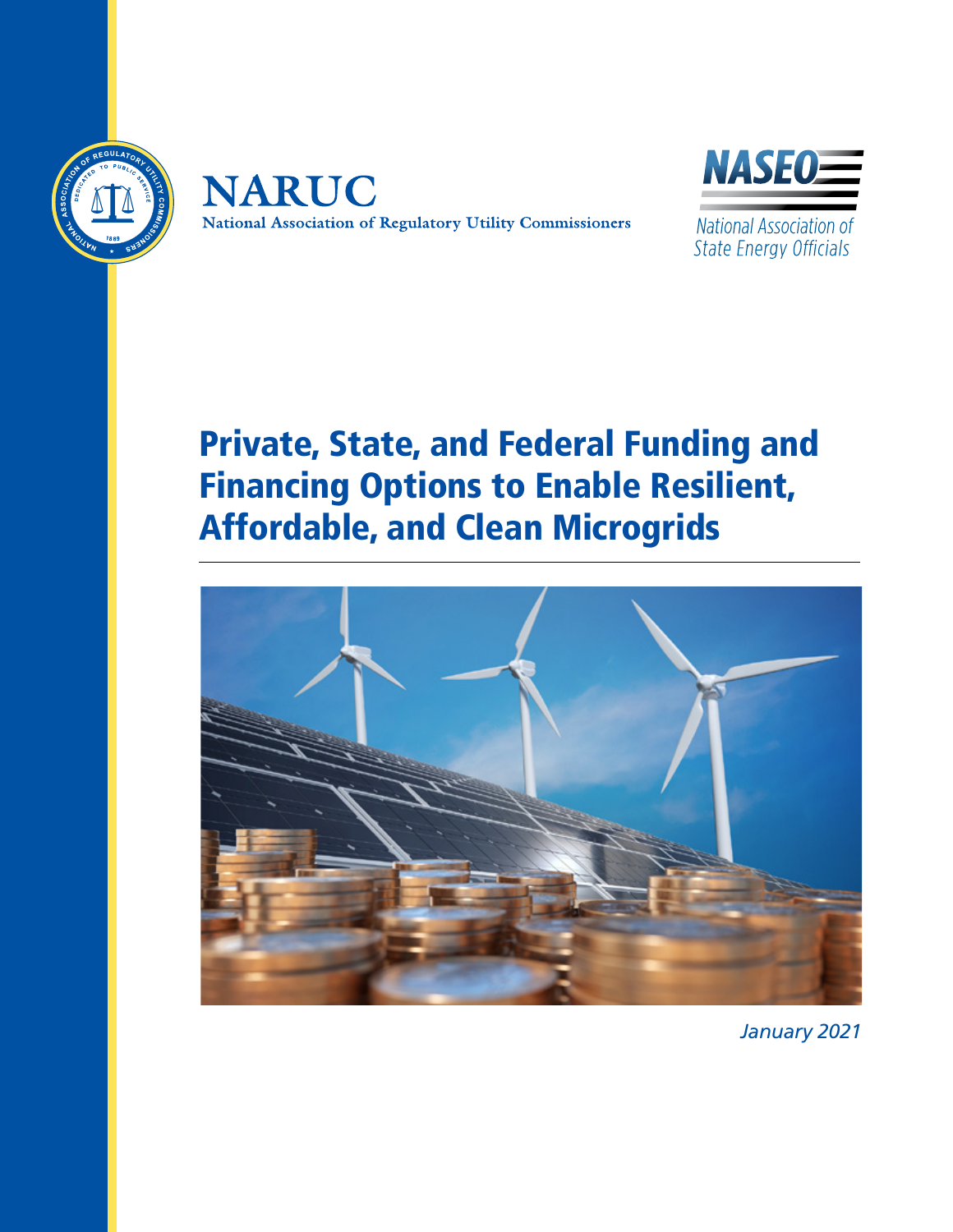This material is based on work supported by the U.S. Department of Energy, Office of Electricity, under award numbers DE-OE0000818 and DE-OE0000810. This report was prepared as an account of work sponsored by an agency of the United States Government. Neither the United States Government nor any agency thereof, nor any of their employees, makes any warranty, expressed or implied, or assumes any legal liability or responsibility for the accuracy, completeness, or usefulness of any information, apparatus, product, or process disclosed, or represents that its use would not infringe privately owned rights. Reference herein to any specific commercial product, process, or service by trade name, trademark, manufacturer, or otherwise does not necessarily imply its endorsement, recommendation, or favoring by the United States Government or any agency thereof. The views and opinions of authors expressed herein do not necessarily state or reflect those of the United States Government or any agency thereof.

This report was authored by Sam Cramer, NASEO Program Director, in 2020, with support from Kirsten Verclas of NASEO and Kiera Zitelman of NARUC as part of the NARUC-NASEO Microgrids State Working Group.

# Acknowledgements

The National Association of State Energy Officials (NASEO) and the National Association of Regulatory Utility Commissioners (NARUC) thank the U.S. Department of Energy's Office of Electricity for their generous financial support of this initiative, as well as their insights that informed the development and scope of this report. NASEO and NARUC also thank the following State Energy Officials and Public Utility Commissioners of the NARUC-NASEO Microgrids State Working Group, as well as selected expert reviewers, for their review and comments to inform the best practices contained in this report:

Ahmed Mousa, Public Service Electric & Gas Company Alexandra Fisher, District of Columbia Department of Energy & Environment Chuck Hookham, CMS Energy Corporation Commissioner Ethan Kimbrel and Jim Zolnierek, Illinois Commerce Commission Greg Leventis, Lawrence Berkeley National Laboratory Marc Pfeiffer, Rutgers University Bloustein Local Government Research Center Mary Throne, Wyoming Public Service Commission Megan Wu, Massachusetts Department of Public Utilities Michael Hornsby, New Jersey Board of Public Utilities Sean Williamson, U.S. Department of Energy Susan Mora and Hilary Pearson, Exelon Utilities **Tom Stanton, National Regulatory Research Institute**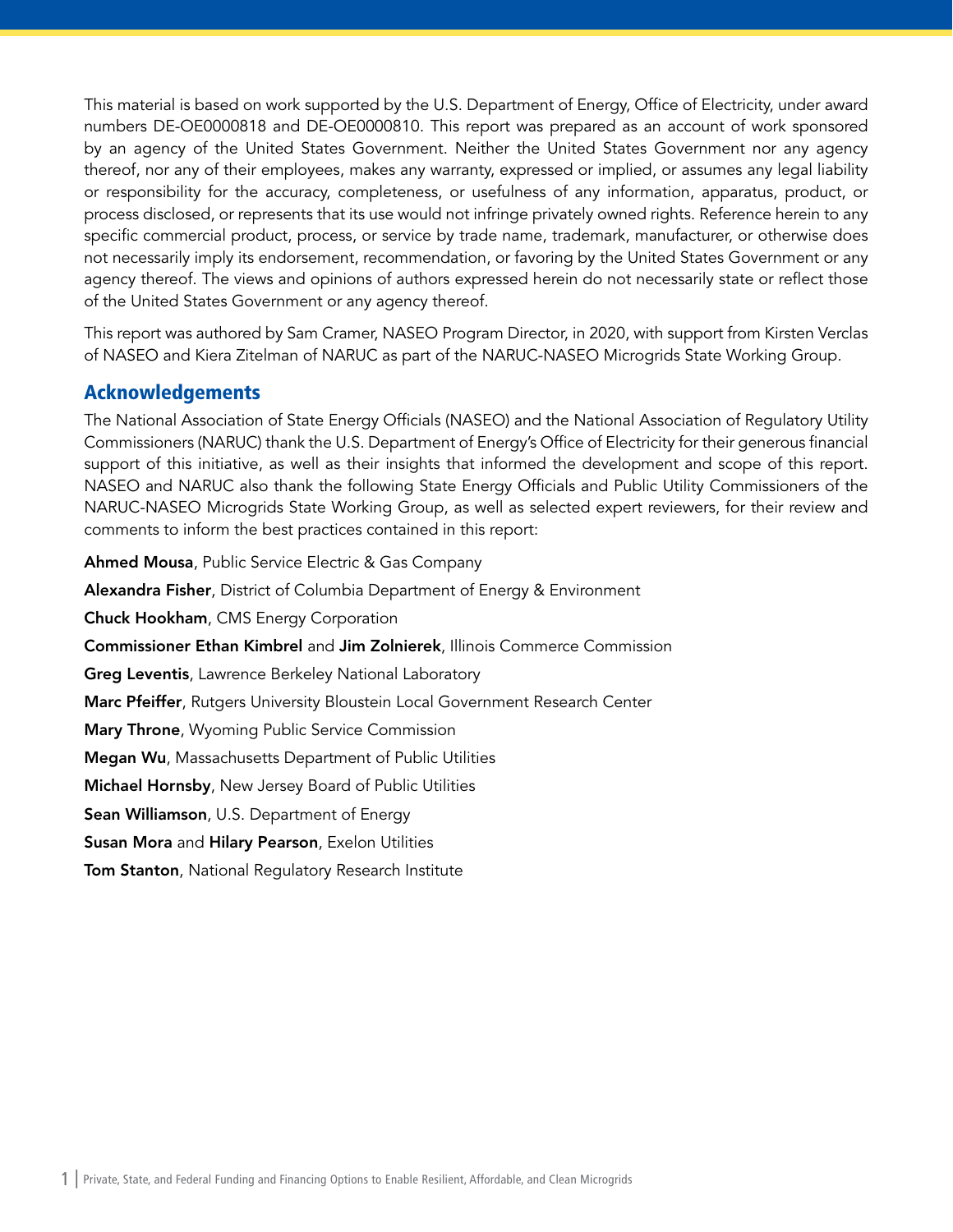# <span id="page-2-0"></span>Abbreviations

ARRA – American Recovery and Reinvestment Act

**BRIC** - Building Resilient Infrastructure and **Communities** 

CCMUA – Camden County Municipal Utilities Association

EIB – Environmental Impact Bond

CEF – Clean Energy Fund

CGB – Connecticut Green Bank

CHP – Combined Heat and Power

Com Ed – Commonwealth Edison

C-PACE – Commercial Property Assessed Clean Energy

CPP – Critical Peak Pricing

DEEP – Connecticut Department of Energy and Environmental Protection

DER – Distributed Energy Resource

DER-CAM - Distributed Energy Resources Customer Adoption Model

DSSA – Distribution Support Service Agreement

EaaS – Energy-as-a-Service

ESCO – Energy Service Company

ESPC – Energy Savings Performance Contract

EV – Electric vehicle

FEMA – Federal Emergency Management Agency

FERC – Federal Energy Regulatory Commission

GO – General Obligation

GOSR – Governor's Office of Storm Recovery

HGMP – Hazard Mitigation Grant Program

HUD – U.S. Department of Housing and Urban Development

IGA – Investment Grade Audit

ITC – Investment Tax Credit

LBL – Lawrence Berkeley National Laboratory

LMI – Low-Moderate Income

MUSH – Municipalities, Universities, Schools, and Hospitals

NARUC – National Association of Regulatory Utility Commissioners

NASEO – National Association of State Energy **Officials** 

NJ BPU – New Jersey Board of Public Utilities

NREL – National Renewable Energy Laboratory

NWS – Non-wires Solution

NYSERDA – New York State Energy Research and Development Authority

PPA – Power Purchase Agreement

PSC – Public Service Commission

REC – Renewable Energy Credit

RGGI – Regional Greenhouse Gas Initiative

RLF - State Energy Revolving Loan Fund

RPS – Renewable Portfolio Standard

RTO – Regional Transmission Operator

SEP – State Energy Program

TOU – Time-of-Use Rate

U.S. DOE – U.S. Department of Energy

U.S. EPA – U.S. Environmental Protection Agency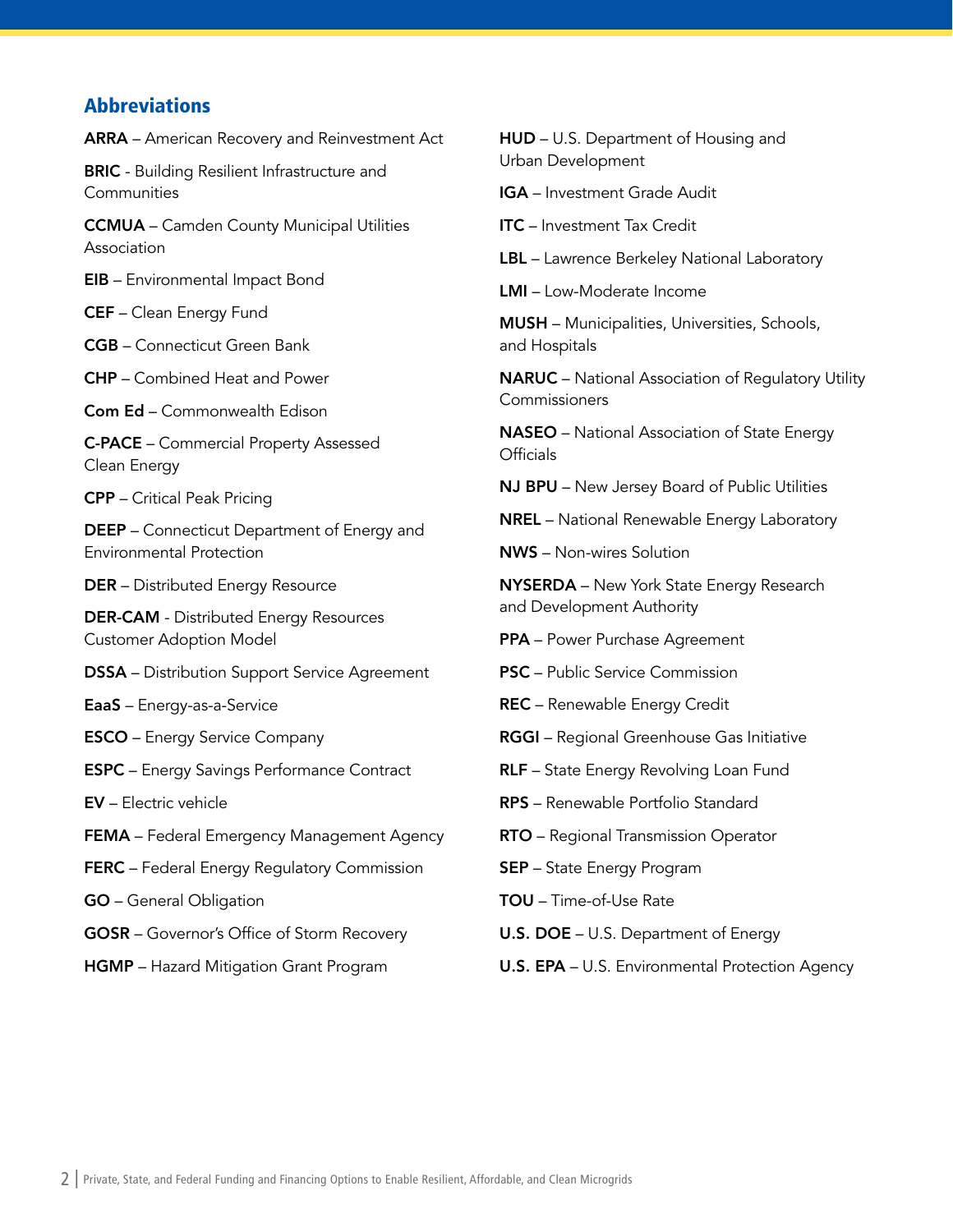# **Contents**

| Ι.   |                                                                                             |  |  |  |  |
|------|---------------------------------------------------------------------------------------------|--|--|--|--|
| II.  |                                                                                             |  |  |  |  |
| III. |                                                                                             |  |  |  |  |
| IV.  |                                                                                             |  |  |  |  |
|      |                                                                                             |  |  |  |  |
|      | В.                                                                                          |  |  |  |  |
|      |                                                                                             |  |  |  |  |
|      |                                                                                             |  |  |  |  |
| V.   |                                                                                             |  |  |  |  |
| VI.  |                                                                                             |  |  |  |  |
|      |                                                                                             |  |  |  |  |
|      | В.                                                                                          |  |  |  |  |
|      | C.                                                                                          |  |  |  |  |
|      |                                                                                             |  |  |  |  |
|      | Е.                                                                                          |  |  |  |  |
|      | F.                                                                                          |  |  |  |  |
|      |                                                                                             |  |  |  |  |
|      |                                                                                             |  |  |  |  |
|      |                                                                                             |  |  |  |  |
|      | A. FEMA Building Resilient Infrastructure and Communities Pre-Disaster Mitigation Grants 28 |  |  |  |  |
|      | В.                                                                                          |  |  |  |  |
|      |                                                                                             |  |  |  |  |
| IX.  | Actions State Energy Offices and Public Utility Commissions Can Take                        |  |  |  |  |
| Х.   |                                                                                             |  |  |  |  |
| XI.  |                                                                                             |  |  |  |  |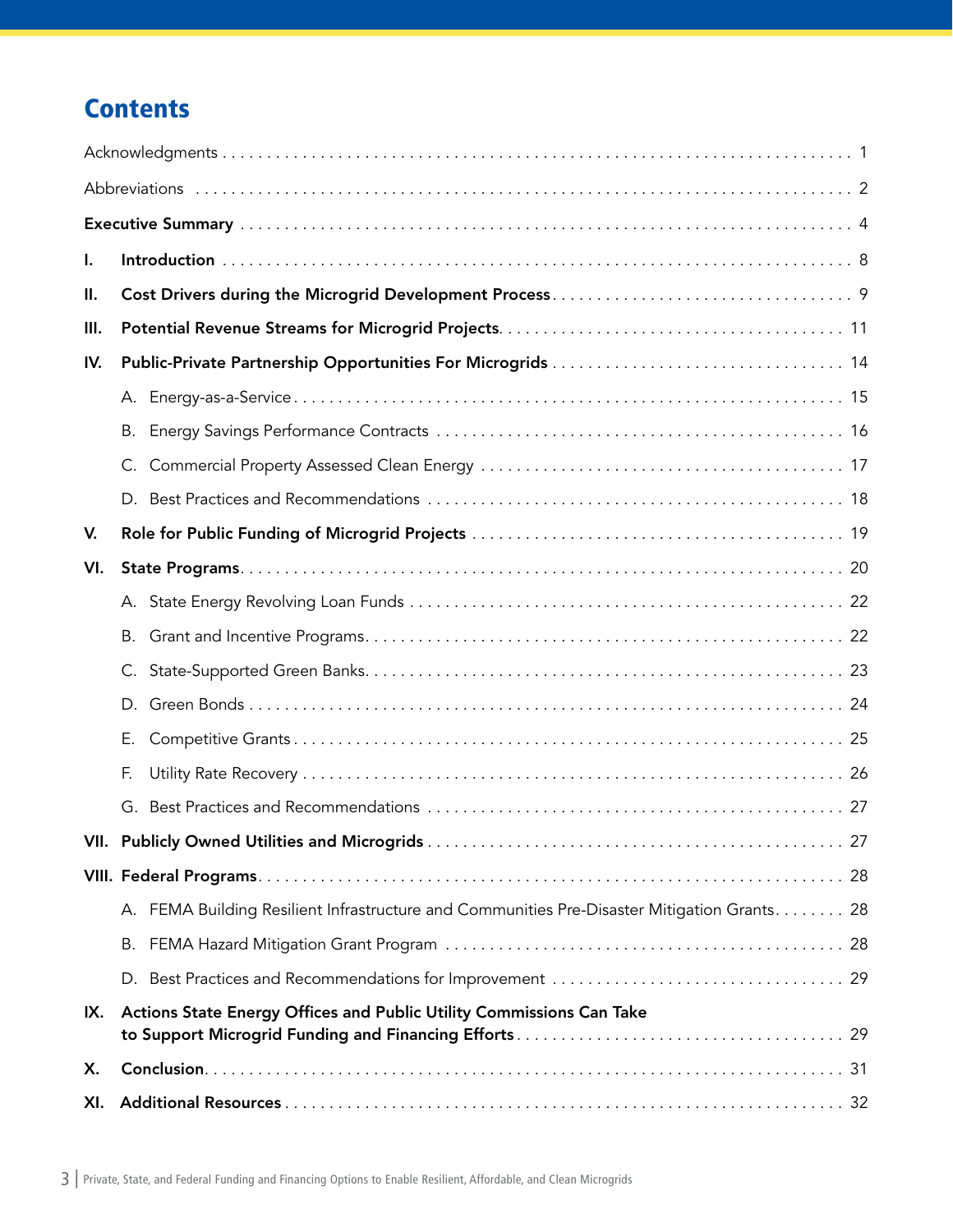# <span id="page-4-0"></span>Executive Summary

In fall 2019, the National Association of Regulatory Utility Commissioners (NARUC) and the National Association of State Energy Officials (NASEO) initiated a joint Microgrids State Working Group (MSWG), funded by the U.S. Department of Energy (DOE) Office of Electricity (OE). The MSWG aimed to bring together NARUC and NASEO members to explore the capabilities, costs, and benefits of microgrids; discuss barriers to microgrid development; and develop strategies to plan, finance, and deploy microgrids to improve resilience.

Based on member input, the MSWG developed two companion briefing papers to answer key questions about microgrids: (1) *User Objectives and Design Approaches for Microgrids: Options for Delivering Reliability and Resilience, Clean Energy, Energy Savings, and Other Priorities and (2) Private Sector, State, and Federal Funding and Financing Options to Enable Resilient, Affordable, and Clean Microgrids*. Read together, these resources provide readers with an understanding of both why and how customers—whether an investor-owned, cooperative, or municipal utility; federal, state, or local government entity; individual or group of residential, commercial, and/or industrial customers; or other organization—select, design, and pay for microgrid projects.

A microgrid consists of a facility or group of facilities and power sources on a single property or adjacent properties that are electrically connected to each other and can connect or disconnect from the larger electric grid to function independently in case of electrical grid service interruptions. Microgrids can confer many benefits to state and local governments, including increased community resilience during natural disasters and power generation from cleaner fuel sources.<sup>1</sup> However, the upfront costs of microgrid development, the novelty and complexity of projects, and the misperception of microgrids as useful only in disaster scenarios pose challenges for public and private sector entities wishing to invest in these technologies.

Nevertheless, microgrids offer a variety of value streams that microgrid developers can leverage to mitigate financial risk and make projects more compelling for investors. Demand response program participation, electricity exports, and local energy market participation, in addition to the energy savings potential of the critical facilities connected by the microgrid, make microgrids an intriguing option for public and private capital to finance.<sup>2</sup>

Many microgrid projects to date have involved some form of co-investment between the public sector and private sector partners. Thus, a growing number of public-private partnership financing structures are now available to help provide capital for microgrid development. These products can provide the up-front capital needed to deploy microgrids while offering specific payback options that take advantage of potential revenue streams the microgrid may offer. Public-private partnership structures that state and local governments have used to finance microgrids include:

- Energy-as-a-Service an off-balance sheet transaction that pays for itself using the project's own energy cost savings;
- Energy Savings Performance Contracts a contract with an Energy Service Company (ESCO) that provides a guaranteed level of energy savings that pays for the upgrades done by the ESCO; and
- Commercial Property Assessed Clean Energy a financing product where commercial and industrial building owners repay upfront capital loans through a voluntary assessment on their properties.

For more information on use and design cases for microgrids, please see the companion paper to this report, Zitelman, Kiera, Rep. User Objectives and Design Options for Microgrids to Deliver Reliability and Resilience, Clean Energy, Energy Savings, and Other Priorities. National Association of Regulatory Utility Commissioners and National Association of State Energy Officials, December 2020.

<sup>2</sup> Stadler, Michael et al., Rep. Value Streams in Microgrids: A Literature Review. Lawrence Berkeley National Laboratory, p.4, October 2015. [https://eta-publications.lbl.gov/sites/default/files/value\\_streams\\_in\\_microgrids\\_a\\_literature.pdf](https://eta-publications.lbl.gov/sites/default/files/value_streams_in_microgrids_a_literature.pdf)

<sup>4</sup> | Private, State, and Federal Funding and Financing Options to Enable Resilient, Affordable, and Clean Microgrids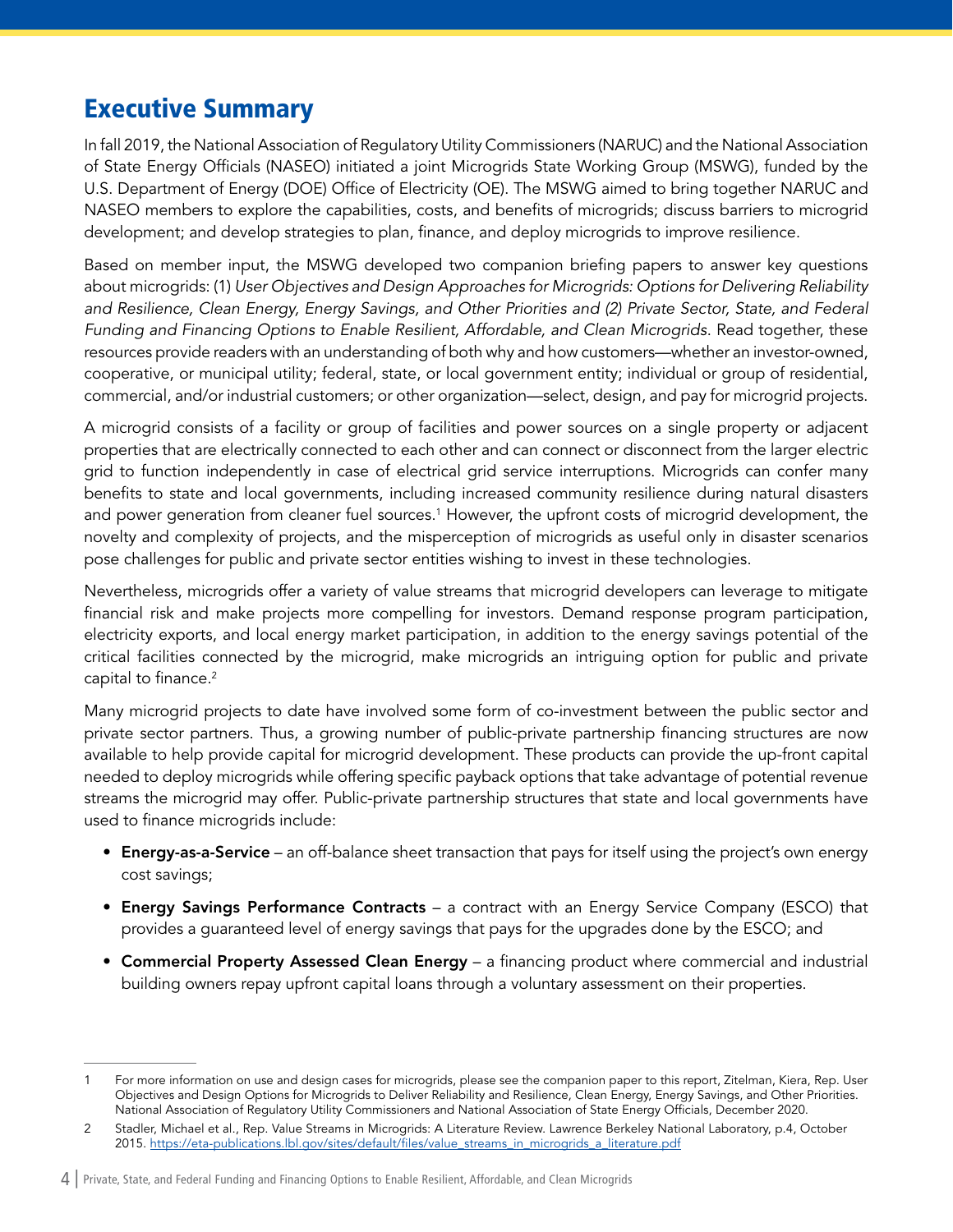Due to the relative novelty of microgrid development, public funds may be necessary to reduce the risk of projects or fill in gaps that private capital is unwilling or unable to finance. States with successful microgrid programs have used various sources of public capital to ensure the timely development of microgrids, including through:

- State Energy Revolving Loan Funds State Energy Revolving Loan Funds (RLFs) are run by many State Energy Offices and can provide capital at low interest rates to fund parts of the microgrid construction process. State Energy Program (SEP) funds can support both RLFs as well as grant and incentive programs;
- Grant and Incentive Programs States can use grants and other incentives to subsidize various stages of the microgrid development process. Grants are more commonly used at the beginning of the process, whereas incentive programs are useful at enticing private capital to invest in microgrids when they would not choose to otherwise;
- State-Supported Green Banks States can establish these entities with public funds and charge them with deploying capital to various financeable clean energy projects, including microgrids;
- Green Bonds States can use General Obligation or Revenue Bonds to raise capital for specific climate or environmentally-focused projects; and
- Competitive Grants States can offer grant funding as an incentive for developers who work with local governments to develop microgrids that meet specific criteria.

States can also leverage other revenue streams to provide funding and financing for microgrids. U.S. SEP funds have supported state energy offices' analytical and planning activities toward microgrid development and have assisted in the deployment of financing programs that can support microgrid construction. Federal funds, like those allocated for the Federal Emergency Management Agency's (FEMA's) Pre-Disaster Mitigation program, offer significant opportunities to fund microgrid development for critical facilities. For those states that participate in carbon pricing regimes, the revenues from those programs can also be used to fund microgrid development. States can also use legal settlement funds to fund RLFs, as is the case in Nebraska and Texas, whose RLFs are capitalized with petroleum escrow violation funds.

As microgrids grow in use, $^3$  coordinated funding from multiple programs could be needed. State Energy Officials and Public Utility Commissioners can develop and establish regulatory regimes that allow for the monetization of various microgrid capabilities and to enable existing financing mechanisms to finance microgrid development. Actions State Energy Offices (NASEO's members) and Public Utility Commissions (NARUC's members) could take include:

- 1. Developing new rate structures that microgrids can use to develop predictable revenue streams. Microgrids are able to use demand response and cost savings from time-differentiated rates to produce revenue, but if a state's regulations do not allow for those options, then private capital may find financing microgrids less attractive. Several states are also developing microgrid-specific tariffs that account for the ancillary services microgrids can provide to the distribution-level grid, or that recognize the potential for a microgrid to act as a non-wires alternative to a grid investment, which can provide additional revenue. State Energy Offices and Public Utility Commissions can work to develop rate structures that reward microgrids for the services they provide to the grid.
- 2. Enabling public-private capital financing options as a first step to provide more alternatives for microgrids to source capital. Commercial Property Assessed Clean Energy (C-PACE) and Energy Savings Performance Contracts (ESPCs) are both methods that microgrid developers can potentially leverage to

5 | Private, State, and Federal Funding and Financing Options to Enable Resilient, Affordable, and Clean Microgrids

<sup>3</sup> "DEE-Dollar and Energy Saving Loans." Nebraska Department of Environment & Energy. Accessed November 30, 2020. <https://neo.ne.gov/programs/loans/loans.html>and "LoanSTAR Revolving Loan Program." Texas Comptroller of Public Accounts. Accessed November 30, 2020. <https://comptroller.texas.gov/programs/seco/funding/loanstar/>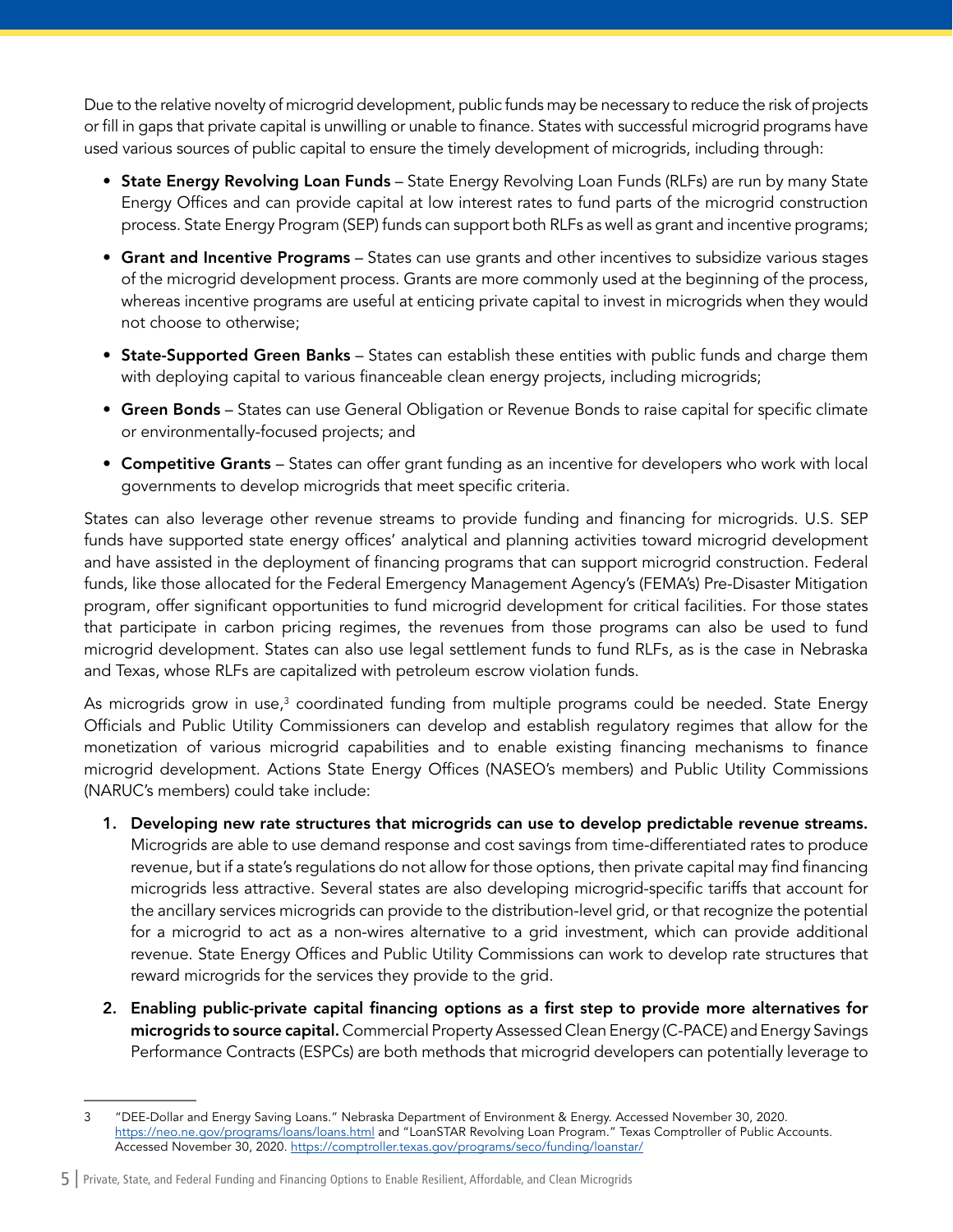allow customers to finance energy efficiency and renewable energy improvements. However, C-PACE financing is not yet authorized in some states and, even in states with enabling legislation, many are still in the process of developing C-PACE programs. Ensuring that C-PACE is a viable financing option can provide microgrid developers with additional flexibility to source capital. Additionally, many states lack effective, robust ESPC programs, which provide the level of support and technical assistance microgrid owners need to successfully leverage that financing mechanism. This lack of support limits the potential use of ESPC for potential microgrid customers in many states. State energy offices can manage robust ESPC programs and oversee third-party C-PACE administrators, and are well-positioned to develop policies and programs to support these financing options.

- 3. Providing public funding at key points in the microgrid financing process to reduce private investment risk in microgrid development. Public funding has been a key component of many states' microgrid efforts to date, because it supports the development of microgrids in the early design stages when fewer investors are willing to provide capital due to real or perceived risks $^4$  including regulatory uncertainty, uncertain utility support, and a high required level of technical expertise by designers, which can increase costs. Targeted public financial support makes microgrids for local governments and the Municipals, Universities, Schools, and Hospitals (MUSH) market a more attractive investment proposition for private capital providers than for projects with no public backing.5 State Energy Officials, through the use of grants, incentives, and State Energy RLFs, have the tools needed to provide capital to fill in funding gaps and support microgrid development from inception.
- 4. Providing comprehensive technical assistance and support for customers considering various funding and financing options. Private financing arrangements through ESPC and C-PACE can involve multiple steps and parties to finalize, making them complex transactions that can confuse potential microgrid developers and customers. States can provide technical assistance and support for parties working with unfamiliar financing products, to help guide them through these processes. Additionally, many of the options discussed in this report can be combined and information about how/when/where to blend many of these mechanisms together to achieve the outcomes customers need would lessen an information gap hindering microgrid development and deployment. State Energy Offices can and do provide technical assistance, education, and other forms of support to customers using ESPC and C-PACE throughout the financing process.
- 5. Ensuring that regulatory certainty for microgrids is present to support investor plans. One barrier to accessing financing for microgrid projects is a lack of regulatory certainty towards how microgrids are treated. Microgrids, especially those serving multiple customers, do not fit into categories established by Public Utility Commissions for traditional electric utilities.<sup>6</sup> Public Utility Commissions and State Energy Offices could work to ensure that there is clarity around how the microgrid operator is regulated, provide clear processes and/or timelines for microgrid interconnections that can be enforced, and develop new microgrid rate structures and pilot programs. Regulatory certainty is key for developers to obtain financing from investors for microgrid projects.
- 6. Empowering underserved communities to finance microgrids to meet their needs. Hyper-local community needs can be met through participation in microgrids through operation or asset ownership and as a result incorporate community voices, needs, and employment in microgrid planning and

<sup>4</sup> Wood, Elisa. "Microgrid Investment in U.S. to Reach \$12.5B: GTM Research." Microgrid Knowledge, November 30, 2017. <https://microgridknowledge.com/microgrid-investment-gtm/>

<sup>5</sup> MUSH stands for Municipalities, Universities, Schools, and Hospitals. These customers constitute a significant opportunity to deploy campus microgrids.

<sup>6</sup> Hoffman, Steve, and Charles Carmichael. Issue brief. Six Barriers to Community Microgrids and Potential Ways Developers Can Surmount Them. Hoffman Power Consulting, September 30, 2020. [https://hoffmanpowerconsulting.com/wp-content/](https://hoffmanpowerconsulting.com/wp-content/uploads/2020/10/Microgrid-Best-Practices-White-Paper-Hoffman-Power-Consulting-2020.pdf) [uploads/2020/10/Microgrid-Best-Practices-White-Paper-Hoffman-Power-Consulting-2020.pdf](https://hoffmanpowerconsulting.com/wp-content/uploads/2020/10/Microgrid-Best-Practices-White-Paper-Hoffman-Power-Consulting-2020.pdf)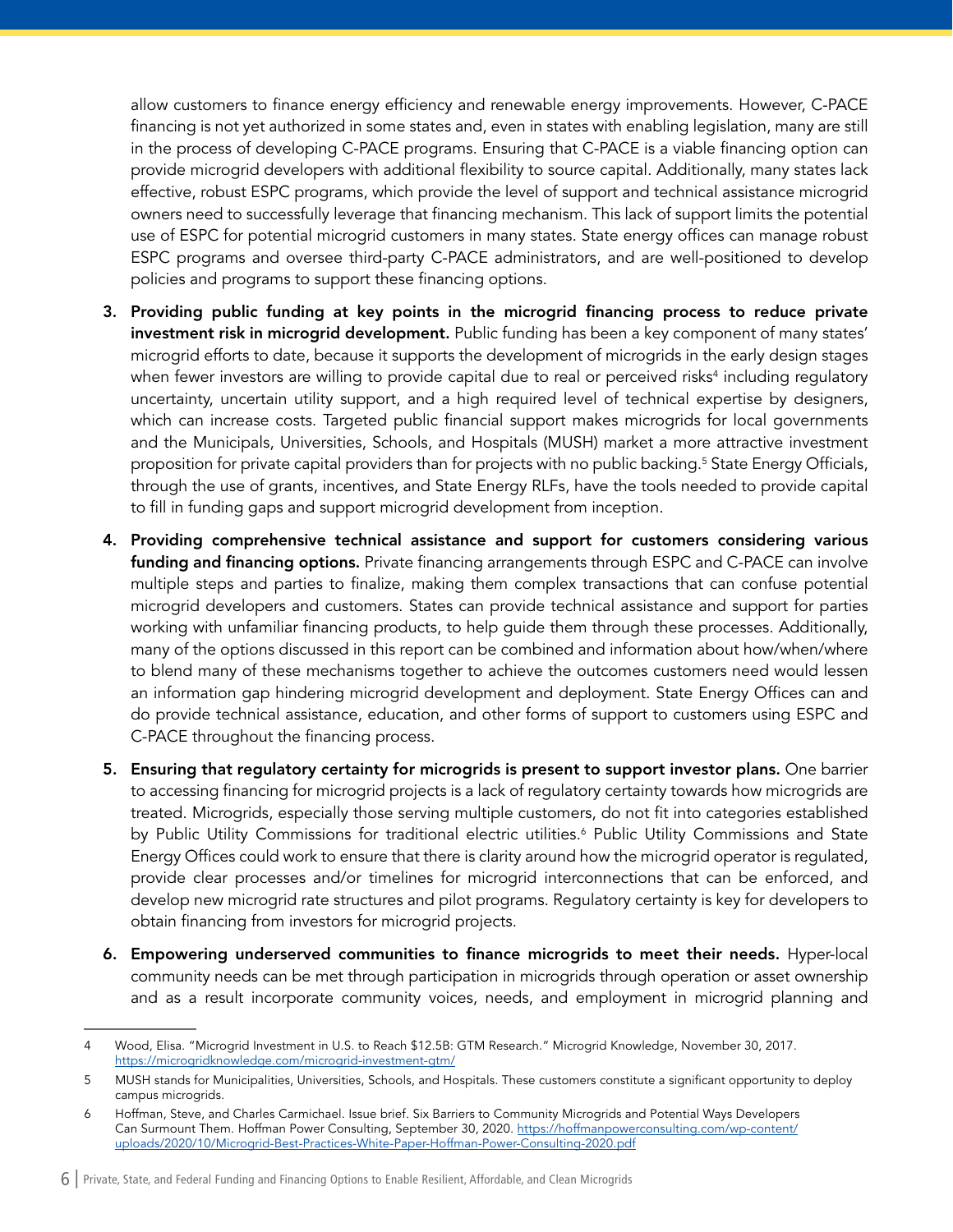operation. This can include an explicit focus on communities with significant low-to-moderate-income (LMI) households and/or environmental justice communities, and their specific energy needs. However, financing for LMI communities is challenging, so State Energy Offices and Public Utility Commissions may want to be creative and develop new financing structures that meet their microgrid needs and priorities.

In addition, State Energy Offices can coordinate with publicly owned electric utilities to develop approaches and solutions to financing microgrids that enable rural areas to take advantage of the benefits microgrids provide to the community. These utilities can take advantage of many different revenue streams to finance microgrid construction and meet the needs of rural communities. State energy offices can help educate publicly owned utilities and provide technical support and assistance in identifying financing structures to help fund microgrid development in those service territories.

State Energy Officials and Public Utility Commissioners possess the tools needed to support funding and financing of microgrid development, leading to increased microgrid deployment throughout the country and a safer, cleaner, and more resilient grid. The MSWG will continue to develop additional resources to support this process and enable State Energy Officials and Public Utility Commissions to more effectively speed the deployment of microgrids throughout the states.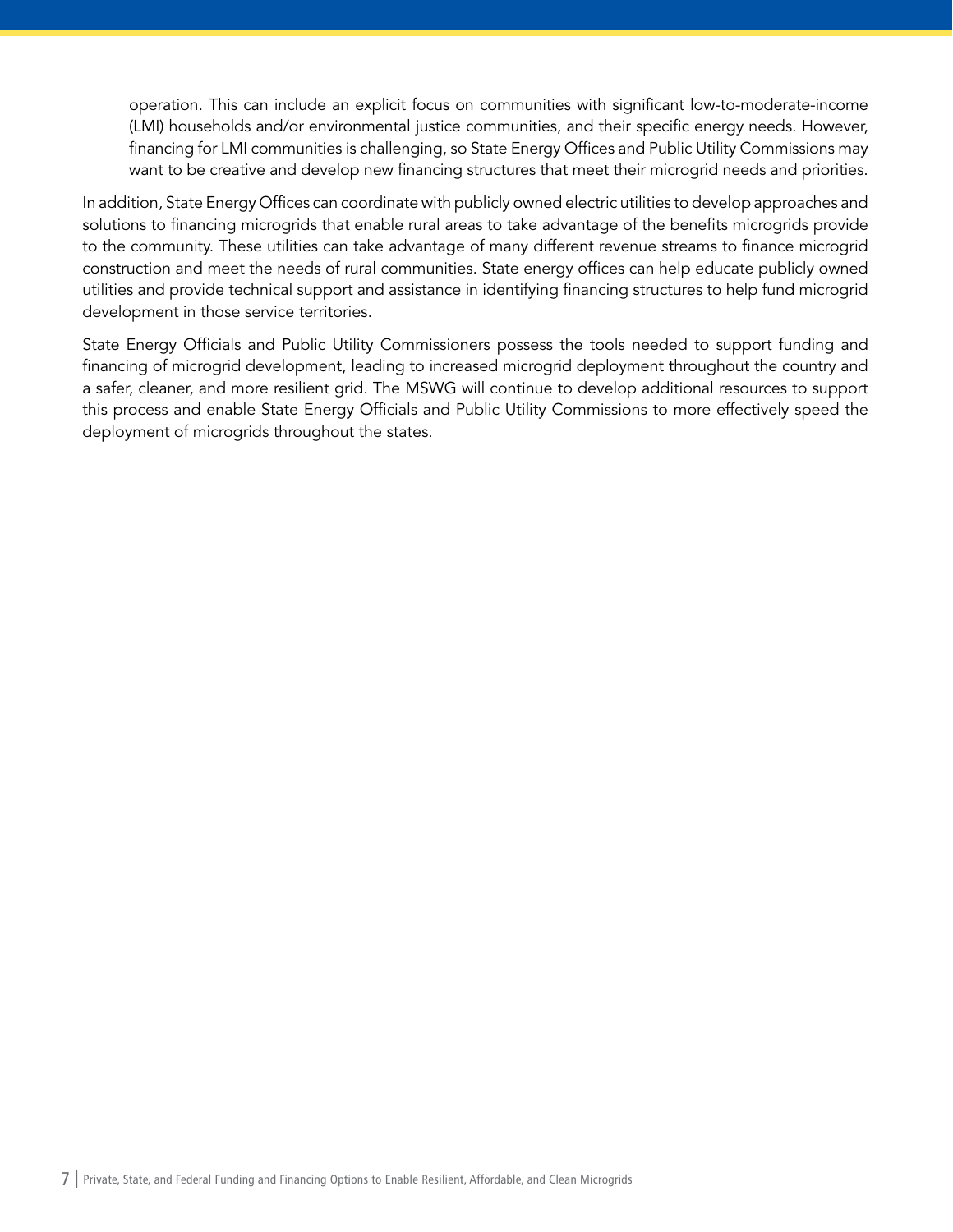# <span id="page-8-0"></span>I. Introduction

Microgrids can provide reliable, resilient, affordable, and efficient electric power to critical infrastructure and electricity customers. Microgrids can support a more resilient grid, can increase the deployment of energy efficiency and renewable energy sources, and can provide ancillary services to keep critical facilities operational during times of grid outages. Because of the many advantages they offer, microgrids are of interest to both State Energy Offices (NASEO's members) and Public Utility Commissions (NARUC's members) in many states to meet resilience or clean energy goals, or as potential alternatives to larger utility expenditures like substation upgrades or new transmission wires.

However, several barriers exist that can stymie greater microgrid deployment. Chief among them is the ability for state and local governments, as well as MUSH market customers, to acquire the funds needed to construct microgrids. Microgrids can require substantial amounts of capital to design, implement, and operate. Many potential microgrid customers may lack knowledge of or experience with sourcing capital for microgrid development. Many states also lack the regulatory conditions that would enable microgrids to use innovative financing mechanisms as funding sources. Furthermore, there are parts of a microgrid and/or steps in the microgrid development process for which private financiers may be unwilling or unable to supply capital, so states may have to either directly support or de-risk the value proposition.

Because states have limited capital budgets, they will need to find creative ways to maximize the reach and impact of the funds at their disposal, for instance by strategically targeting the parts of the microgrid development process that would most benefit from public funding support. Innovative financing offers one such strategy. Financing allows microgrid consumers to borrow public or private capital and repay that capital over a number of years according to a set schedule, instead of the sometimes more difficult proposition of paying all costs up front. Innovative public-private financing partnerships can lessen the impact of microgrid costs to state and local budgets. There now exist a number of potential private, state, and federal funding and financing mechanisms that can provide capital for some or all of the microgrid deployment process. With a better understanding of the funding and financing options available, State Energy Officials and Public Utility Commissioners can help lay the regulatory and programmatic groundwork for the successful application of these mechanisms. They can also provide information and technical assistance to ensure that sustainable financing options for microgrid development are available to and understood by potential microgrid customers.

This white paper is intended to provide State Energy Offices, Public Utility Commissions, and their staff with information about the various private, state, and federal funding and financing program options that they can develop and/or leverage to source capital for microgrid projects. The paper classifies the cost elements of a microgrid and discusses why alternative funding/financing mechanisms are needed, rather than passing costs directly to connected customers. The paper then provides an overview of the various private sector mechanisms that can finance microgrids, as well as state, local, and utility programs that can fund and/or finance microgrid projects. Examples of each mechanism are provided wherever possible. The paper highlights best practices and suggests areas of improvement for existing financing options. Finally, the paper discusses the roles that State Energy Offices and Public Utility Commissions can fill to ensure that the regulatory and programmatic landscape for their states is conducive to funding and financing microgrids.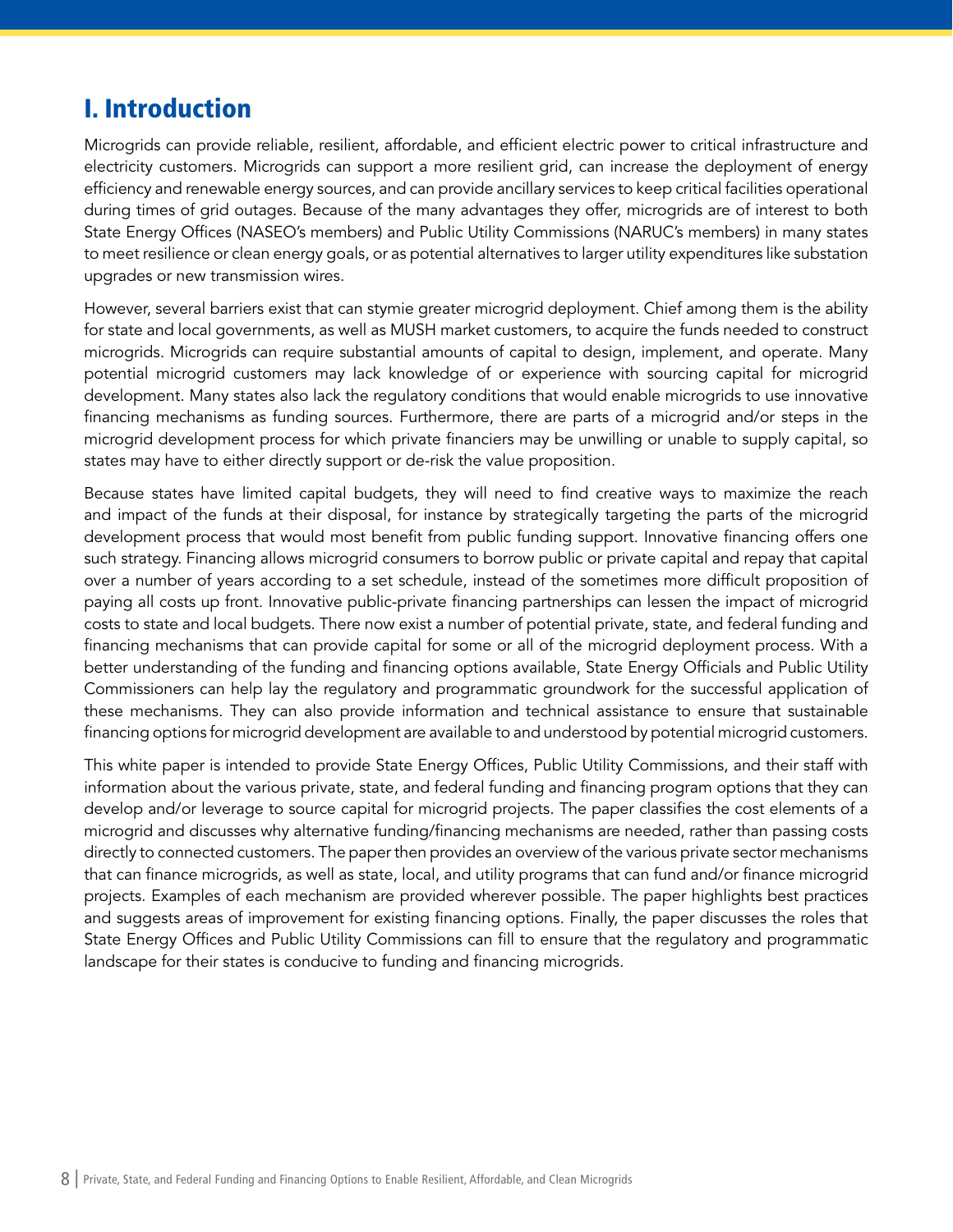# <span id="page-9-0"></span>II. Cost Drivers During the Microgrid Development Process

Every step of the microgrid development process has its own associated costs. As shown in Figure 1, the various microgrid costs of microgrid projects sampled by the National Renewable Energy Laboratory (NREL) are broken down into components. NREL classified each microgrid based on the owner/operator of the system. Key findings include that microgrid controller costs generally shrink as a percentage of the total cost as a microgrid's size increases, $^7$  and whereas total soft costs are larger for larger-sized microgrids, they are a larger percentage of the total costs for smaller microgrids.<sup>8</sup> Community and utility microgrids also have increased infrastructure costs because those types of microgrids are more likely to island themselves at a medium-voltage level.



# Figure 1: Costs Per Component for Various Microgrid Classifications

Total microgrid costs (by component)

Conventional Generation **Renewable Generation Renergy Storage Renerols Renergy Storts Renergy** School Additional Infrastructure

Adapted from Giraldez, Julieta, Francisco Flores-Espino, Sara MacAlpine, and Peter Asmus. 2018. Phase I Microgrid Cost Study: Data Collection and Analysis of Microgrid Costs in the United States. Golden, CO: National Renewable Energy Laboratory. NREL/ TP-5D00-67821.<https://www.nrel.gov/docs/fy19osti/67821.pdf>.

The following section discusses each step in the microgrid development process and the drivers that contribute to the total cost of a microgrid.

### 1. Feasibility study

The feasibility study looks at the proposed site(s) for a microgrid and determines whether and how a microgrid will interact with it and the electrical grid. $^9$  It assesses various configuration options for a potential microgrid, potential fuel and power sources (including various distributed energy resources (DERs) like solar and energy storage), and different possible operating modes, load flows, and outage capabilities.10 Critically, the feasibility

<sup>7</sup> Giraldez, Julieta, Francisco Flores-Espino, Sara MacAlpine, and Peter Asmus. 2018. Phase I Microgrid Cost Study: Data Collection and Analysis of Microgrid Costs in the United States. Golden, CO: National Renewable Energy Laboratory. NREL/TP-5D00-67821. <https://www.nrel.gov/docs/fy19osti/67821.pdf>

<sup>8</sup> Ibid.

<sup>9</sup> Ibid.

<sup>10</sup> Vernacchia, John. "Understanding Microgrid & Energy Storage Feasibility Studies." Powerpoint. Microgrid 2017 Conference, Boston, MA, November 8, 2017. [https://www.districtenergy.org/HigherLogic/System/DownloadDocumentFile.](https://www.districtenergy.org/HigherLogic/System/DownloadDocumentFile.ashx?DocumentFileKey=cc2543de-8404-9f4f-f3ce-3fb057d186ad&forceDialog=0) [ashx?DocumentFileKey=cc2543de-8404-9f4f-f3ce-3fb057d186ad&forceDialog=0](https://www.districtenergy.org/HigherLogic/System/DownloadDocumentFile.ashx?DocumentFileKey=cc2543de-8404-9f4f-f3ce-3fb057d186ad&forceDialog=0)

<sup>9</sup> | Private, State, and Federal Funding and Financing Options to Enable Resilient, Affordable, and Clean Microgrids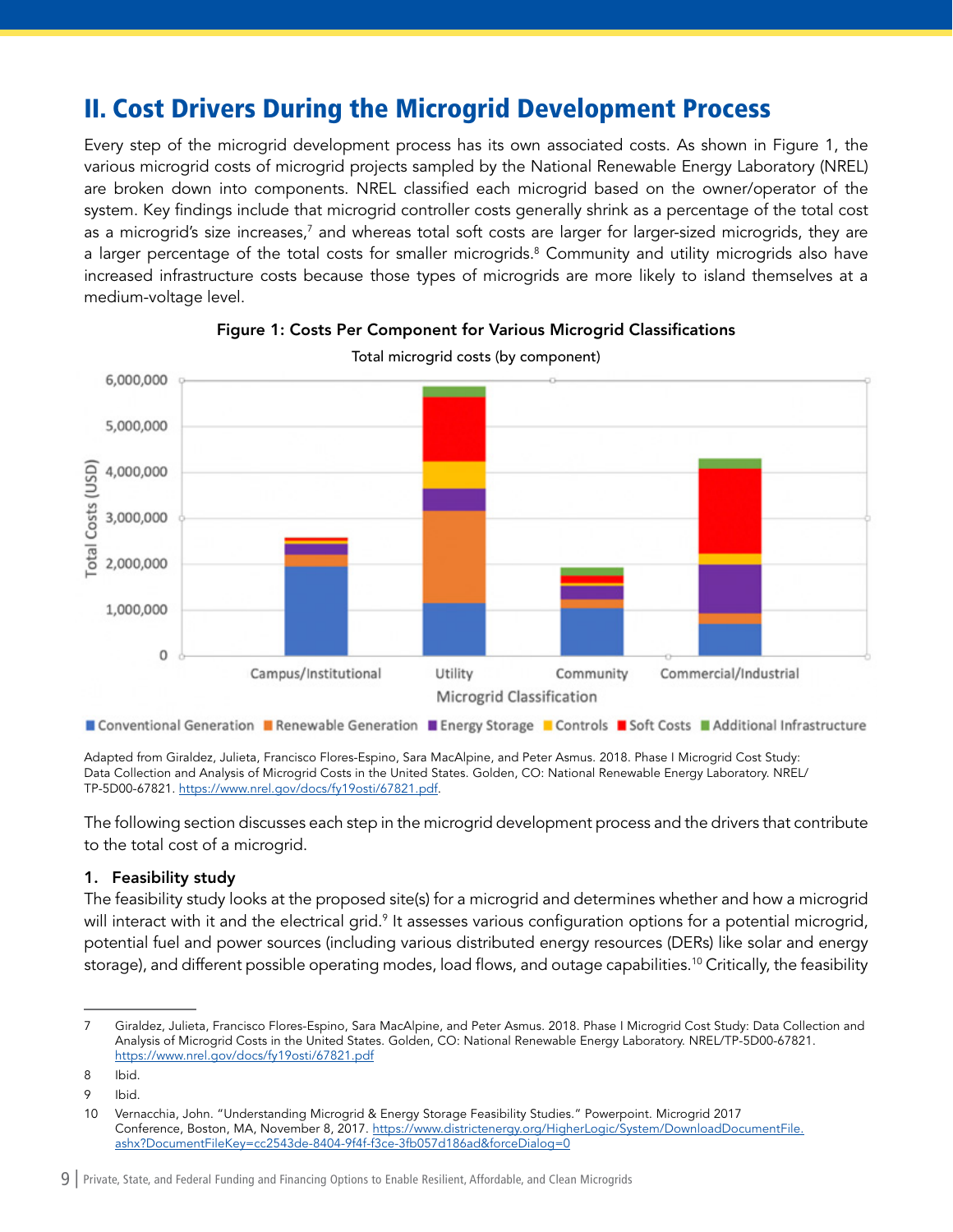study also evaluates potential revenue streams and counterfactual cost savings (e.g., avoidance of capacity charges) the microgrid can generate once it is operational. Depending on the location, these can include peak shaving and load shifting, frequency regulation, ancillary services, and demand response program management.11 Costs associated with the feasibility study include the costs microgrid customers pay to the design firm selected to conduct the feasibility study. The more complex the microgrid, the more expensive the study.

#### 2. Engineering design and business planning

The next stage involves the technical design for the microgrid. This is where the actual design of the microgrid takes place, taking into account the feasibility study's recommendations as well as the preferences of the customer. The main cost drivers for this stage of the development process come from the soft costs of the engineering firm hired to design the microgrid, which can comprise four to ten percent of the total costs of the microgrid.12 Governments and microgrid developers may also negotiate with the local utility about the interconnection to the microgrid from the larger electrical grid in the area during this stage. The utility may incur significant costs to perform this interconnection, so it is important for the developer to work with the utility to make sure all parties are in agreement before moving forward. Microgrid developers should also be cognizant of any state laws regarding right-of-ways that may affect how the utility responds to the microgrid design. Furthermore, delays in interconnection can specifically derail microgrid development due to the uncertainty causing financial backers to pull out of the project, so regulators may want to consider developing methods to approve microgrid interconnections in a timely manner.

#### 3. Construction

The third part of the microgrid deployment process is the actual construction of the microgrid. This involves the procurement of the equipment needed to connect the targeted facility or facilities with the larger grid as well as with each other and to the power sources for the microgrid. It also involves the labor needed to complete these tasks. According to the NREL procuring generation assets is the largest percentage of total microgrid cost, accounting for 54-76 percent of total costs.<sup>13</sup> The soft costs<sup>14</sup> incurred during the construction phase are also capital-intensive, typically costing between 10-45 percent of total microgrid costs, and make up a larger cost percentage of smaller microgrid projects.<sup>15</sup> The local electric utility may also incur costs at this stage if/when it makes upgrades to the existing grid infrastructure to enable the interconnection of the microgrid, depending on the jurisdiction. Sometimes the microgrid developer may need to cover these costs, but depending on the state, the utility may be able to recoup these costs through its rate structures.

### 4. Operation and Maintenance

The final phase is the operation and maintenance of the microgrid once it is online. Costs here can include routine and unexpected maintenance of various microgrid components, the labor required to perform that maintenance, the fuel consumed by the power generation equipment (depending on the energy source(s) used), and the cost of materials needed to operate and maintain the microgrid.<sup>16</sup> These costs may vary depending on the frequency of use of the microgrid, especially if the microgrid intends to provide regular ancillary services to the grid, so there will be both fixed and variable maintenance costs while operating the microgrid.

<sup>11</sup> Ibid.

<sup>12</sup> Giraldez, Julieta, Francisco Flores-Espino, Sara MacAlpine, and Peter Asmus. Rep. Phase I Microgrid Cost Study: Data Collection and Analysis of Microgrid Costs in the United States. National Renewable Energy Laboratory, p. 30, October 2018. <https://www.nrel.gov/docs/fy19osti/67821.pdf>

<sup>13</sup> Ibid. at 24.

<sup>14</sup> Soft costs for a microgrid can include the commissioning, engineering, labor, and regulatory costs associated with a project.

<sup>15</sup> Ibid.

<sup>16</sup> Industrial Economics, Incorporated. Rep. Assessing the Benefits and Costs of Developing a Microgrid: Model User's Guide. New York State Energy Research and Development Authority, p. 8, March 2015. <https://www.nyserda.ny.gov/All-Programs/Programs/NY-Prize/Resources-for-applicants>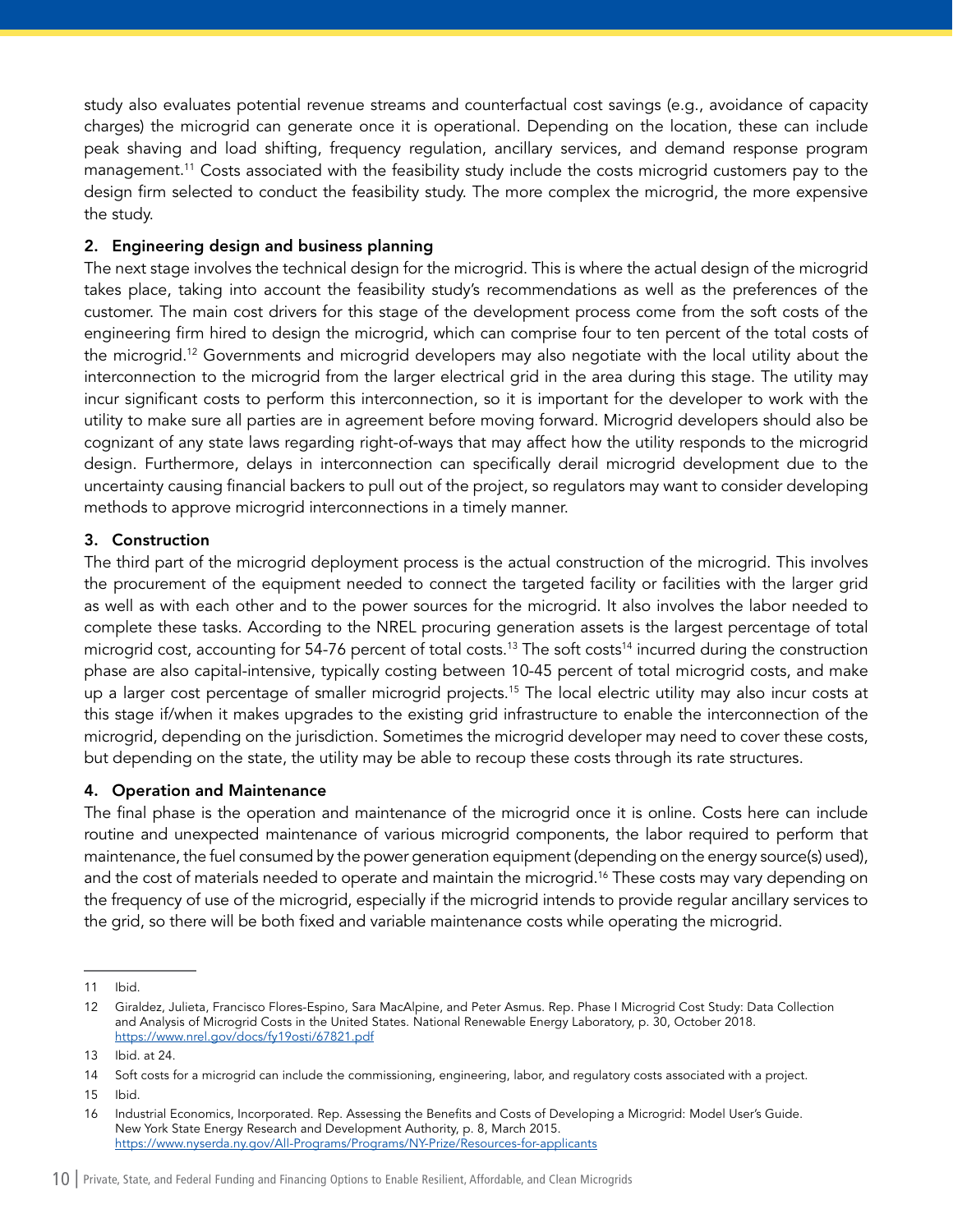# <span id="page-11-0"></span>III. Potential Revenue Streams for Microgrid Projects

Microgrids can use a number of revenue streams to help pay for their construction. The following section reviews these revenue streams and how microgrids can take advantage of them.

### 1. Federal, State, and/or Utility Incentives

There are a number of potential incentives offered for various components of microgrids at the federal, state, and utility level. For example, federal Investment Tax Credits (ITCs) are currently available for both solar systems and battery storage.<sup>17</sup> Many states have Renewable Portfolio Standards (RPSs), which result in the valuation of Renewable Energy Credits (RECs), which microgrids can monetize and sell for revenue. Some states offer incentives for battery storage, and many states and utilities offer incentives for Combined Heat and Power (CHP) systems.18 Microgrid developers may wish to examine what incentives their state and utility have in place that they can take advantage of before beginning to design a microgrid.

### 2. Reduced Energy Costs

Residential, commercial, industrial, or institutional customers located in areas with high electricity costs may find that installing energy efficiency or renewable energy measures on their properties can reduce their costs enough to pay for installing a single-building microgrid. The savings generated between the use of the microgrid's systems instead of the larger electric grid can also help to pay for the microgrid without incurring extra cost to the customer(s). For example, a commercial building in Hartford, Conn., installed a microgrid as part of a larger energy efficiency retrofit program and used the energy savings from the installed efficiency measures to pay for the cost of the microgrid using C-PACE financing. This report covers that example in greater detail in the next section.

#### 3. Demand Response

Demand response programs are programs run by electric utilities that are designed to allow customers to save money, or directly pay customers, for reducing their energy use or shifting their electricity use away from times of peak electricity demand. Two types of demand response programs exist: price-based and event-based programs.19 Price-based programs use various Time-of-Use rates (TOUs), including Critical Peak Pricing (CPP) and real-time pricing, to flatten the electricity curve by incenting customers to shift electricity usage to time periods with lower rates. Event-based programs, like Massachusetts' up-and-coming Clean Peak Standard, pay customers for reducing their electricity use at the utility's request or for specific grid-related events that require the use of certain resources. Microgrids with on-site DERs and storage can take advantage of these programs by leveraging their generation capabilities to produce their own power during times of high electricity demand, or during specific events designated by the utility. Additionally, microgrids can also provide savings to their owners through Regional Transmission Operator (RTO) capacity charge avoidance. The savings a microgrid can achieve will be dependent on the underlying characteristics of the electricity market and the utility tariff structures in place.

Additionally, the Federal Energy Regulatory Commission's (FERC) recent Order 2222 enabled DERs to participate in regional wholesale electricity markets alongside conventional generation sources.20 Depending on the final market rules, this could represent a major potential revenue stream for those microgrids located within RTO service territories, because microgrids that have installed DERs could now sell that power to the wholesale markets. Microgrid developers in RTO service territories should consider this application if they plan to install DERs as part of the microgrid design.

<sup>17</sup> Kernik, Chuck, and Phil Voss. Tech. Financing Microgrids in the Federal Sector. Federal Energy Management Program, August 2020. <https://www.energy.gov/sites/prod/files/2020/08/f77/financing-microgrids.pdf>

<sup>18</sup> Ibid.

<sup>19</sup> Stadler, Michael etal. Rep. Value Streams in Microgrids: A Literature Review. Lawrence Berkeley National Laboratory, p.5, October 2015. [https://eta-publications.lbl.gov/sites/default/files/value\\_streams\\_in\\_microgrids\\_a\\_literature.pdf](https://eta-publications.lbl.gov/sites/default/files/value_streams_in_microgrids_a_literature.pdf)

<sup>20</sup> Federal Energy Regulatory Commission. 2020. "FERC Order No. 2222: A New Day for Distributed Energy Resources." <https://www.ferc.gov/sites/default/files/2020-09/E-1-facts.pdf>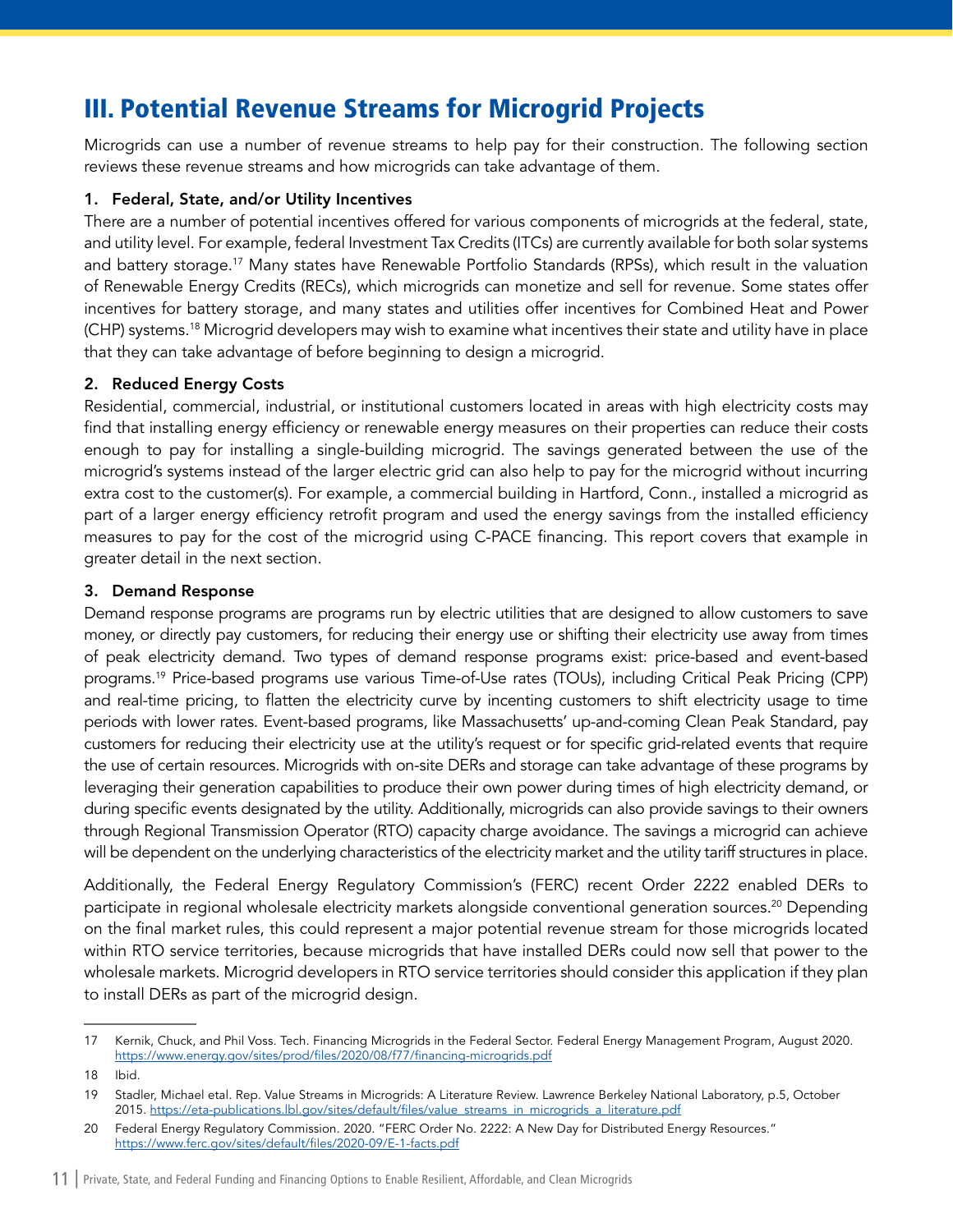### 4. Electricity Exports

Microgrids with generation capabilities have the ability to sell excess power back to the electricity grid through the use of net metering or feed-in tariffs. Under net metering, the meter(s) for the microgrid runs backwards if the microgrid generates more power than it uses. Feed-in tariffs directly pay the microgrid for the power it adds to the main electricity grid. While electricity exports may be a strong revenue stream for microgrids, some states have revised net metering programs to ensure that distributed energy resources are only compensated for the generation price of electricity. Initially, net metering programs often used the retail price to pay for electricity generated by DERs resulting in the utility not receiving adequate compensation for the still-needed maintenance of the distribution system. Tariffs that are capacity-based instead of energy flow-based may help mitigate this issue, because capacity-based tariffs enable utilities to recover more of their costs.<sup>21</sup>

#### 5. Ancillary Services or Microgrid Services Tariff

Microgrids can receive revenue through specific tariffs designed to support their operation and maintenance. These tariffs can reward microgrids for providing ancillary services to the grid in both blue sky and black sky conditions. Potential services that microgrids can provide to the grid for compensation include frequency response and regulation, inertial response, reactive power, voltage control, and operating reserves; islanding capability; reduction of transmission and distribution line losses; and increased solar or renewable hosting capacity. Currently, the Hawaii Public Utility Commission is in the process of establishing a microgrid tariff program with Hawaiian Electric.<sup>22</sup>

#### Virtual Net Metering

Virtual net metering is a way to allow multiple tenants to share the benefits of an on or off-site solar system. Customers of the solar system receive credits on their utility bill based on the portion of the system they own. However, the system itself is serviced by a third-party owner. Virtual net metering allows tenants to opt in to receiving solar energy without incurring the responsibility for maintaining the system. Currently, 15 states and the District of Columbia offer some form of virtual net metering. Microgrids can take advantage of virtual net metering to support the facilities connected to the microgrid while selling off the excess energy back to the grid.

### 6. Distribution Support Service Agreements

Distribution Support Service Agreements (DSSAs) are long-term agreements between a microgrid and a utility that allow the utility to request the help of the microgrid to support its grid operations.<sup>23</sup> These agreements pay microgrids to provide services to the grid during both normal and "black sky" conditions, increasing community resiliency while also giving the utility additional flexibility to respond to the needs of the distribution grid. Allowing microgrids to enter into DSSAs with the local electric utilities can provide a sustainable source for revenue to help pay for their construction and maintenance. State Public Utility Commissions will need to establish the regulations governing these agreements for them to be successful.

<sup>21</sup> Stadler, Michael et.al. Rep. Value Streams in Microgrids: A Literature Review. Lawrence Berkeley National Laboratory, p.10, October 2015. [https://eta-publications.lbl.gov/sites/default/files/value\\_streams\\_in\\_microgrids\\_a\\_literature.pdf](https://eta-publications.lbl.gov/sites/default/files/value_streams_in_microgrids_a_literature.pdf)

<sup>22</sup> Hawaii Public Utilities Commission, docket 2018-0163. "Instituting a Proceeding to Investigate Establishment of a Microgrid Services Tariff." July 10, 2018.<https://dms.puc.hawaii.gov/dms/dockets?action=search>

<sup>23</sup> Berendt, Christopher, and C. Baird Brown. Rep. *A New Market Pathway for Microgrids: Distribution Support Service Agreement*s. IDEA Education Foundation, May 2020. [https://higherlogicdownload.s3.amazonaws.com/DISTRICTENERGY/UploadedImages/c31a0440](https://higherlogicdownload.s3.amazonaws.com/DISTRICTENERGY/UploadedImages/c31a0440-a2fa-4b05-a8a3-41e62fcafd78/A_New_Path_Forward_for_Microgrids_-_DSSAs.pdf) [a2fa-4b05-a8a3-41e62fcafd78/A\\_New\\_Path\\_Forward\\_for\\_Microgrids\\_-\\_DSSAs.pdf](https://higherlogicdownload.s3.amazonaws.com/DISTRICTENERGY/UploadedImages/c31a0440-a2fa-4b05-a8a3-41e62fcafd78/A_New_Path_Forward_for_Microgrids_-_DSSAs.pdf)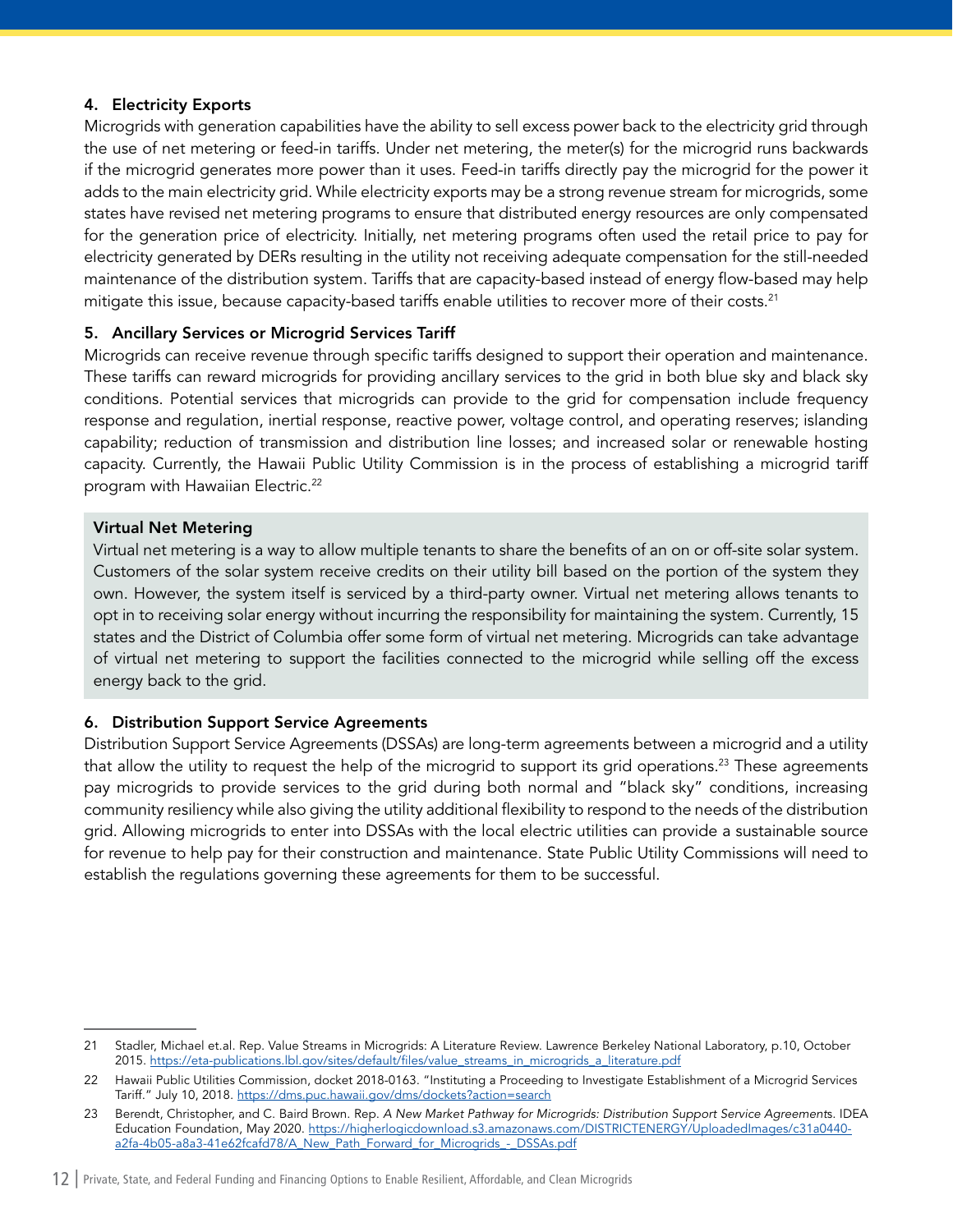### 7. Local Energy Market Participation/Transactive Energy

As energy markets become more sophisticated, and microgrids become more common, there are increasing opportunities for microgrids to obtain revenue by selling energy to other microgrids as needed.<sup>24</sup> This is distinct from the opportunity above because it involves selling electricity to other microgrids only for specific uses, instead of to the larger energy grid. Microgrid participation in local energy markets could lead to lower electricity bills and facilitate the inclusion of additional distributed generation sources into existing grid infrastructure in the future.<sup>25</sup>

#### 8. Reduced Flood Insurance Premiums

The ability of microgrids to provide black start capabilities for buildings can help them take advantage of more specialized revenue streams. One source of revenue may lie in flood insurance reductions. Microgrids can help critical facilities maintain power during times of natural disasters. Buildings located in floodplains can be especially susceptible to power loss during floods. Microgrids that are able to island during floods can present value to insurance providers, who could then offer discounts on insurance for those buildings that have installed microgrids. The difference between the discounted insurance price versus the expected price can provide an additional revenue stream to help finance the microgrid. This concept is still untested but represents an additional opportunity for those states that wish to pursue it.

#### 9. Non-Wires Solutions (or Transmission & Distribution Deferral)

Microgrids can function as non-wires solutions (NWSs), which are used to either defer or replace the installation of more traditional utility infrastructure, such as substations, wires, and poles. The installation of NWSs is intended to save the electric utility money over the long term by avoiding the costs that more traditional infrastructure requires. The utility can then pay the microgrid to be available to provide power during times of peak load. The Brooklyn-Queens Demand Management program in New York includes a microgrid designed to perform that function.<sup>26</sup> In return for its services, the local utility pays the microgrid around \$1 million per year.

### 10. Renewable Energy and Battery Subsidies

For states with Renewable Portfolio Standards, microgrids that utilize solar and storage or other renewables can generate revenue through the sale of RECs, which represent renewable energy generation intended to meet a state's Renewable Portfolio Standard, and can be sold to utilities looking to meet state requirements for renewable energy procurement.<sup>27</sup> Microgrids using renewable energy systems can get those systems certified and then sell the credits to produce revenue. This can result in a steady stream of revenue for the microgrid depending on its size, location, and the market for RECs in its state.

<sup>24</sup> Stadler, Michael et.al. Rep. Value Streams in Microgrids: A Literature Review. Lawrence Berkeley National Laboratory, p.12, October 2015. [https://eta-publications.lbl.gov/sites/default/files/value\\_streams\\_in\\_microgrids\\_a\\_literature.pdf](https://eta-publications.lbl.gov/sites/default/files/value_streams_in_microgrids_a_literature.pdf)

<sup>25</sup> Ibid.

<sup>26</sup> Cohn, Lisa. "Non-Wires Alternatives Are a Way to Avoid Costly 'Wires & Poles'." Microgrid Knowledge, December 8, 2019. <https://microgridknowledge.com/non-wires-alternatives-are/>

<sup>27 &</sup>quot;Renewable Energy Certificates (RECs)." EPA. Environmental Protection Agency, May 13, 2019. [https://www.epa.gov/greenpower/](https://www.epa.gov/greenpower/renewable-energy-certificates-recs) [renewable-energy-certificates-recs](https://www.epa.gov/greenpower/renewable-energy-certificates-recs)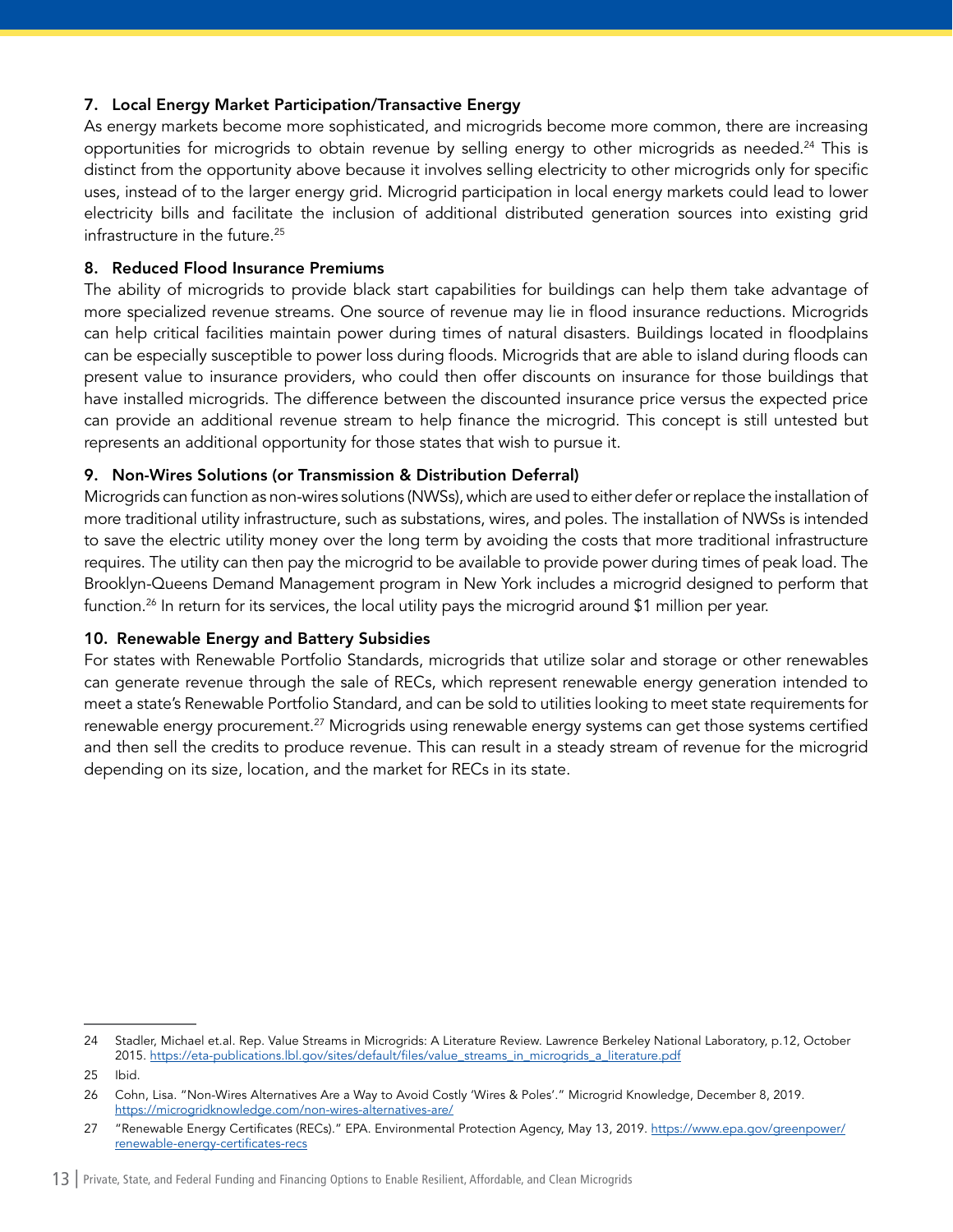# <span id="page-14-0"></span>IV. Public-Private Partnership Opportunities for Microgrids

A number of public-private partnership mechanisms exist to help finance the development of microgrids. The following section provides an overview of each mechanism as well as an example of its use by a state or local government, where applicable. These financing mechanisms can also work together as hybrid financing. For example, Energy-as-a-Service agreements can include an energy performance guarantee, as can C-PACE financing projects. In Michigan, C-PACE financing projects more than \$250,000 are required to get an energy performance quarantee.<sup>28</sup>

| Funding/<br><b>Financing Model</b>                                        | Advantages                                                                                                                                     | Challenges                                                                                                                                                                                                                                           | Applicable<br>Phase                                                                | <b>Existing Model in</b><br>Operation                                         |
|---------------------------------------------------------------------------|------------------------------------------------------------------------------------------------------------------------------------------------|------------------------------------------------------------------------------------------------------------------------------------------------------------------------------------------------------------------------------------------------------|------------------------------------------------------------------------------------|-------------------------------------------------------------------------------|
| Energy-as-a-<br>Service                                                   | · Uses performance<br>savings to pay for<br>project upgrades<br>• Off-balance sheet<br>transaction                                             | · Complex; involves multiple<br>entities working together<br>• Almost exclusively used by<br>privately owned buildings<br>• Third-party ownership<br>of upgrades may cause<br>regulatory issues,<br>depending on state and<br>local government laws. | • Feasibility<br>Study<br>• Engineering<br>Design<br>• Construction<br>• Operation | Montgomery<br>County, Maryland                                                |
| <b>Energy Savings</b><br>Performance<br>Contracts                         | • Provides guarantee<br>of level of savings;<br>uses savings to repay<br>capital loans                                                         | • Relies on specific energy<br>savings to provide<br>revenues; mostly suited for<br>building upgrades                                                                                                                                                | • Feasibility<br>Study<br>• Engineering<br>Design<br>• Construction<br>• Operation | U.S. Navy<br>Portsmouth Naval<br>Shipyard and<br>New London<br>Submarine Base |
| Commercial<br><b>Property Assessed</b><br><b>Clean Energy</b><br>(C-PACE) | • Can be used to<br>help fill in financing<br>gaps, if building<br>efficiency savings<br>can cover costs of<br>other microgrid<br>technologies | · Mostly single-building<br>specific                                                                                                                                                                                                                 | • Construction<br>• Operation                                                      | City of Hartford,<br>Connecticut                                              |

### Table 1: Private Sector Funding and Financing Models

# A. Energy-as-a-Service

Energy-as-a-Service (EaaS) is a pay-for-performance model that can be used to finance microgrid construction. The EaaS provider designs, finances, constructs, owns, and operates the microgrid, and receives the revenues it generates as compensation as well as a fee from the user of the microgrid. EaaS financing can be a useful way for municipalities to construct microgrids without upfront costs. EaaS is also currently considered to be an off-balance sheet transaction, which means that it does not appear on an agency's balance sheet as a liability, so it does not count as debt.<sup>29</sup> This may make EaaS appealing to localities that may have budgetary restrictions or are limited in the amount of debt they can issue. However, compared to other financing models, EaaS agreements are complex arrangements involving multiple players: the state or local government, the

<sup>28 &</sup>quot;PACE Express." Lean & Green Michigan, 2020. [https://leanandgreenmi.com/pace\\_express](https://leanandgreenmi.com/pace_express)

<sup>29</sup> NASEO and NARUC encourage state energy officials and public utility commissioners exploring EaaS solutions to confer with their state Treasurer's Office to confirm the treatment of EaaS as debt/not-debt.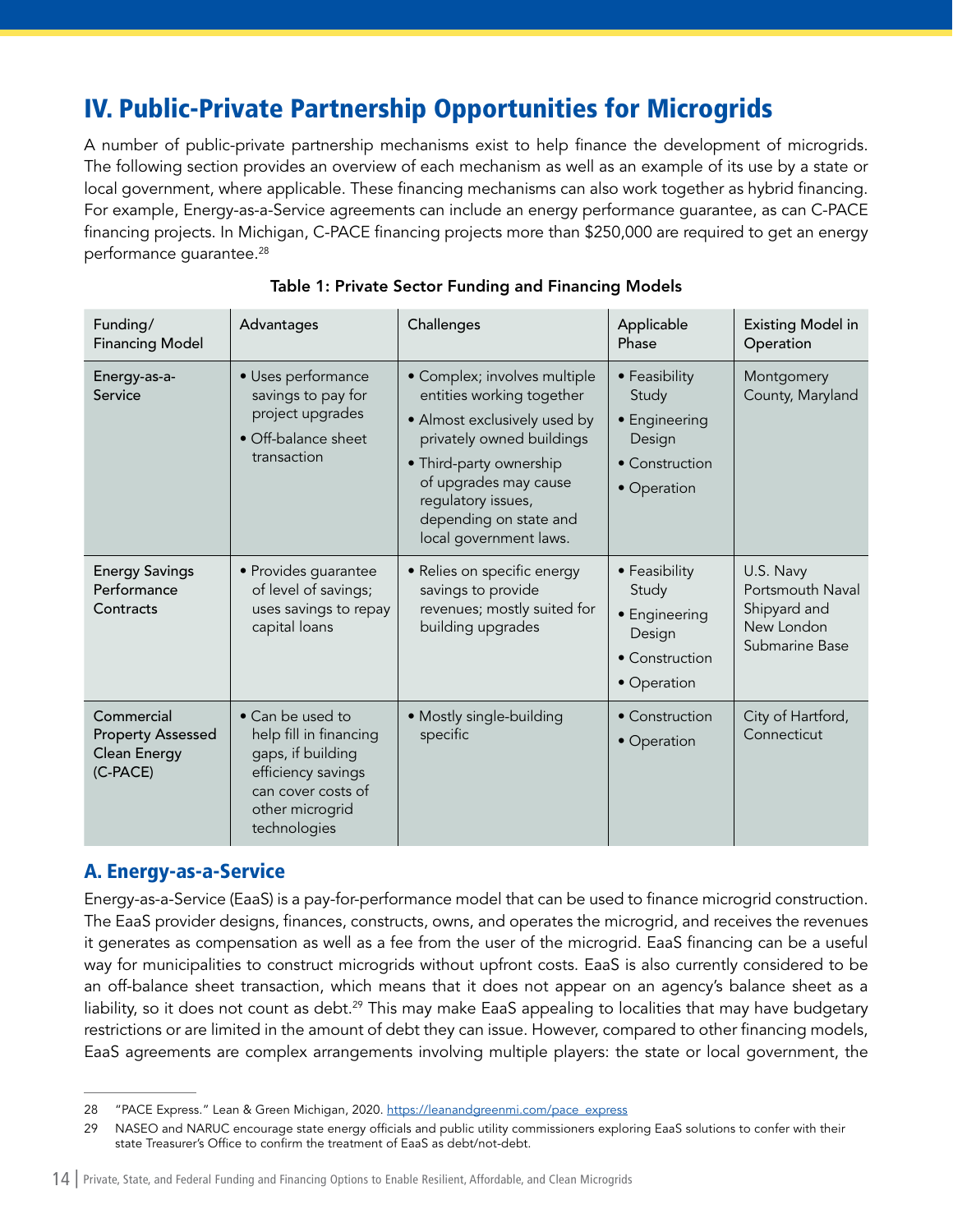<span id="page-15-0"></span>EaaS provider, and the contractor(s). These contracts benefit from the presence of regulations that provide microgrids with opportunities to capitalize on various revenue streams, such as demand response and ancillary services to the grid. State Energy Offices and Public Utility Commissions may wish to consider implementing policies and regulations to appropriately value microgrid revenue streams to encourage the use of these contracts for microgrid development. Some policies and regulations may also create barriers to use of this mechanism. For example, requiring third parties to obtain an alternative retail electric supplier certificate, or not permitting third-party owners to interconnect to the grid, can limit microgrid development. Ensuring that regulations are fair but do not provide barriers to microgrids is a key role of regulators.



#### Figure 2: Generalized Energy-as-a-Service Financial Agreement

Adapted from G. Leventis, et al., "Current Practices in Efficiency Financing," Lawrence Berkeley National Laboratory, November 2016, p. 54, [http://eta-institutionalations.lbl.gov/sites/default/files/lbnl-1006406.pdf.](http://eta-institutionalations.lbl.gov/sites/default/files/lbnl-1006406.pdf)

#### Spotlight: Montgomery County, Maryland

Montgomery County recently installed a microgrid at its Public Safety Headquarters and used EaaS to finance the project. The microgrid connects the county's transportation management resources, its Office of Emergency Management and Homeland Security, and a police station. The microgrid includes 2 MW of solar PV panels, an 800 kW CHP system, electric vehicle charging stations, and cybersecurity measures.<sup>30</sup>

To leverage its limited existing resources, the county contracted with Schneider Electric and Duke Energy Renewables to deploy the microgrid for their facilities. Schneider Electric built and maintains the system, whereas Duke Energy Renewables owns the generation facilities and operates it over its 25-year expected life. To develop a sustainable revenue stream, the county agreed to purchase electricity from the microgrid through a modified power purchase agreement.<sup>31</sup> The system also takes advantage of Maryland's existing virtual net metering regulations to allow government organizations to credit excess generation to other facilities and

<sup>30</sup> "Montgomery County, Maryland." Microgrids Public Safety Headquarters, 2020. <https://www.montgomerycountymd.gov/DGS-OES/MGP-PSHQ.html>

<sup>31</sup> Presentation by Eric Coffman to State of New Jersey, October 16, 2018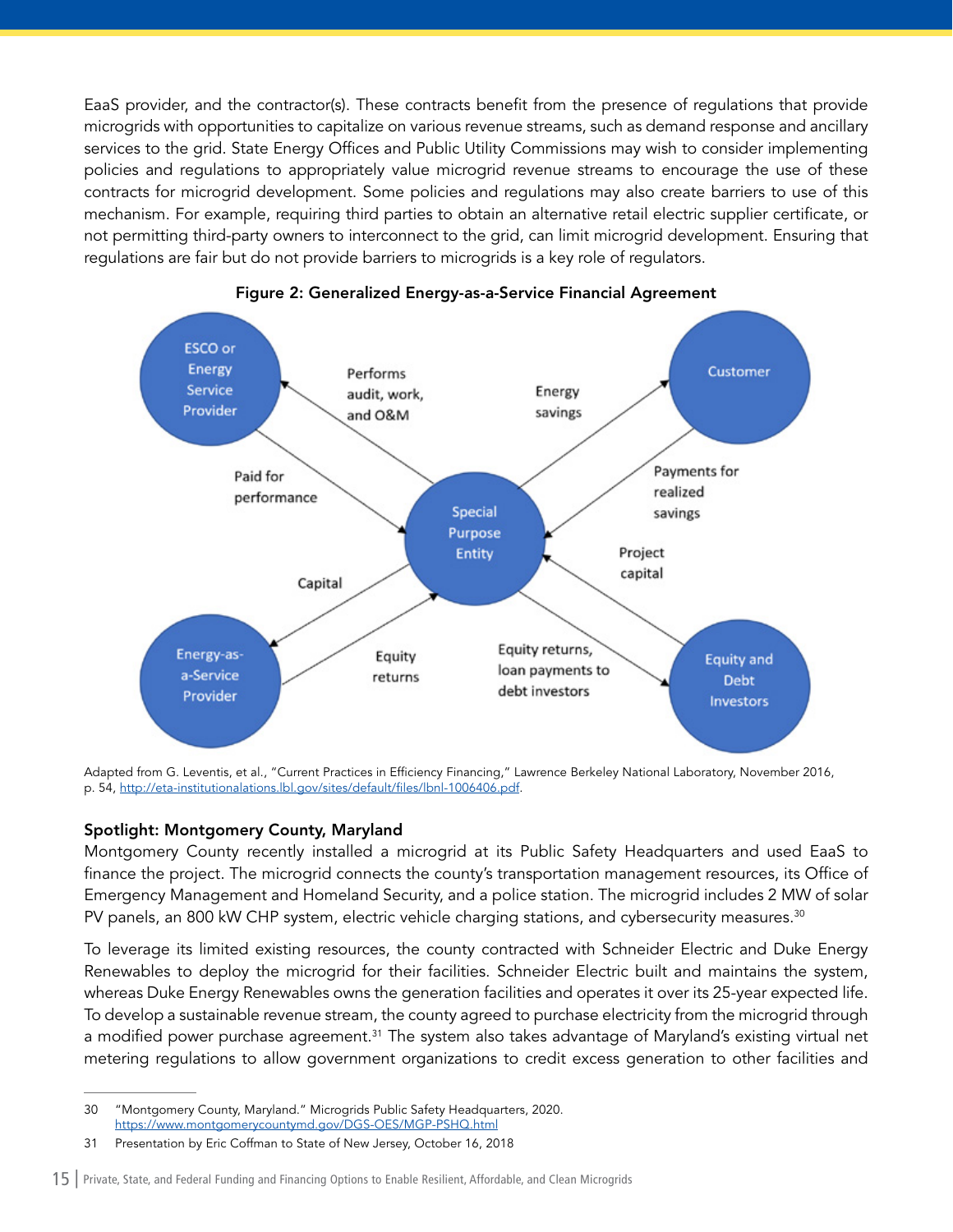<span id="page-16-0"></span>receive a retail credit for each kilowatt hour generated.<sup>32</sup> The system is expected to reduce the facilities' greenhouse gas emissions by over 5,900 metric tons per year while ensuring the capability of those facilities to operate during major electric grid outages.<sup>33</sup>

# B. Energy Savings Performance Contracts

ESPCs are well-established mechanisms that have driven the implementation of over \$50 billion in cost-effective energy-related building infrastructure improvements since the 1980s.<sup>34</sup> An ESPC consists of an agreement between a building owner and an Energy Service Company (ESCO). As part of the agreement, the ESCO performs an Investment Grade Audit (IGA) to determine the savings opportunities available within the building in its current condition. The ESCO and the building owner agree to a specific, guaranteed level of energy savings, then the ESCO replaces and upgrades the building infrastructure based on the agreed-upon level of savings.. The building owner then repays the ESCO for its work through the energy bill savings it receives from the improvements. The energy savings should pay for the cost of the upgrades. However, if the savings do not match the level of savings agreed to in the contract, the ESCO either installs additional energy conservation measures or financially compensates the building owner to make up the difference.

Microgrid customers can use (and have used) ESPCs as a financing source as long as the cost of installing and operating the microgrid can be offset with energy savings found elsewhere in the project. ESPCs can be used for single-building microgrids as well as microgrids involving several facilities. It may be more challenging to use ESPCs to connect multiple facilities with the same microgrid, because the process could involve multiple owners and savings contracts, and the savings must be able to cover the costs of connecting all the facilities and the interconnection with the local utility.



#### Figure 3: Generalized ESPC Financial Structures

Adapted from Dasek, Alice. Rep. *Energy Savings Performance Contracting: A Primer for K-12 Schools*. U.S. Department of Energy, Office of Energy Efficiency and Renewable Energy, p.22, April 2016. [https://betterbuildingssolutioncenter.energy.gov/sites/default/files/attachments/](https://betterbuildingssolutioncenter.energy.gov/sites/default/files/attachments/K-12-ESPC-Primer.pdf) [K-12-ESPC-Primer.pdf](https://betterbuildingssolutioncenter.energy.gov/sites/default/files/attachments/K-12-ESPC-Primer.pdf)

<sup>32</sup> Ibid.

<sup>33</sup> "Montgomery County, Maryland." Microgrids Public Safety Headquarters, 2020. <https://www.montgomerycountymd.gov/DGS-OES/MGP-PSHQ.html>

<sup>34</sup> Stuart, Elizabeth. Rep. U.S. Energy Service Company (ESCO) Industry: Recent Market Trends. Lawrence Berkeley National Laboratory, October 2016. [https://emp.lbl.gov/sites/default/files/esco\\_recent\\_market\\_trends\\_30sep2016\\_1.pdf](https://emp.lbl.gov/sites/default/files/esco_recent_market_trends_30sep2016_1.pdf)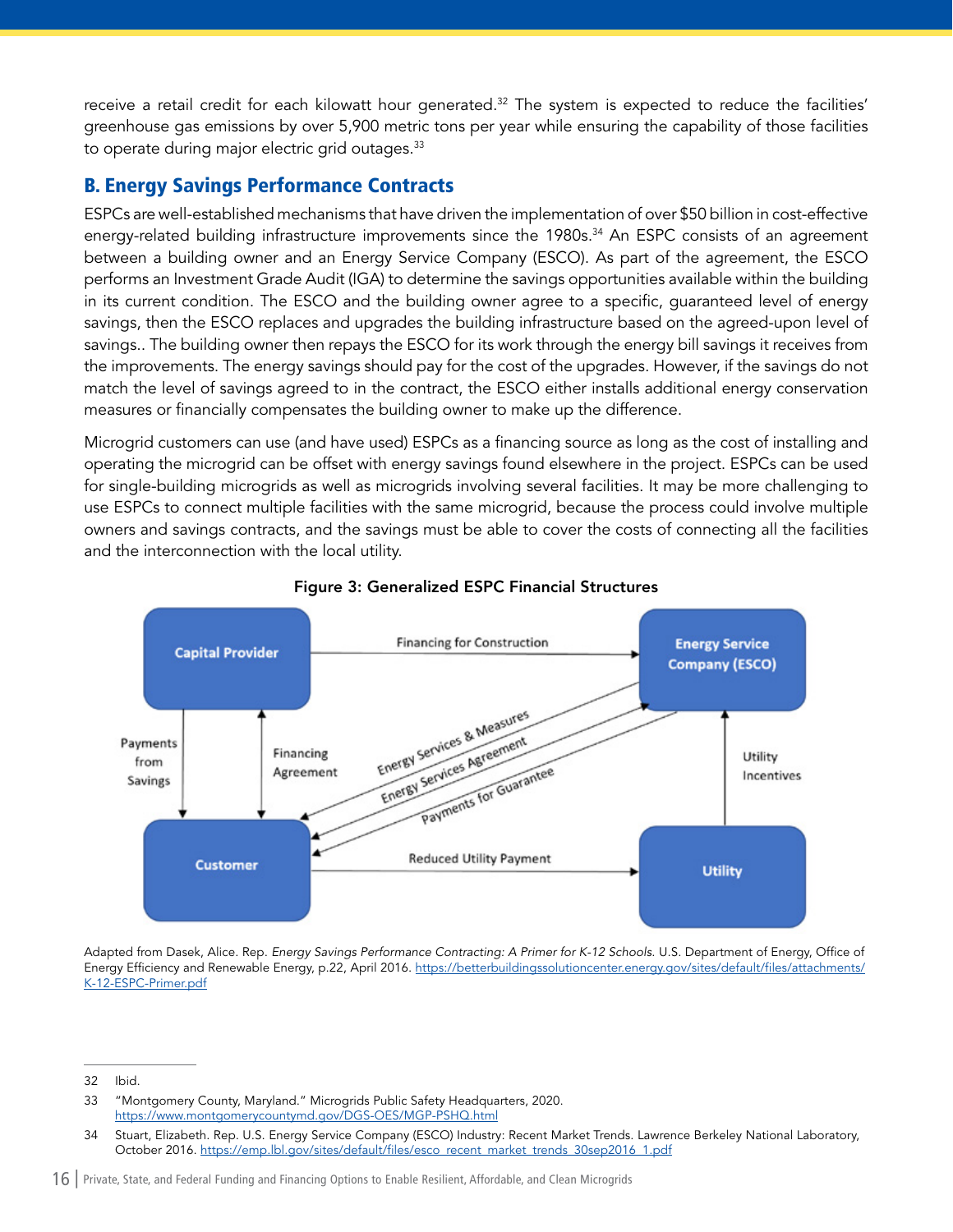#### <span id="page-17-0"></span>Spotlight: Microgrids at Portsmouth Naval Shipyard and Naval Submarine Base New London

The U.S. Navy prioritizes ensuring that its naval bases are resilient and able to remain operational during potential grid outages. To meet this need, it has turned to ESPC as a tool to increase its bases' resiliency while reducing their overall energy consumption. The Navy recently awarded two ESPC contracts for microgrid construction at its bases. The first contract was to Ameresco to deliver energy conservation improvements and a microgrid for Portsmouth Naval Shipyard. Under the terms of the contract, Ameresco would provide microgrid controls and battery storage alongside a new CHP plant and steam-driven air compressors. The Navy expects these facility upgrades to save upwards of \$175 million over the life of the project.<sup>35</sup> The Navy executed the second contract with NORESCO for the development of a microgrid at Naval Submarine Base New London in Connecticut.36 The microgrid originally received approximately \$5 million in funding from the state as part of the Connecticut Microgrid Program and connected fuel cells, a natural gas turbine, and emergency generators to power the base in the event of a power disruption.<sup>37</sup> The ESPC contract between NORESCO and the base provided additional electrical infrastructure, lighting, and energy management control upgrades. The energy savings are expected to fully fund the \$64 million project.<sup>38</sup>

# C. Commercial Property Assessed Clean Energy

C-PACE is a financing tool that allows building owners to borrow and repay funds to install energy and water efficiency and renewable energy upgrades through a voluntary special assessment on the building's property taxes.39 Depending on the project, the reduction in the building's energy bills partially or fully offsets the corresponding increase in the property tax bill via the assessment. The use of C-PACE is expanding across the country: as of June 2020, 37 states have passed legislation enabling C-PACE, and 22 states and the District of Columbia have active C-PACE programs in place.<sup>40</sup> C-PACE is primarily used by building owners in three ways: as a sole source of financing, to replace more expensive debt or equity that is being used for a project, or to add capital to a project to increase the scope of a retrofit or new construction project.41 The longer-term repayment period for efficiency and renewable energy measures allows for the annual costs associated with C-PACEfinanced improvements to be lower than the costs of mezzanine debt or equity.<sup>42</sup> This means that energy efficiency, renewable energy, and equipment replacement measures can avoid being "value-engineered" out of a property's construction or renovations.<sup>43</sup> Thus, C-PACE is a flexible source of capital that can be used to help finance single building microgrids, or certain building-related parts to multi-node microgrids.

<sup>35</sup> Wood, Elisa. "Ameresco Wins \$58M for Portsmouth Navy Shipyard Resilience Project." Microgrid Knowledge, February 27, 2020. <https://microgridknowledge.com/ameresco-shipyard-resilience-microgrid/>

<sup>36</sup> Howland, Ethan. "Noresco Lands Contract to Expand Navy Microgrid in Connecticut," March 2, 2020. <https://microgridknowledge.com/noresco-navy-microgrid-connecticut/>

<sup>37</sup> Wood, Elisa. "Microgrid Project at Submarine Base Receives \$5M Connecticut Grant." Microgrid Knowledge, September 10, 2018. <https://microgridknowledge.com/microgrid-project-submarine-base/>

<sup>38</sup> "NORESCO to Enhance Resiliency for Naval Submarine Base New London with \$83.1 Million Energy Savings Performance Contract." NORESCO, February 28, 2020. [https://www.noresco.com/news/news-articles/noresco\\_to\\_enhance\\_resiliency\\_for\\_naval\\_submarine\\_](https://www.noresco.com/news/news-articles/noresco_to_enhance_resiliency_for_naval_submarine_base_new_london_with__83_1_million_energy_savings_performance_contract.html) base\_new\_london\_with\_83\_1\_million\_energy\_savings\_performance\_contract.html

<sup>39</sup> Leventis, Greg, Lisa Schwartz, Chris Kramer, and Jeff Deason. Rep. *Lessons in Commercial PACE Leadership: The Path from Legislation to Launch*. Lawrence Berkeley National Laboratory, February 2018. [https://www.energy.gov/sites/prod/files/2018/05/f51/Lessons\\_in\\_Commercial\\_PACE\\_Leadership\\_Finalv2.pdf](https://www.energy.gov/sites/prod/files/2018/05/f51/Lessons_in_Commercial_PACE_Leadership_Finalv2.pdf)

<sup>40</sup> "PACE Programs." PACENation, November 3, 2020.<https://pacenation.org/pace-programs/>

<sup>41</sup> "Greenworks Lending Funds Efficiency, Renewable and Microgrid Improvements Using Commercial PACE." Better Buildings Solutions Center. U.S. Department of Energy, 2017. [https://betterbuildingssolutioncenter.energy.gov/implementation-models/](https://betterbuildingssolutioncenter.energy.gov/implementation-models/greenworks-lending-funds-efficiency-renewable-and-microgrid-improvements-using) [greenworks-lending-funds-efficiency-renewable-and-microgrid-improvements-using](https://betterbuildingssolutioncenter.energy.gov/implementation-models/greenworks-lending-funds-efficiency-renewable-and-microgrid-improvements-using)

<sup>42</sup> Mezzanine debt is debt that is subordinate to other forms of debt, but still senior to equity. As a consequence, it possesses higher interest rates due to being less secure in the capital stack than other forms of debt.

<sup>43</sup> "Greenworks Lending Funds Efficiency, Renewable and Microgrid Improvements Using Commercial PACE." Better Buildings Solutions Center. U.S. Department of Energy, 2017. [https://betterbuildingssolutioncenter.energy.gov/implementation-models/](https://betterbuildingssolutioncenter.energy.gov/implementation-models/greenworks-lending-funds-efficiency-renewable-and-microgrid-improvements-using) [greenworks-lending-funds-efficiency-renewable-and-microgrid-improvements-using](https://betterbuildingssolutioncenter.energy.gov/implementation-models/greenworks-lending-funds-efficiency-renewable-and-microgrid-improvements-using)

<sup>17</sup> | Private, State, and Federal Funding and Financing Options to Enable Resilient, Affordable, and Clean Microgrids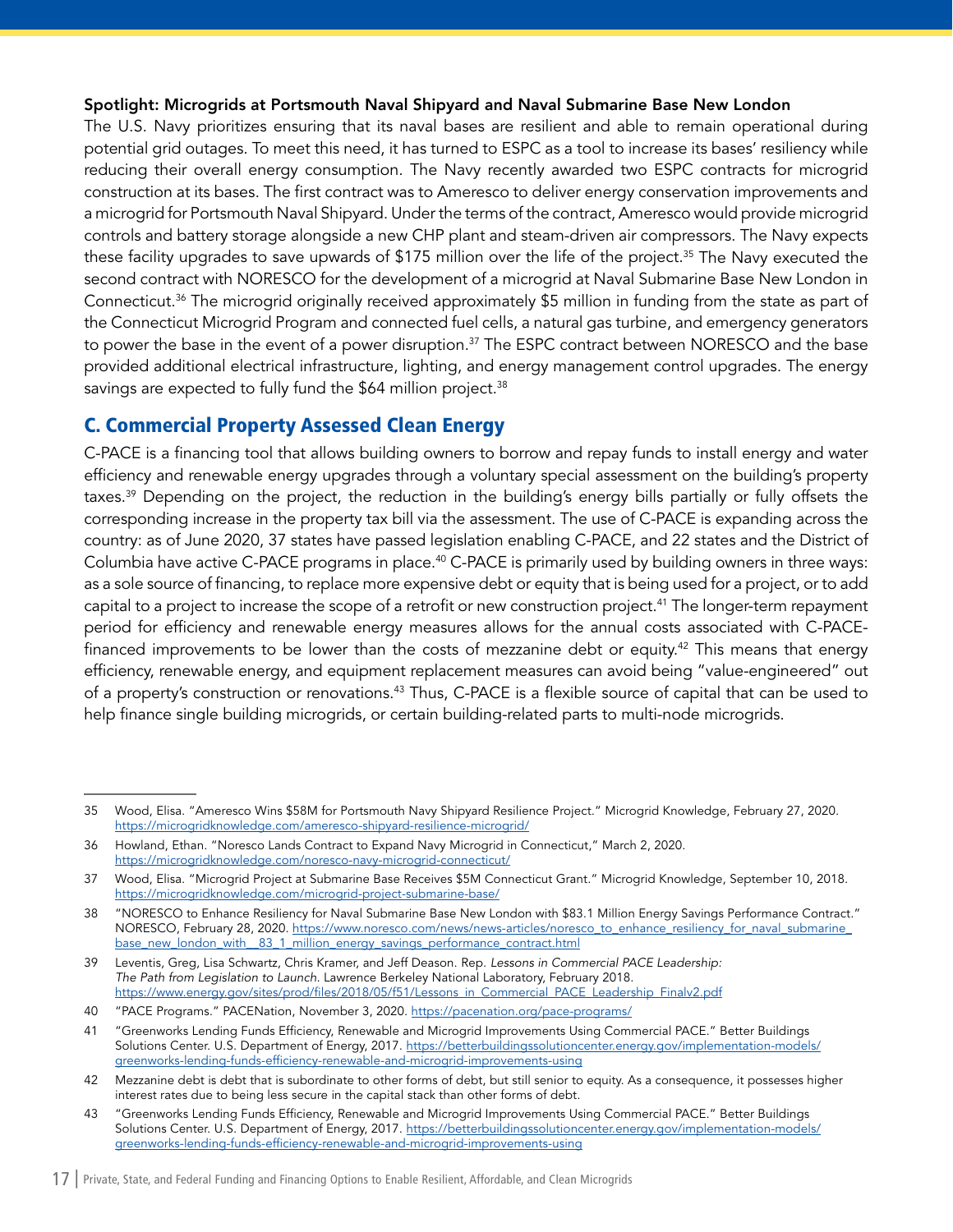<span id="page-18-0"></span>The regulations around each state's C-PACE program may impact the viability of financing microgrids with C-PACE. For example, some states, such as Connecticut and Texas, require savings to exceed annual payments for a project to qualify for C-PACE financing. Because it is hard to quantify savings from resilience, those types of improvements typically must be "balanced out" from additional energy savings found elsewhere in the project. Single-building microgrids may find more flexibility in using C-PACE financing from states that do not have a requirement that C-PACE savings exceed repayments; however, multi-building microgrids may also find a role for C-PACE as part of the financing for each building's microgrid connection upgrades, as long as those connections can be balanced with energy savings found elsewhere in each building and are deemed eligible for C-PACE financing according to the state statute.

#### Spotlight: Single-building Microgrid in Hartford, Connecticut

In 2016, the owner of 777 Main Street in downtown Hartford, Connecticut, used C-PACE financing provided through Greenworks Lending to install a microgrid for its campus as part of a larger whole-building retrofit, the first-ever microgrid financed using C-PACE in the nation.<sup>44</sup> The building used \$1 million of C-PACE financing to install the microgrid along with solar photovoltaic, lighting, HVAC, and energy storage upgrades. The combined energy savings from the other components paid for the cost of the microgrid for the building. In its first year, the building saved \$316,927 in reduced energy costs. Although the building has not yet had to operate the microgrid in islanded mode due to an outage, the building's tenants appreciate its ability to do so should the need arise.

# D. Best Practices and Recommendations

The size and complexity of a microgrid will influence the final financing model or combination of mechanisms selected to fund the program. For single-building microgrids, using C-PACE, ESPCs, or some variation of EaaS may be enough to get the project over the finish line. However, multi-node microgrids may require multiple financial models to procure the amount of funding necessary to support the microgrid and adequately engage and protect the variety of decisionmakers involved. In either case, state and local governments should bring in capital partners and contractual experts very early on in the microgrid design process, so that all parties are aware of the pieces of the microgrid they may be financing and understand what revenue streams the microgrid plans on providing as repayment.<sup>45</sup>

Private-sector financing mechanisms for energy projects are subject to the policy and regulatory landscapes that enable and govern their use. State Energy Offices and Public Utility Commissions both play important roles in ensuring that policy and regulations facilitate microgrid financing by these mechanisms and barriers are removed. Several State Energy Offices run successful ESPC programs that enable microgrids to use ESPC to source private capital; however, there are still many states without dedicated programs for ESPC. Several states have yet to enable C-PACE or establish C-PACE programs to facilitate its use. State Energy Offices need to help develop ESPC and C-PACE programs that can finance microgrid development and ensure that enabling legislation and program designs are conducive to resiliency improvements.

Public Utility Commissions can support these mechanisms by developing regulations that encourage the implementation of microgrid revenue streams such as TOU and CPP rate structures. Up-and-coming models, such as Clean Peak Standards (an innovative way to incentivize clean energy use that Massachusetts is piloting), could also provide microgrids with revenue.<sup>46</sup> Commissions can also work to eliminate regulatory uncertainty regarding interconnection and other regulations that can create barriers to deployment or increase risks from microgrid deployment. Ensuring that state policy and regulations support the use of private financing mechanisms for microgrids will speed the deployment of microgrids throughout a state.

<sup>44</sup> Ibid.

<sup>45</sup> Ibid.

<sup>46</sup> For an example of a Clean Peak Standard, see<https://www.mass.gov/service-details/clean-peak-energy-standard>.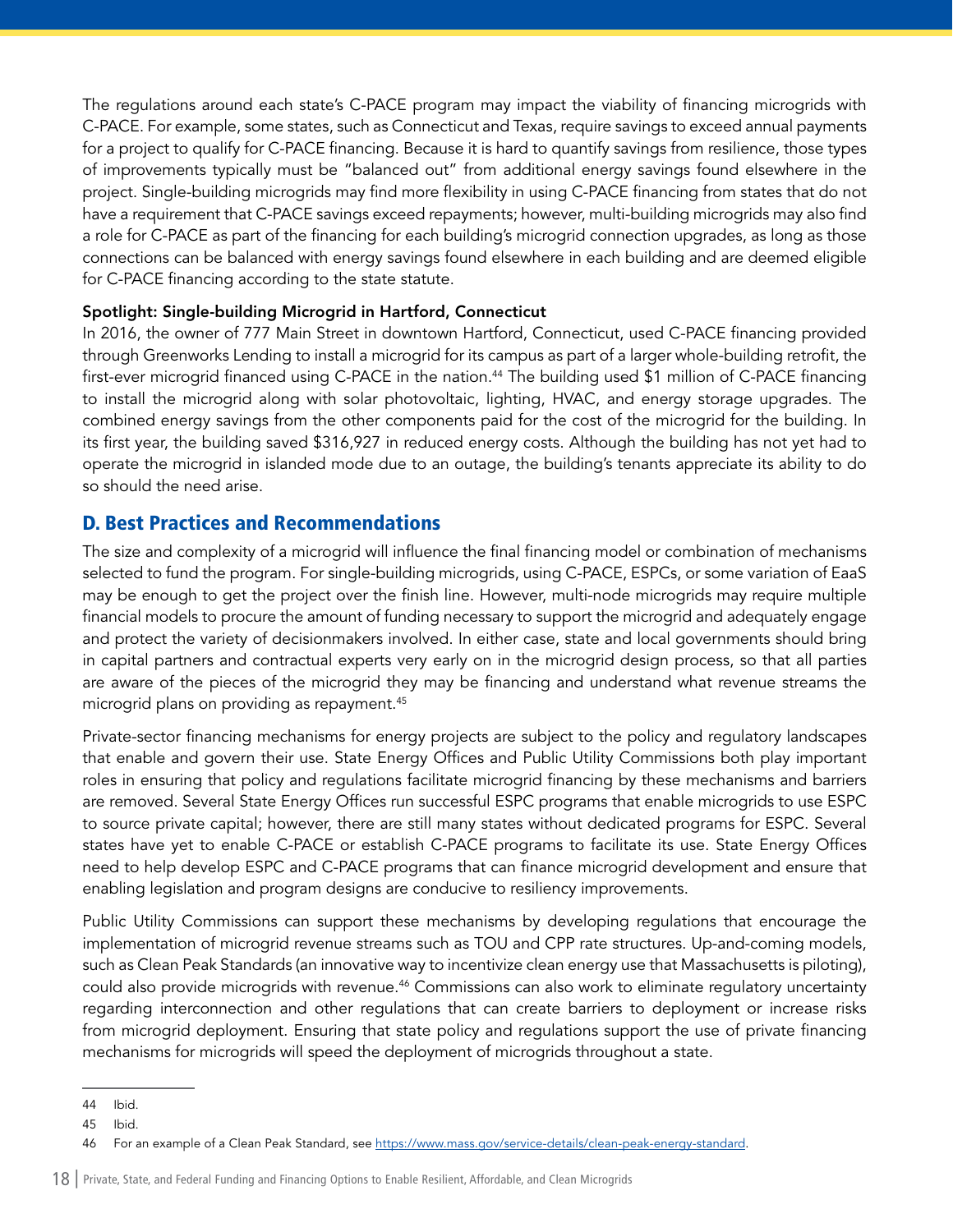# <span id="page-19-0"></span>V. Role for Public Funding of Microgrid Projects

Public funds play an important role in ensuring the viability of various microgrid designs. There may be pieces of a microgrid that private capital is either unable or unwilling to finance, particularly community microgrids with multiple critical facilities operating within the same microgrid system. The questions of whether, when, and how public funding can be used for microgrid projects provide insights into ways public funds can reduce investor risk and achieve state resiliency and clean energy goals.

There are two main types of public funding sources: grants and financing. Grants can be especially useful at the beginning stages of the microgrid design process (the feasibility study and detailed design phases) because costs to complete these stages are lower (thus easier for public entities to shoulder) and the grants can potentially cover the full costs of the design. Because there is no prospect of a revenue stream until these stages are complete, it may be difficult for microgrid customers to attract significant private financing until later on in the construction process when the customer has determined what revenue streams to pursue. Therefore, one powerful strategy states could use with public capital could be to target public funding to support the microgrid design phases furthest removed from predictable revenue streams. However, grants are sustainable only if the money available for them continues to be appropriated as part of legislative or agency budgets. Currently, most of the funding that state and local governments have used to fund microgrid development comes from government funds.47 However, microgrid customers should also be working with private capital providers early on in the process to secure financing for microgrid construction once they determine which revenue streams to pursue.

For the microgrid construction phase, a state can choose to use either grants, financing, or both, depending on the budget it has set aside for microgrid development. Pure financing offers a more sustainable solution, as loan repayments can be used to make more loans over time; this is the key principle underlying a Revolving Loan Fund. Successful microgrid programs in Connecticut and New York have relied on a combination of grants and financing from public funds in addition to private capital to support microgrids during the construction process. In addition to direct funding/financing methods, states can also use their public capital to attract private capital to finance microgrids through the use of Loan Loss Reserves or Interest Rate Buydowns, which reduce the risk of private capital providers who choose to invest in microgrids. This could also reduce developer reliance on public grant funds to support microgrids if they can obtain private capital at reasonable rates.

States can also combine various strategies to open multiple revenue streams for microgrid development. For example, Illinois recently committed approximately \$1 billion dollars to purchase renewable energy credits from distributed generation and community renewable generation projects over the next 15 years. In addition to RECs and net metering, the state also currently offers distributed generation rebates of \$250 per kw to non-residential and community renewable generation projects. Illinois will also offer rebates to residential distributed generation once net metering capacity reaches 5% of peak demand. This combination of incentives can provide significant revenues that microgrid owners can leverage to source private capital to construct microgrids.

Public capital is especially important to leverage as part of the microgrid development process when microgrids serve a public good in addition to providing benefits to the facilities that connect to them. Those microgrids deliver resilience benefits to the larger community by enabling critical facilities to keep operating during extended power outages. These buildings are community lifelines and emergency shelters, providing additional benefits that are harder to quantify than the direct monetary benefits to investors and owners: reduced need for evacuation, greater consistuent comfort and health in emergency, and reduced strain

<sup>47</sup> Normandeau, Kevin. "Funding and Financing Community Microgrids." Microgrid Knowledge, July 16, 2015. <https://microgridknowledge.com/funding-and-financing-community-microgrids/>

<sup>19</sup> | Private, State, and Federal Funding and Financing Options to Enable Resilient, Affordable, and Clean Microgrids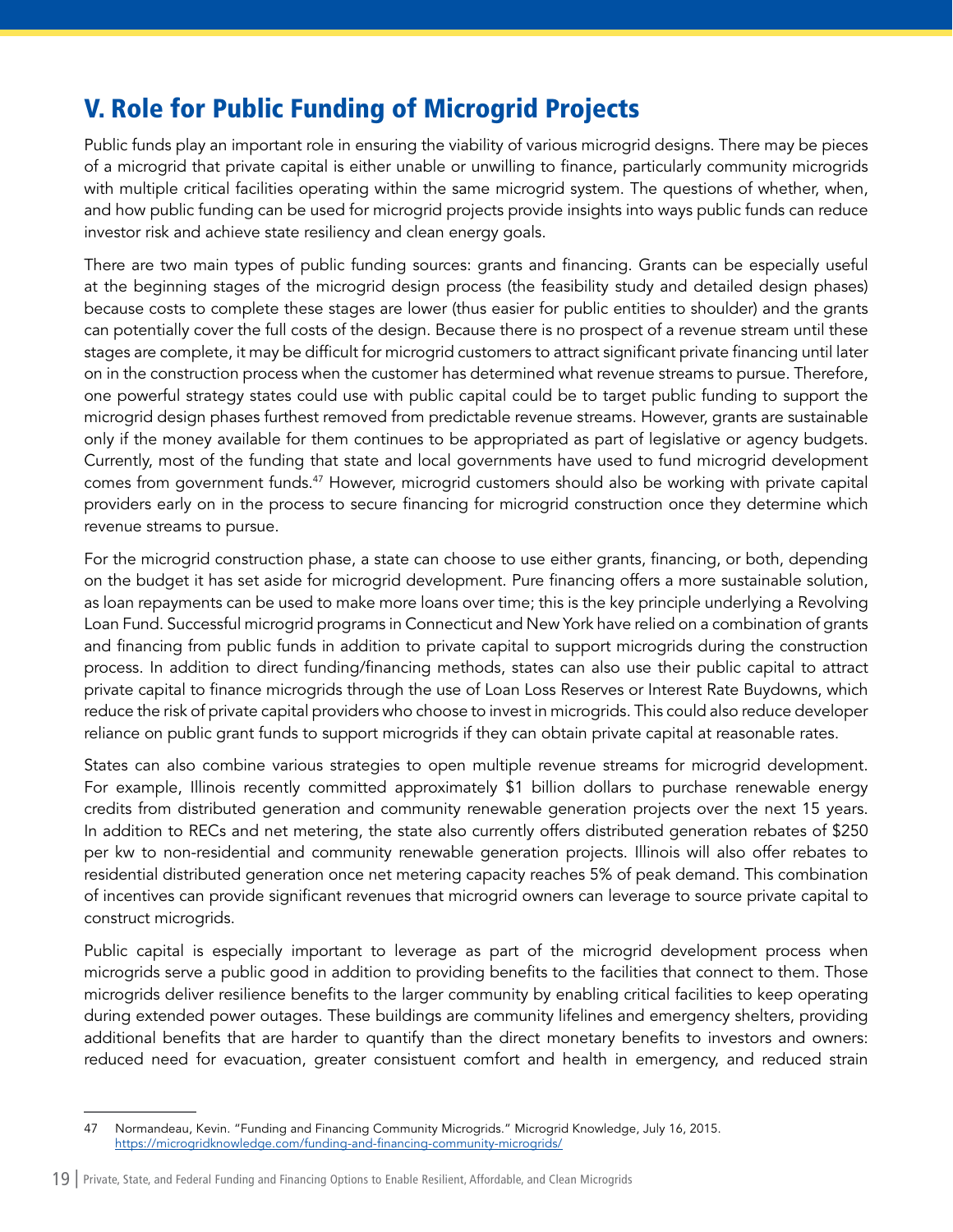<span id="page-20-0"></span>on emergency services, among others. Such benefits mean that public capital may be well-suited to fund microgrids because they service a public purpose and deliver broad benefits in disaster scenarios.

Finally, although public capital is useful and prudent for funding microgrid development, there are some potential restrictions that State Energy Offices and Public Utility Commissions must consider when allocating funding for microgrid projects. Many states established existing state Energy Revolving Loan Funds with American Recovery and Reinvestment Act (ARRA) funds, so Davis-Bacon, Buy American, ARRA reporting, and other ARRA provisions apply to that capital.48 These requirements can increase costs for developers, or restrict the flexibility or use of these funds. This could turn microgrid customers away from these sources of capital for other sources with fewer regulatory requirements and costs.

Similarly, some Public Utility Commissions have expressed a reluctance to allow utilities to use general ratepayer funds to construct microgrids.49 For example, the Maryland Public Service Commission (PSC) recently rejected a proposal from Potomac Electric Power Company to construct two public purpose microgrid pilot projects by levying a surcharge onto all of its ratepayers.<sup>50</sup> The PSC noted, among other comments, that socializing the microgrid through rate payer funds violated the concept of "beneficiary pays" and viewed the lack of financial contributions by the developer, the microgrid participants, Montgomery and Prince George's Counties and the company as a significant issue. In Illinois, the state's Attorney General argued against the use of ratepayer funds to support Commonwealth Edison's Bronzeville microgrid, citing concerns about the cross-subsidization of microgrid customers.51 However, the Commission ultimately allowed the project to proceed despite the objections. As a result, many publicly funded microgrid programs today have been funded through legislative appropriations either specific to microgrids or as part of a broader clean energy authorization. State Energy Offices and Public Utility Commissions interested in advancing microgrid deployment should carefully consider how to source the funds for microgrid development to ensure that those funds are flexible and available for various aspects of different microgrids.

# VI. State Programs

Although private funds can provide a significant proportion of capital for a microgrid, there may be pieces of a microgrid or situations where private capital providers may not be comfortable with offering capital for microgrid construction. In these instances, state-led programs help to reduce the risk of these areas and create an acceptable level of risk that private capital is willing to bear to fully finance projects. There may also be situations where direct state funding or financing of portions of the microgrid development process is necessary. It is also important to note that microgrid developers can leverage several of these options together to create hybrid financing schemes. For example, bonds can finance ESPCs, which can finance energy upgrade projects that include microgrid components. The following section outlines state-led microgrid financing programs and provides examples of states or state-led entities providing funding and/or financing for microgrids.

<sup>48</sup> The Davis-Bacon Act requires that contractors and sub-contractors must pay their laborers the prevailing wage (as determined by the Department of Labor) in the area where they are executing a contract. Buy American provisions stipulate that for any ARRA-funded project, the manufactured items used for that product are produced in the United States. These two requirements together can potentially increase the costs of a project.

<sup>49</sup> Converge Strategies, LLC. Rep. *The Value of Resilience for Distributed Energy Resources: An Overview of Current Analytical Practice*s. National Association of Regulatory Utility Commissioners, p. 10, April 2019. <https://pubs.naruc.org/pub/531AD059-9CC0-BAF6-127B-99BCB5F02198>

<sup>50</sup> "Order No. 88836, In the Matter of the Merger of Exelon Corporation and Pepco Holdings, Inc." Public Service Commission of Maryland, September 17, 2018.

<https://www.psc.state.md.us/wp-content/uploads/Order-No.-88836-Case-No.-9361-Pepco-Microgrid-Order.pdf> 51 Wood, Elisa. "Microgrid Cluster: ComEd's First-in-the-Nation Project Approved." Microgrid Knowledge, March 1, 2018.

<https://microgridknowledge.com/microgrid-cluster-chicago-approved/>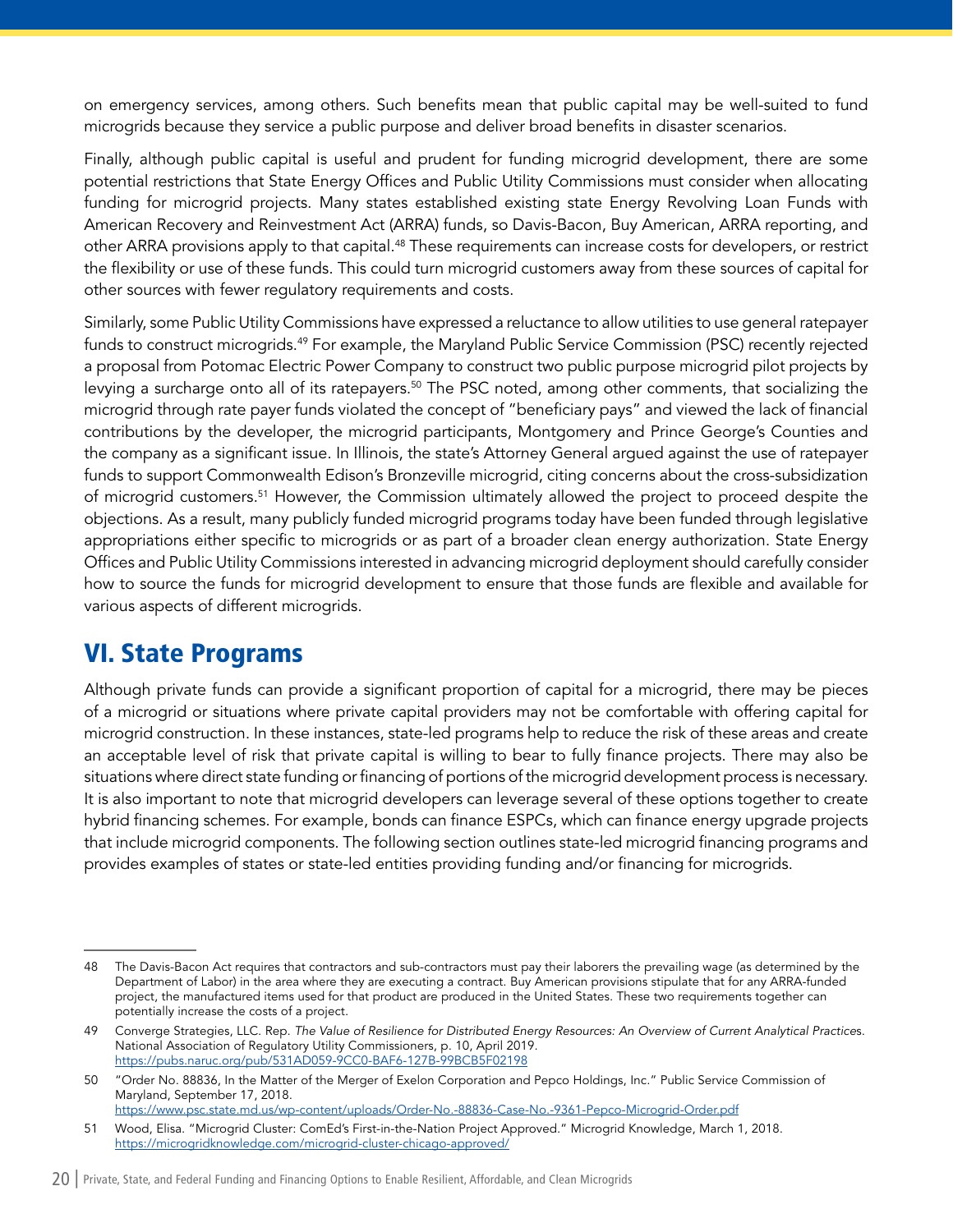| Table 2: State Funding and Financing Programs for Microgrids |  |  |
|--------------------------------------------------------------|--|--|
|                                                              |  |  |

| Funding/<br><b>Financing Model</b>             | Advantages                                                                                                                                                                                                                          | Challenges                                                                                                                                                                                              | Applicable<br>Phase                                                                | <b>Existing Model</b><br>in Operation                                         |
|------------------------------------------------|-------------------------------------------------------------------------------------------------------------------------------------------------------------------------------------------------------------------------------------|---------------------------------------------------------------------------------------------------------------------------------------------------------------------------------------------------------|------------------------------------------------------------------------------------|-------------------------------------------------------------------------------|
| <b>State Energy</b><br>Revolving Loan<br>Funds | • State Energy Officials/<br><b>Public Utility</b><br>Commissioners have<br>strong familiarity with<br>these programs<br>· State-run loan programs<br>can offer below-market<br>rate financing                                      | • Agencies limited by what<br>their existing programs<br>are allowed to fund<br>· Davis-Bacon, Buy-<br>American, and ARRA<br>reporting provisions apply<br>to loan funds capitalized<br>with ARRA funds | • Feasibility<br>Study<br>• Engineering<br>Design<br>• Construction<br>• Operation | Washington Clean<br><b>Energy Fund</b><br>Microgrid                           |
| Grant and<br>Incentive<br>Programs             | • Available for all stages<br>of the microgrid<br>development process<br>• Especially useful for the<br>feasibility study and<br>design stages before<br>revenue streams are<br>identified                                          | • Grant programs limited<br>by amount of money<br>appropriated by<br>legislature/agency; non-<br>replenishable otherwise                                                                                | • Feasibility<br>Study<br>• Engineering<br>Design<br>• Construction<br>• Operation | New Jersey Town<br>Center Microgrids                                          |
| State-Supported<br><b>Green Banks</b>          | · Ability to lend and<br>provide "gap financing"<br>for larger microgrid<br>projects                                                                                                                                                | • Limited to those states<br>that have already<br>established Green Banks                                                                                                                               | • Construction<br>• Operation                                                      | <b>Connecticut Green</b><br><b>Bank Microgrid</b><br><b>Financing Program</b> |
| <b>Green Bonds</b>                             | · Take advantage of state/<br>local governments'<br>ability to borrow to<br>finance projects                                                                                                                                        | · Relatively novel solution<br>for microgrids; not many<br>examples for state/local<br>governments to emulate                                                                                           | • Construction<br>• Operation                                                      | Camden County,<br>New Jersey<br>Microgrid                                     |
| Competitive<br>Grants                          | • Can focus development<br>of microgrids towards<br>meeting state goals<br>• Ability to foster<br>microgrid development<br>on large scale                                                                                           | • May require significant<br>amounts of capital<br>to entice developers<br>to participate in the<br>competition                                                                                         | • Feasibility<br>Study<br>• Engineering<br>Design<br>• Construction<br>· Operation | NY Prize Microgrid<br>Competition                                             |
| <b>Utility Rate</b><br>Recovery                | • Utility owns and operates<br>microgrid. Can reduce<br>issues surrounding right-<br>of-way, interconnection,<br>and other microgrid<br>barriers.<br>· Utility can site microgrid<br>for optimal support<br>towards the larger grid | • Reluctance of Public<br>Utility Commissions to<br>allow utilities to use<br>ratepayer funds to<br>construct microgrids<br>· Potential issues around<br>cross-subsidization of<br>microgrid customers  | • Engineering<br>Design<br>• Construction<br>• Operation                           | Commonwealth<br>Edison Bronzeville<br>Microgrid                               |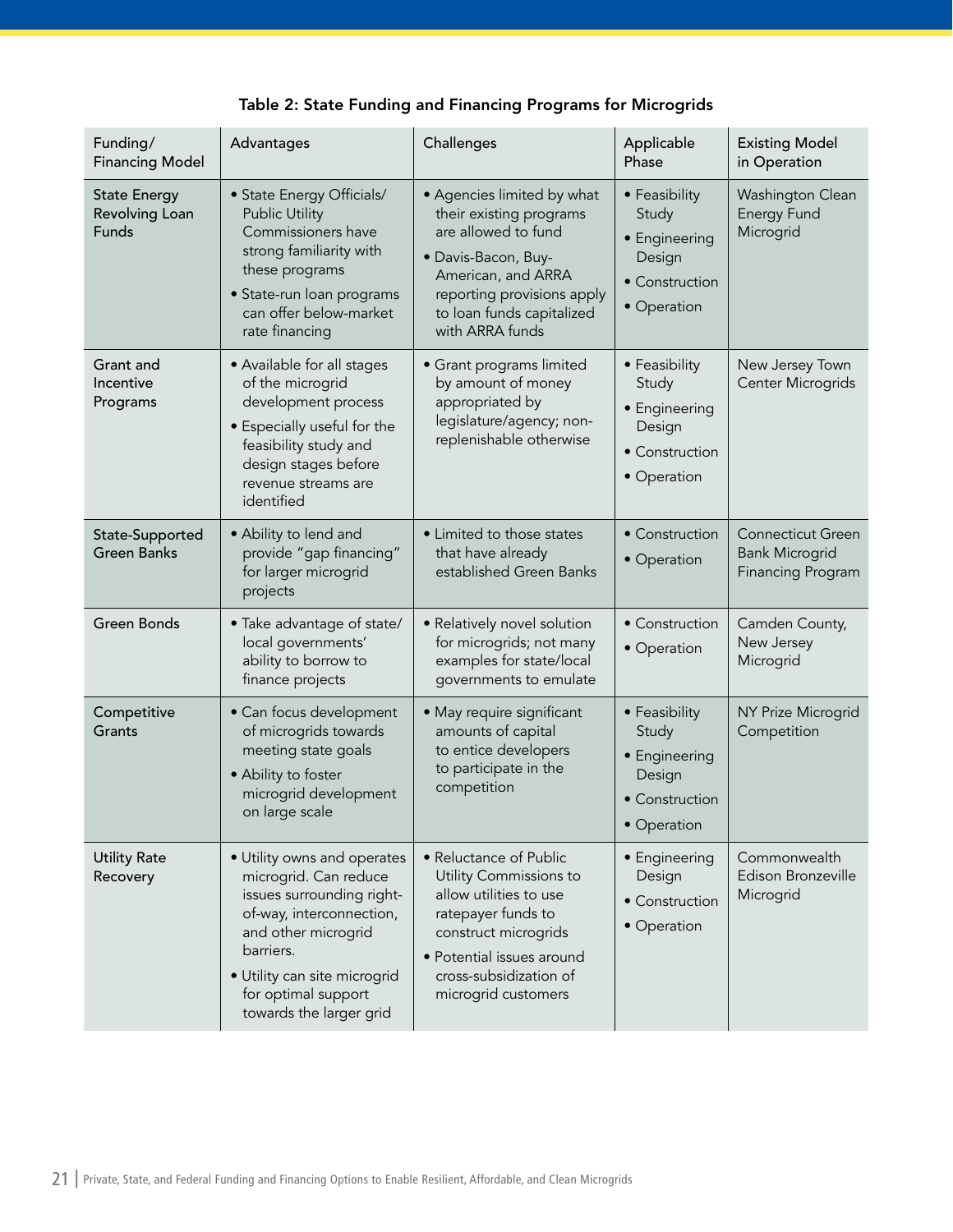# <span id="page-22-0"></span>A. State Energy Revolving Loan Funds

Many State Energy Offices operate one or more state Energy RLFs. These programs enable state energy officials or similar entities to use an initial capital allocation to offer long-term, low-interest financing for various uses, from commercial and public building retrofits to industrial efficiency and renewable energy adoption.52 The loan repayments are then used to re-seed the fund, enabling RLFs to continue to catalyze energy efficiency and renewable energy investments for years. The ability of these programs to finance various energy projects with long-term, below-market interest rate loans can make them very attractive to microgrid developers looking for capital. They are also relatively flexible in what they can finance, which can provide opportunities for microgrids to use the capital for part or all of their components. Many RLFs are capitalized with state energy program (SEP) funds, which support the deployment of energy efficiency and renewable energy technologies throughout the country. However, RLFs may be limited by the technologies they are allowed to fund under state rules governing their funds. Additionally, because many RLFs were capitalized with funding from the ARRA, Davis-Bacon, Buy American, and ARRA reporting provisions apply to those funds. This may also make them more cumbersome and expensive to use than private capital.

#### Spotlight: Washington Clean Energy Fund

The Washington Clean Energy Fund (CEF), run by the Washington Department of Commerce's Energy Division (the State Energy Office), consists of both a RLF and a grant program. CEF helped fund the construction of a microgrid by the Snohomish County Public Utility District in 2017. The microgrid in Snohomish is part of a greater Clean Energy Technology Center located in the county.<sup>53</sup> The microgrid will connect the Center, a modular data center, and a utility office. It will demonstrate new technologies such as solar and storage as well as a vehicle-to-grid system that will allow electric vehicles (EVs) to both charge and discharge to its network.<sup>54</sup> CEF provided a grant of \$3.5 million to partially fund the project.<sup>55</sup> The rest of the funds came from the public utility district, as well as from community solar sales.<sup>56</sup>

# B. Grant and Incentive Programs

States can use grant and incentive programs to help support microgrid development and construction. Grant and incentive programs are useful in providing direct support to microgrid developers and customers. While they can be used throughout the microgrid development process, they are especially useful for the feasibility study and engineering design stages, because microgrid developers at those stages may not have identified revenue streams that they can leverage to procure private capital. However, grant and incentive programs are limited by the amount of money allocated to them. Once the money is gone, unless it is replenished through additional allocations, the program can lose its effectiveness. U.S. State Energy Program (SEP) funds are one tool that can provide a source of funds for grants or incentive programs that State Energy Offices can use to support microgrid development.

<sup>52</sup> "State Revolving Loan Funds and Credit Enhancement Mechanisms." NASEO. Accessed November 10, 2020. <https://www.naseo.org/issues/energy-financing/revolving-loan-funds>

<sup>53</sup> "Clean Energy Fund Recipient Snohomish County PUD Breaks Ground on Microgrid and Clean Energy Technology Center." Washington State Department of Commerce, August 22, 2018. [https://www.commerce.wa.gov/news-releases/](https://www.commerce.wa.gov/news-releases/clean-energy-fund-recipient-snohomish-county-pud-breaks-ground-on-microgrid-and-clean-energy-technology-center/) [clean-energy-fund-recipient-snohomish-county-pud-breaks-ground-on-microgrid-and-clean-energy-technology-center/.](https://www.commerce.wa.gov/news-releases/clean-energy-fund-recipient-snohomish-county-pud-breaks-ground-on-microgrid-and-clean-energy-technology-center/)

<sup>54</sup> Ibid.

<sup>55</sup> Ibid.

<sup>56</sup> Gibson, Scott, and Aaron Swaney. Rep. *Lessons From The Microgrid*. T&D World, p. 22, September 2019. [https://www.snopud.com/Site/Content/Documents/energystorage/microgrid/TD-World\\_SnoPUD-Microgrid.pd](https://www.snopud.com/Site/Content/Documents/energystorage/microgrid/TD-World_SnoPUD-Microgrid.pd)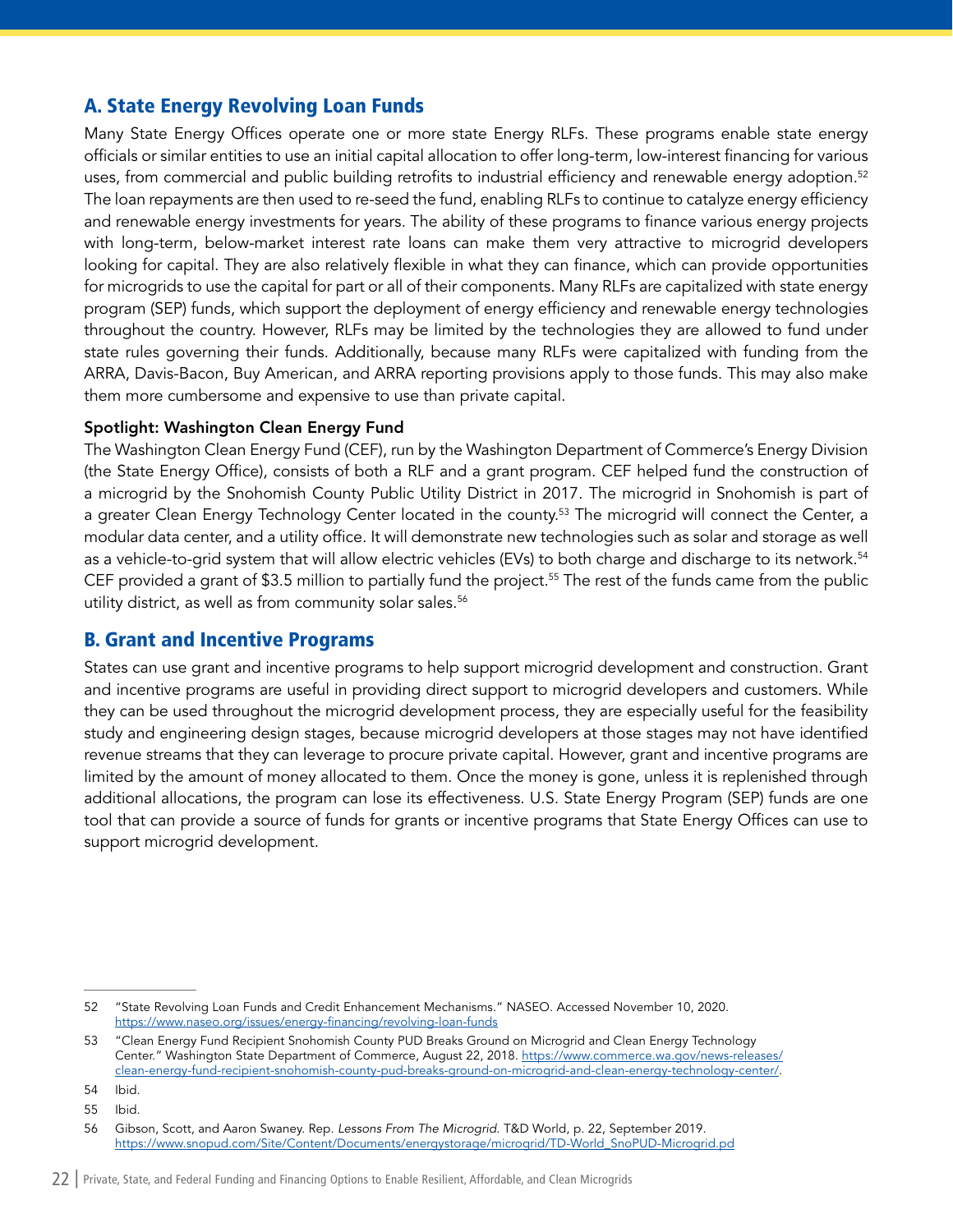#### <span id="page-23-0"></span>Spotlight: New Jersey Town Center Microgrid Funding

The New Jersey Board of Public Utilities (NJ BPU) is also using grants to help foster the development of Town Center microgrids<sup>57</sup> throughout the state. NJ BPU is currently overseeing the second phase of a three-phase project. The first phase involved the competitive selection of thirteen towns and townships across the state to each receive up to \$200,000 to develop feasibility studies for Town Center microgrids.<sup>58</sup> The second phase involves the completion by the participants of detailed designs for each microgrid based on the feasibility studies. NJ BPU plans to award up to \$4 million in grants for selected Phase Two applicants to fund the detailed designs.59 Applicants will be selected based on six criteria: overall project narrative, use of GHG emissions reduction technologies, social considerations, financial cost, technologies used, and design cost estimates.<sup>60</sup> NJ BPU expects to select the winners in 2020 and move on to phase three of its program by the end of the year.

# C. State-Supported Green Banks

Green banks are a relatively new public-private financing model that states are leveraging to deploy capital for energy efficiency, renewable energy, and replace projects, including microgrids. A green bank is a focused entity that is tasked with delivering innovative financing solutions to help states transition to clean energy and reduce their impacts on climate change.<sup>61</sup> To meet their goals, green banks offer a variety of products aimed at reducing the cost of capital for clean energy projects. These can include credit enhancement mechanisms, aggregation and warehousing of projects, co-investment, on-bill financing, technical assistance, and education and technical assistance on these products for prospective customers.<sup>62</sup> Green banks typically focus on commercially available clean energy technologies and solutions due to the greater potential for payback from those types of projects.63 As microgrids use established energy technologies, and the revenue streams from microgrids are becoming more predictable green banks are becoming increasingly interested in financing their development.

#### Spotlight: Connecticut Green Bank

The Connecticut Green Bank (CGB) developed a Microgrid Financing Program to complement the funding provided for microgrids by the Connecticut Department of Energy and Environmental Protection (DEEP), the State Energy Office.<sup>64</sup> Under the Program, CGB offered loans of up to \$2 million for microgrid projects that also received funding from DEEP's Microgrid Funding Program. Eligible measures supported by the loans are the same as those measures that qualified for funding under DEEP's program.<sup>65</sup> While the rates and terms of each loan vary depending on the projects, CGB anticipated interest rates for these loans would fall between

<sup>57</sup> According to New Jersey, a Town Center microgrid "distributes energy to a cluster of critical facilities within a municipal boundary that are capable of providing essential municipal services and shelter for the public during and after an emergency situation. TC DER microgrids could also function during nonemergency "blue sky" conditions. TC DER microgrids could include facilities such as, but not be limited to, multifamily buildings, hospitals, police and fire headquarters, and other local or state government critical operations in a relatively small radius." See <https://www.njcleanenergy.com/files/file/Microgrid/TCDERMicrogridFeasibilityStudyApplicationFinal.pdf>

<sup>58</sup> Ibid.

<sup>59</sup> "Staff Straw Proposal: BPU Town Center Distributed Energy Resources Microgrid Detailed Design Incentive Program." November 22, 2019. New Jersey Board of Public Utilities. [https://www.nj.gov/bpu/pdf/publicnotice/Notice%20-%20Phase%20II%20TCDER%20](https://www.nj.gov/bpu/pdf/publicnotice/Notice%20-%20Phase%20II%20TCDER%20Microgrid%20Incentive%20Program%2011-22-19.pdf) [Microgrid%20Incentive%20Program%2011-22-19.pdf](https://www.nj.gov/bpu/pdf/publicnotice/Notice%20-%20Phase%20II%20TCDER%20Microgrid%20Incentive%20Program%2011-22-19.pdf)

<sup>60</sup> Ibid.

<sup>61</sup> "What Is a Green Bank." Coalition for Green Capital. Accessed November 10, 2020. <https://coalitionforgreencapital.com/what-is-a-green-bank/>

<sup>62</sup> "Green Bank Techniques." Coalition for Green Capital. Accessed November 10, 2020. <https://coalitionforgreencapital.com/what-is-a-green-bank/green-bank-techniques/>

<sup>63</sup> Ibid.

<sup>64</sup> "Connecticut Green Bank Microgrid Financing Program." Connecticut Green Bank, 2020.<https://ctgreenbank.com/microgrids/>

<sup>65</sup> For a list of eligible and ineligible measures for funding under CT DEEP's Microgrid program, see [http://www.dpuc.state.ct.us/](http://www.dpuc.state.ct.us/DEEPEnergy.nsf/c6c6d525f7cdd1168525797d0047c5bf/dbd7e9fe5adcdfce85257c93004522f4/$FILE/FINAL%20RFP%20-%20Round%202.pdf) [DEEPEnergy.nsf/c6c6d525f7cdd1168525797d0047c5bf/dbd7e9fe5adcdfce85257c93004522f4/\\$FILE/FINAL%20RFP%20-%20](http://www.dpuc.state.ct.us/DEEPEnergy.nsf/c6c6d525f7cdd1168525797d0047c5bf/dbd7e9fe5adcdfce85257c93004522f4/$FILE/FINAL%20RFP%20-%20Round%202.pdf) [Round%202.pdf](http://www.dpuc.state.ct.us/DEEPEnergy.nsf/c6c6d525f7cdd1168525797d0047c5bf/dbd7e9fe5adcdfce85257c93004522f4/$FILE/FINAL%20RFP%20-%20Round%202.pdf), p. 4.

<sup>23 |</sup> Private, State, and Federal Funding and Financing Options to Enable Resilient, Affordable, and Clean Microgrids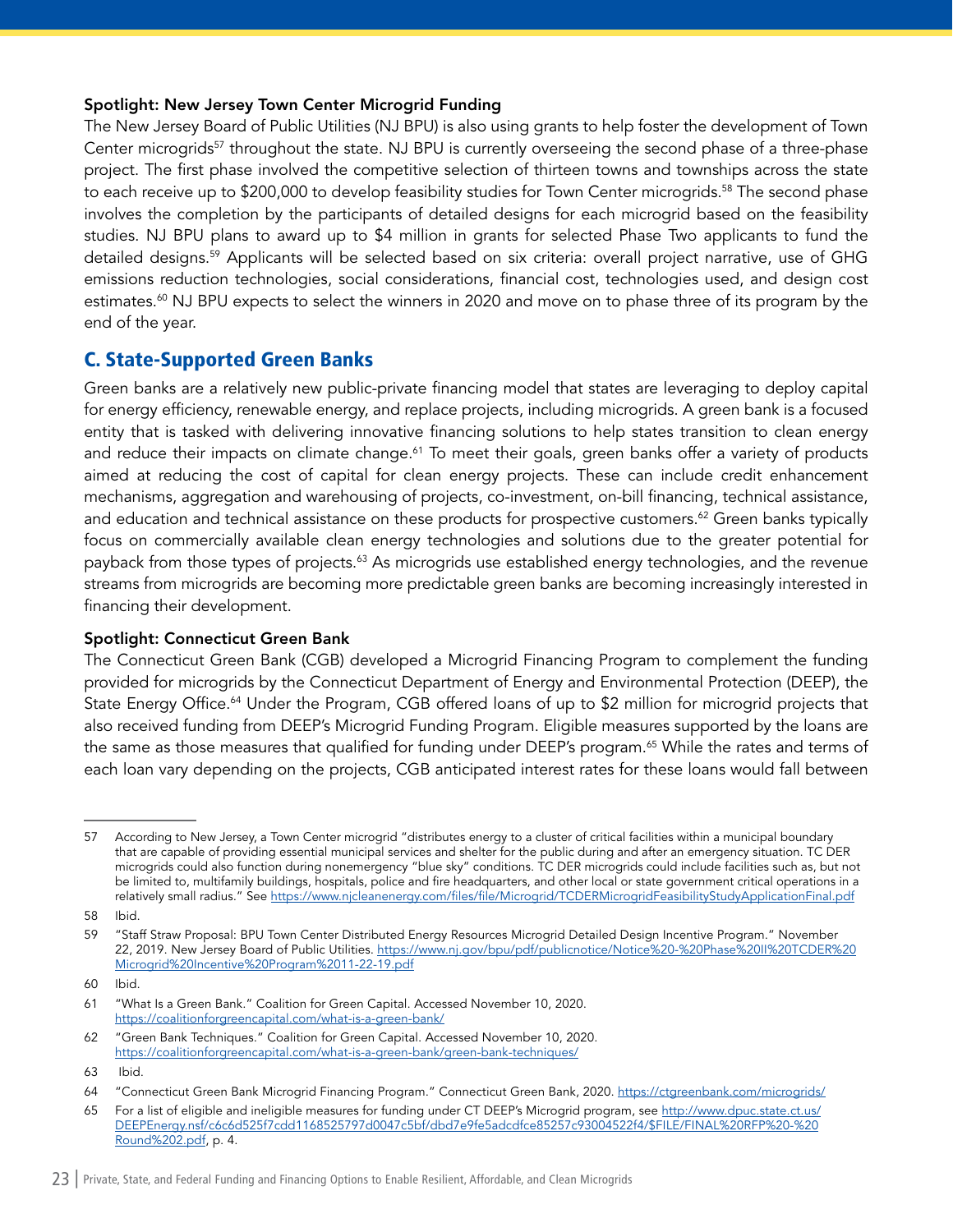<span id="page-24-0"></span>three and seven percent.<sup>66</sup> Private capital could also supplement these loans if the amount of the loan does not fully cover the costs of the microgrid. In 2016, the program made its first loan of \$500,000 to the City of Bridgeport to help fund its proposed microgrid.<sup>67</sup>

# D. Green Bonds

Green bonds are an emerging class of bond that can be used to help finance microgrids and other clean energy investments. These bonds are formally labeled as "green," which differentiates them from "unlabeled" bonds that states and localities also use to finance green projects. These bonds are used specifically to raise capital for climate and environment-related projects. Four types of green bonds currently exist in the market: 68

- 1. Standard Green Use of Proceeds Bonds Green bonds that are equivalent to the General Obligation (GO) bonds issued by most municipalities. These bonds are backed by the full faith and credit and taxing authority of the bond issuer;
- 2. Green Revenue Bonds Green bonds repaid through the revenue streams of a project (from tax rebates, PPA agreements, etc.);
- **3. Green Project Bonds** Green bonds that are secured by a project's assets, as well as its balance sheet; and
- 4. Green Securitized Bonds Bonds that are secured by the cash flows of multiple projects. These can also be secured by other green bonds.

An advantage of green bonds is that they appeal to investors who want to encourage environmentally-friendly programs. Competition for the relatively few issues (though they are increasing) could lead to lower interest rates because the supply may exceed demand. Additionally, green bonds can be a useful tool to finance microgrid projects because they allow a municipality to raise funds to develop a microgrid without having to rely on outside financing. If the municipality's credit rating is strong, it may be able to obtain this capital at reasonable interest rates, notwithstanding bond raters' general lack of familiarity with microgrid projects. However, many states and local governments have limits on the amount of debt they are allowed to borrow. Most states also have balanced-budget amendments to their constitutions, meaning that borrowing money to fund microgrids could take away from their ability to borrow funds for other needed projects elsewhere. Furthermore, green bonds may be more expensive to issue than similar bonds without the "green" designation because they must prove that they are backing environmentally-friendly projects.<sup>69</sup> Bonds without the "green" label do not require such proof.

### Spotlight: Camden County, New Jersey

The city of Camden in New Jersey is developing a first-of-its-kind microgrid using waste-for-energy as a power source, and expanding that microgrid to critical facilities through the issuance of green bonds.<sup>70</sup> The Camden County Municipal Utilities Association (CCMUA) is currently constructing a microgrid to link its main wastewater treatment plant to a waste-to-energy power plant that is owned by Covanta. The city realized that the wasteto-energy plant would be able to supply more power than the treatment plant needed, so they made plans to expand the microgrid to deliver power to other critical facilities within the city limits. To fund the project,

<sup>66</sup> Ibid.

<sup>67</sup> Fastiggi, Fred. Issue brief. T*he Development and Evolution of the Bridgeport City Hall Complex Micro Grid Project*. Shoreline Energy Advisors, LLC. Accessed November 10, 2020.<https://microgridknowledge.com/wp-content/uploads/2020/05/Bridgeport-Micro-Grid.pdf>

<sup>68</sup> Publication. Green Bond Principles: Voluntary Process Guidelines for Issuing Green Bonds. International Capital Market Association, June 2018.<https://www.icmagroup.org/assets/documents/Regulatory/Green-Bonds/Green-Bonds-Principles-June-2018-270520.pdf>

<sup>69</sup> O'Donnellan, Ruairi. "Green Bonds Are Growing Fast – But There Are Challenges." Intuition, October 21, 2019. <https://www.intuition.com/green-bonds-are-growing-fast-but-there-are-challenges/>

<sup>70</sup> "CCMUA to Pioneer First of Its Kind Financing for Waste-to-Energy Microgrid in City of Camden." Camden County, NJ, December 13, 2018.<https://www.camdencounty.com/ccmua-to-pioneer-first-of-its-kind-financing-for-waste-to-energy-microgrid-in-city-of-camden/>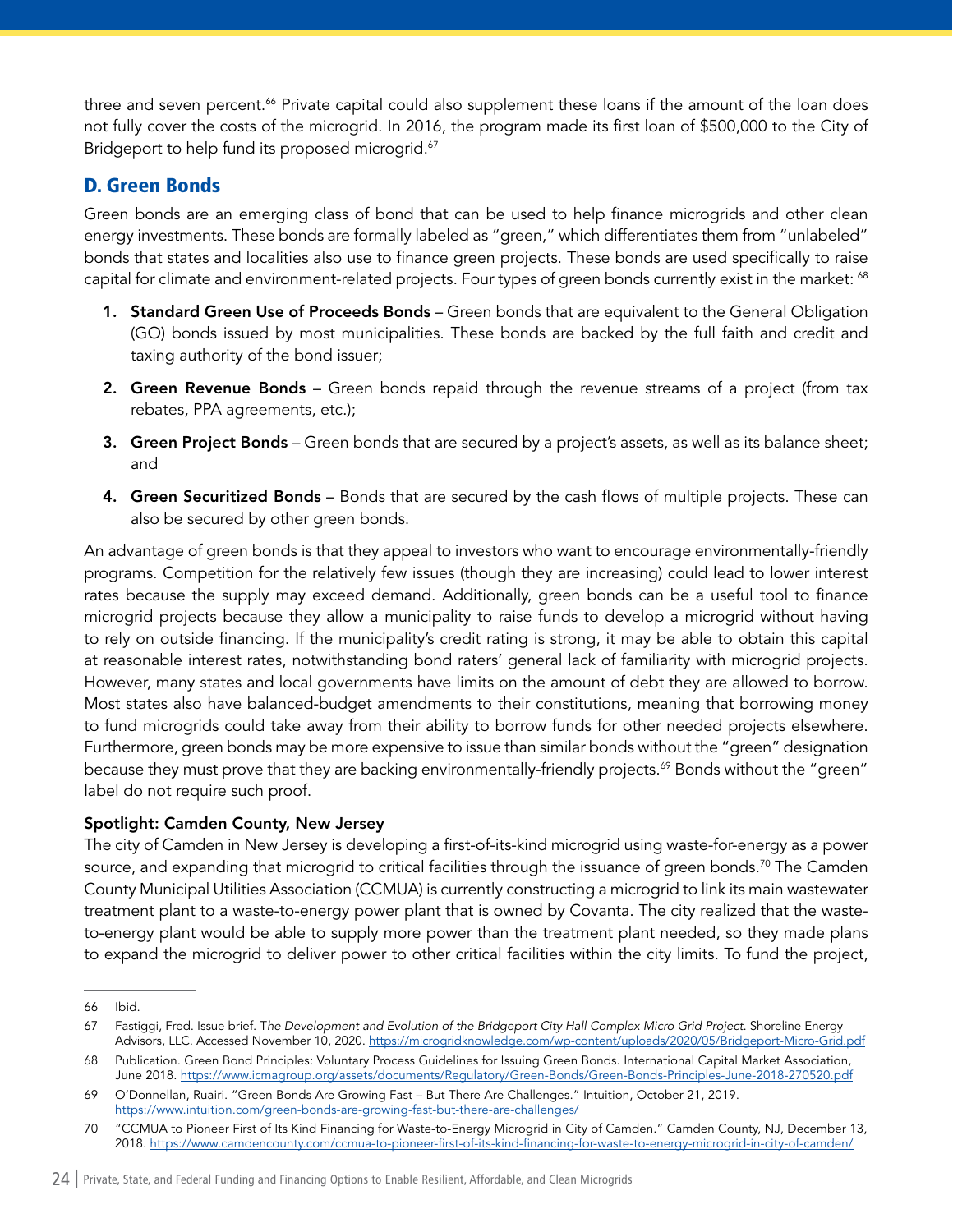<span id="page-25-0"></span>CCMUA is working with an intermediary investment firm called Quantified Ventures to structure a form of a green bond called an Environmental Impact Bond (EIB). An EIB's repayment structure is tied to the outcomes of the project. Investors are repaid if the microgrid meets pre-determined social, health, and environmental metrics; particularly, if they benefit vulnerable customers in the city of Camden.<sup>71</sup> The County and Quantified Ventures are currently finalizing the structure of the EIB and hope that this form of financing will become a model for resiliency development across the nation.

# E. Competitive Grants

To spur microgrid development, states can set up competitions between local governments and microgrid developers who compete to earn funding based on the microgrid proposals they submit. The state sets the criteria it is looking for on microgrid development, and offers funding for the various stages of microgrid design depending on how closely each submission fits what the state is looking for. Funding can be offered as an award for each state of the microgrid development process, including the feasibility study, technical design, and construction phases. Competitions can be a great way for states to ensure that their energy priorities are being considered as part of the development of new microgrids within their borders.

### Spotlight: NY Prize Microgrid Competition

The NY Prize Microgrid Competition is an approach to resilience that may spur community-based microgrid development, and was designed by the New York State Energy Research and Development Authority (NYSERDA), the State Energy Office, and the Governor's Office of Storm Recovery (GOSR) in response to the state's disaster recovery after Superstorm Sandy.<sup>72</sup> The competition is organized into three stages: feasibility, design, and construction. In the feasibility stage, the state provided awards to 83 cities, villages, towns, and municipalities, from more than 130 submitted applications, to develop feasibility studies for microgrid systems to serve critical functions at a neighborhood level. In the design stage, \$1 million awards were made to 10 proposals from these feasibility based on the design guidelines outlined in the competition structure.73 These awards are designed to help applicants finalize their technical designs. The final construction stage is designed to select up to five competitors to realize their microgrids, providing up to \$7 million in funding to support construction.<sup>74</sup> To support community awareness, emergency response planning and system utilization, communities are expected to secure matching funds for the second and third stages of the competition.75 The matching fund requirements is also intended to open the door for other financing sources to supplement the funding provided by the state and demonstrate their applicability for microgrid development.

### Carbon Pricing Revenue

For those states that have established some form of carbon pricing regime, the revenues from those regimes could be used to fund programs that encourage microgrid construction within each state. The states in the Regional Greenhouse Gas Initiative (RGGI), as well as California, have the option of dedicating some of the revenues received from their cap-and-trade systems to fund microgrid construction in their states. However, this may require new legislation, as states legislatively mandate how cap-and-trade proceeds are distributed. Otherwise, cap-and-trade revenues can provide a sustainable source of funding to support state programs that fund or finance microgrid deployment.

71 Ibid.

<sup>72</sup> "NY Prize Microgrid Competition." Governor's Office of Storm Recovery (GOSR). Accessed November 10, 2020. <https://stormrecovery.ny.gov/ny-prize-microgrid-competition>

<sup>73</sup> For a list of the state's guidelines for all three phases of the competition, see <https://www.nyserda.ny.gov/All-Programs/Programs/NY-Prize/Competition-Structure>.

<sup>74</sup> "Governor Cuomo Announces Launch of \$40 Million NY Prize Microgrid Competition." Governor Andrew M. Cuomo, February 11, 2015.<https://www.governor.ny.gov/news/governor-cuomo-announces-launch-40-million-ny-prize-microgrid-competition>

<sup>75</sup> Ibid.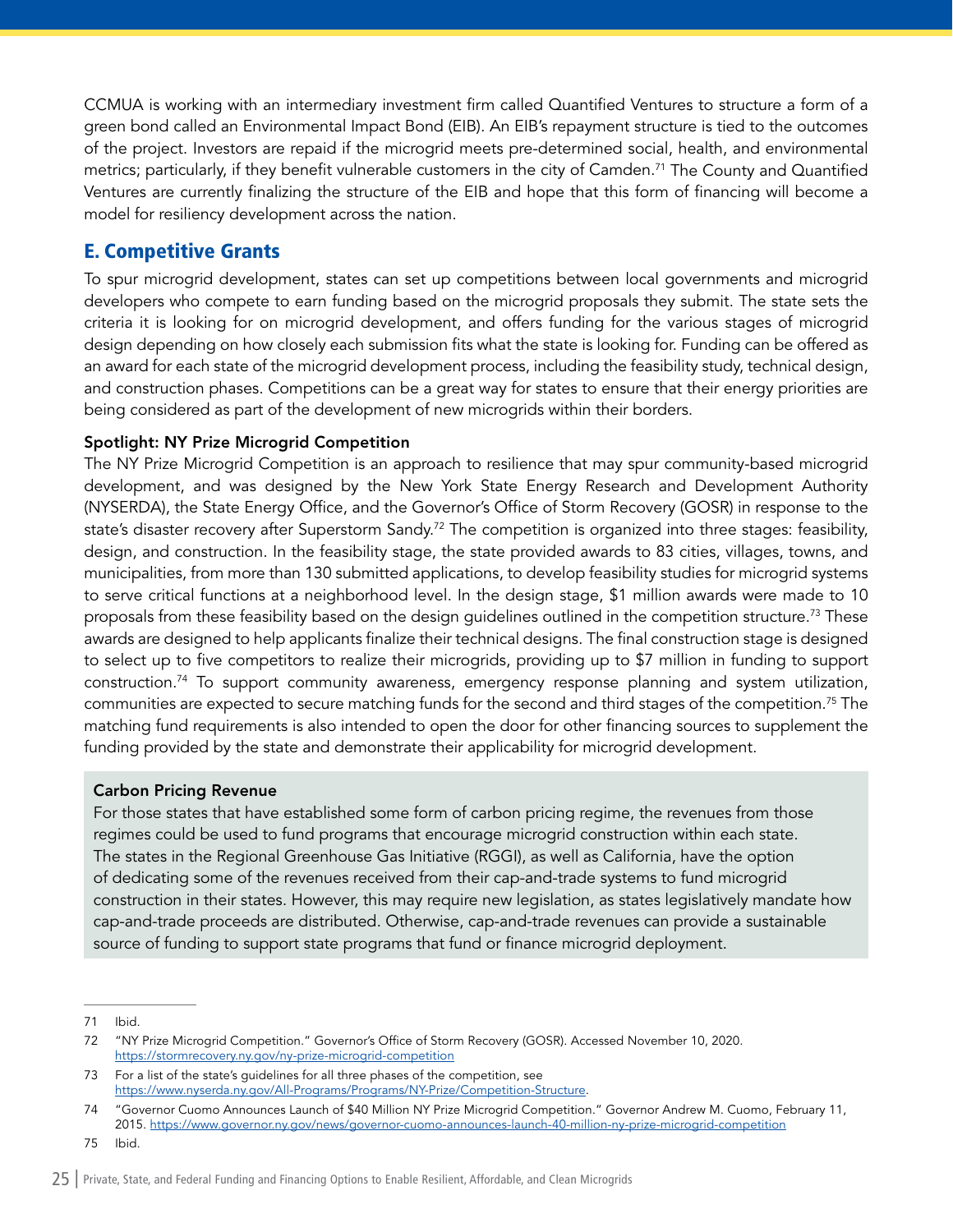# <span id="page-26-0"></span>F. Utility Rate Recovery

Utility ratepayer funds (rate base) are another potential source of capital for microgrid construction. Subject to Public Utility Commission approval, utilities have the ability to raise capital and use that capital to construct microgrids, and then recoup those costs from their ratepayers. Utility owned-and-operated microgrids can be advantageous because the processes for interconnection to the larger grid can be streamlined, and issues that could arise with third-party microgrid ownership, such as right-of-way concerns, can be mitigated. The utility can also site microgrids in areas where they will provide the greatest value and benefit, instead of relying on third-party microgrid development, which may or may not align with the utility's goals for the larger grid. This can result in benefits to the entire community if and when the microgrid needs to provide power to critical facilities, including municipal facilities, police and fire stations, and grocery or convenience stores, among others. However, including a microgrid project into the rate base allocates costs across a utility's entire population of customers, even those that might not benefit from the microgrid. Because microgrids only support a small segment of ratepayers, there may be concerns about cross-subsidization – charging customers who receive a comparatively low level of benefits from a project the same as customers receiving higher benefits. Public Utility Commissions may need to carefully weigh the pros and cons of allowing utilities to own and/or operate microgrids in their jurisdictions before determining whether they can recover funds from ratepayers for these projects.

#### Spotlight: Commonwealth Edison Bronzeville Microgrid

On July 28, 2017, Commonwealth Edison (Com Ed), an investor-owned utility in Illinois that serves the northern part of the state (including Chicago), filed a petition with the Illinois Commerce Commission to implement a demonstration microgrid project.<sup>76</sup> The goals of the microgrid would be to better understand the value microgrids provide to the grid; improve grid security and reliability; implement best practices for integrating DERs and emerging technologies and standards; and evaluate the impact of increased resilience on economic development. Com Ed proposed a two-phased rollout, with an \$8 million first phase covering 24 city blocks and 362 customers and a second phase adding an additional 16 blocks and 348 customers, followed by a 10-year study period with a final report at the end. Additional funding from U.S. DOE supported the implementation of a microgrid controller to integrate with a neighboring microgrid, and to deploy solar photovoltaics and battery storage.<sup>77</sup>

Illinois is a restructured state, which means that utilities operating in the state are not allowed to own generation. This affected the design of the microgrid. Com Ed was required to file two cerifications to move from Phase I to Phase II of the study: a certification that the microgrid master controller was smoothly operating, and a certification that the project met specifications to receive U.S. Department of Energy (U.S. DOE) funding for the solar photovoltaics and battery storage.<sup>78</sup> Com Ed was allowed to own the battery storage, which would function as part of the distribution grid, but not the remainder of the DERs associated with the project. Customers connected to the microgrid would retain their ability to choose their own electiric suppliers, but Com Ed would still charge them for delivery of services.

<sup>76</sup> "Petition Concerning the Implementation of a Demonstration Distribution Microgrid." Docket 17-0331. Illinois Commerce Commission, July 28, 2017.<https://www.icc.illinois.gov/docket/P2017-0331>

<sup>77 &</sup>quot;Enhancing Microgrid Deployment across the States: A NARUC-NASEO Microgrids State Working Group Roundtable Summary." National Association of State Energy Officials, February 12, 2020. <https://www.naseo.org/Data/Sites/1/microgrids-swg-roundtable-summary-final.pdf>

<sup>78</sup> Ibid.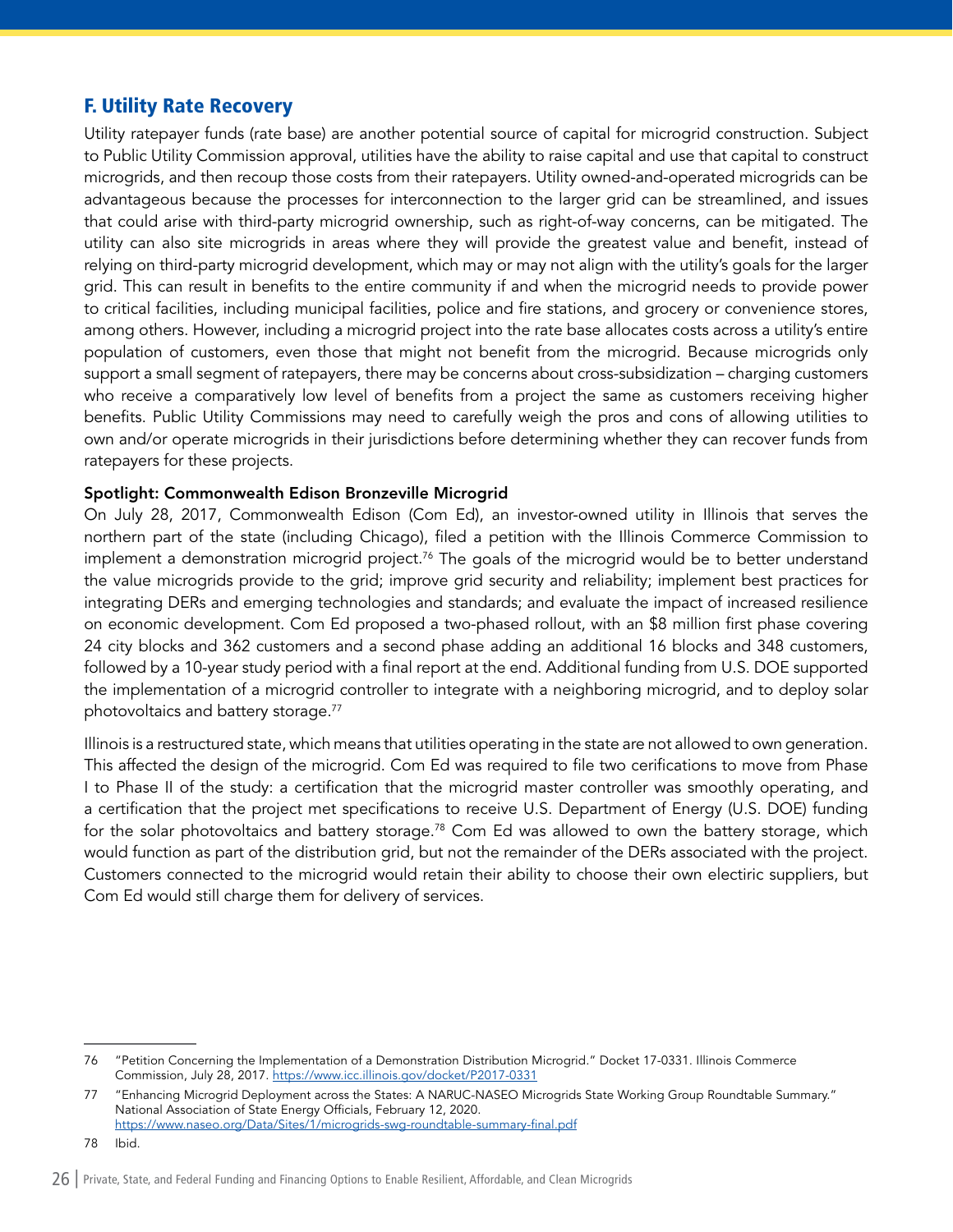<span id="page-27-0"></span>Since the completion of Phase I of the microgrid, Com Ed has performed several experiments to analyze the microgrid's capabilities, culminating in a successful test that simulated the microgrid converting to island mode to check for the resiliency of the system in response to a grid emergency.<sup>79</sup> Phase II of the project is in the project execution stage. Com Ed expects to continue to evaluate the microgrid and file annual reports with the Illinois Commerce Commission every February on the study's progress.

# G. Best Practices and Recommendations

The programs outlined here focus on providing complementary financing alongside private capital, aiming to fill gaps in the microgrid capital stack that private capital may have more difficulty justifying. State Energy Offices and Public Utility Commissions should identify which phase of the microgrid deployment process is in greatest need of public support, and then determine which mechanism to use. States with a less-established system for microgrid deployment may find that grants are more needed, whereas those that have established microgrids with proven revenue streams may be able to rely more on public or private financing programs. Parts of the microgrid that produce benefits that are not easily quantifiable may also require grants to help cover those costs. Finally, U.S. SEP funds have also supported State Energy Offices' analytical and planning activities toward microgrid development, and have assisted in the deployment of state financing programs that can support microgrid construction.

# VII. Publicly Owned Utilities and Microgrids

In addition to working with investor-owned utilities, State Energy Offices can coordinate with publicly owned electric utilities such as municipal and rural cooperative utilities, which in most states are not regulated by its Public Utility Commission. State energy offices can develop approaches and solutions to financing microgrids that enable rural and municipal areas to take advantage of the benefits microgrids provide to the community. These utilities can use many different revenue streams to finance microgrid construction and meet the needs of their communities. State Energy Offices can help educate publicly owned utilities and provide technical support and assistance in identifying financing structures to help fund microgrid development in those service territories.

### Spotlight: Publicly Owned Utility Microgrids in North Carolina

As part of its recently released Clean Energy Plan, the North Carolina Department of Environmental Quality's Division of Energy, Mineral, and Land Resources (the State Energy Office) recommended the deployment of microgrids by investor- and publicly owned utilities in the state.<sup>80</sup> The plan highlights a number of microgrids developed by the state's publicly owned utilities as examples of creative microgrid use. For example, a microgrid developed in Lillington, North Carolina, for Butler farms uses revenue from selling solar energy and swine waste to finance its components, which include solar panels, battery storage, and a biogas generator.<sup>81</sup> A second microgrid being constructed in the community of Shalotte will be the state's first residential microgrid.<sup>82</sup> The utility serving it will be able to control thermostats and water heaters to reduce load to the grid during periods of high demand. The two microgrids showcase the conventional and unconventional revenue streams publicly owned utilities can leverage to procure capital to finance microgrid construction.

<sup>79</sup> Walton, Rod. "ComEd's Bronzeville Microgrid Completes Islanding Test." *Power Engineering*, April 18, 2019. <https://www.power-eng.com/2019/04/18/comed-s-bronzeville-microgrid-completes-islanding-test/>

<sup>80</sup> North Carolina Clean Energy Plan. North Carolina Department of Environmental Quality. Accessed December 10, 2020. <https://deq.nc.gov/energy-climate/climate-change/nc-climate-change-interagency-council/climate-change-clean-energy-16>

<sup>81</sup> "Microgrids." North Carolina's Electric Cooperatives, October 27, 2020. <https://www.ncelectriccooperatives.com/energy-innovation/microgrids/>

<sup>82</sup> Ibid.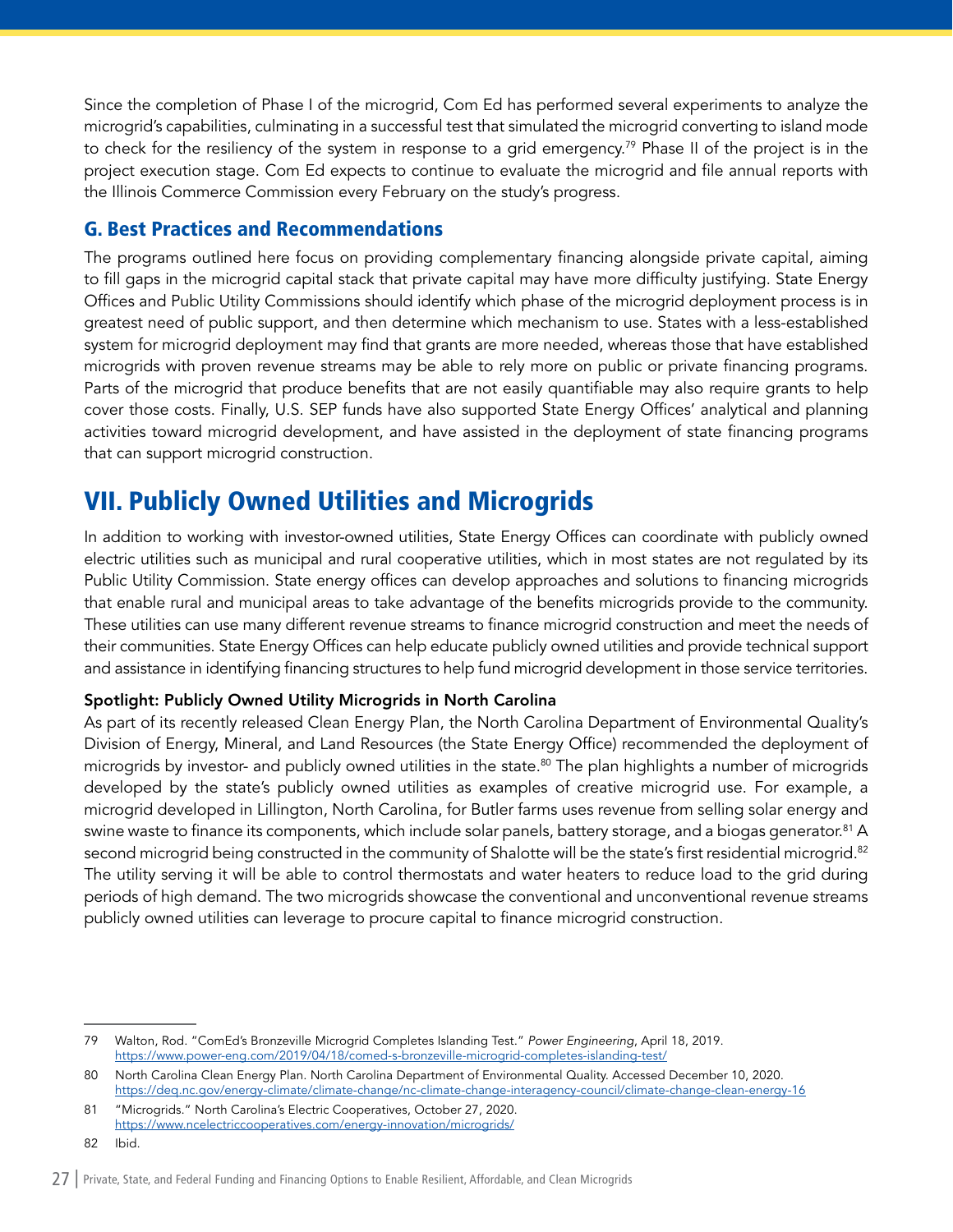# <span id="page-28-0"></span>VIII. Federal Programs

In addition to state and private funding and financing options, there are some federal government programs that can be leveraged to provide funding for microgrid projects. This section reviews some of the options in this space.

# A. FEMA Building Resilient Infrastructure and Communities Pre-Disaster Mitigation Grants

The Federal Emergency Management Agency (FEMA)'s BRIC Program (formerly, the Pre Disaster Mitigation Grant program) is designed to assist state and local governments with mitigation planning and projects to reduce their reliance on federal money in a disaster in the future.<sup>83</sup> These grants are awarded annually, based on an annual state and territory allocation, a tribal set-aside, and a national competitive selection process, with the latter making up the bulk of BRIC funding. State, territorial, tribal, and local governments need to adopt hazard mitigation plans before applying for funds for Pre-Disaster Mitigation projects.<sup>84</sup> Once the governing body has developed and adopted a hazard mitigation plan that is approved by FEMA, it can apply for funding for projects that are consistent with the plans. Localities may be eligible for funding for microgrid projects if those projects meet the goals of their mitigation plans. FEMA announced the availability of \$500 million in funding under the program for FY 2020.<sup>85</sup>

# B. FEMA Hazard Mitigation Grant Program

In addition to its BRIC Pre-Disaster Mitigation Grant Program, FEMA also offers a Hazard Mitigation Grant Program (HMGP) to fund projects in areas under a Presidential Major Disaster Declaration that is determined by the state's governor.<sup>86</sup> The formula for HMGP provides funding for disaster areas depending on the amount of disaster assistance required for the designated area.<sup>87</sup> State governments apply for the funding and then award funding to subapplicants, who administer the grants and comply with program requirements. Qualifying uses of this funding include infrastructure retrofits that mitigate risk to existing utility systems.<sup>88</sup> Microgrid projects that can prove they fit this category may be able to be awarded funding for development.<sup>89</sup>

# C. HUD Community Development Block Grant – Disaster Relief

The U.S. Department of Housing and Urban Development (HUD) offers grants to redevelop infrastructure damaged by natural disasters. Eligible projects for these funds include green infrastructure projects or activities, which allow for microgrid funding.<sup>90</sup> HUD currently has \$83.9 billion allocated for this program, of which \$55.1 billion is in active grants.<sup>91</sup> HUD expects state governments to use this funding to supplement other federal funds for disaster relief instead of a primary source of capital.

<sup>83</sup> "Pre-Disaster Mitigation (PDM) Grant." Federal Emergency Management Agency. Accessed November 10, 2020. <https://www.fema.gov/pre-disaster-mitigation-grant-program>

<sup>84</sup> FEMA's website lists requirements for qualifying Hazard Mitigation Plans. See <https://www.fema.gov/hazard-mitigation-plan-requirement>

<sup>85</sup> "Fiscal Year 2020 Notices of Funding Opportunities for Hazard Mitigation Assistance Grants." Federal Emergency Management Agency. Accessed November 10, 2020.<https://www.fema.gov/grants/mitigation/fy2020-nofo>

<sup>86</sup> Federal Emergency Management Agency, Hazard Mitigation Assistance Guidance § (2015). [https://www.fema.gov/media-library-data/1424983165449-38f5dfc69c0bd4ea8a161e8bb7b79553/HMA\\_Guidance\\_022715\\_508.pdf](https://www.fema.gov/media-library-data/1424983165449-38f5dfc69c0bd4ea8a161e8bb7b79553/HMA_Guidance_022715_508.pdf)

<sup>87</sup> Ibid.

<sup>88</sup> Ibid. at 37

<sup>89</sup> Consult with FEMA to assess the viability of microgrid projects under this or any other potential source of funding.

<sup>90</sup> Current HUD guidance references 78 FR 69104, which allows HUD funding to be used for "microgrids or energy banks that may provide funds to entities consistent with all applicable requirements." For further information, see <https://www.govinfo.gov/content/pkg/FR-2013-11-18/pdf/2013-27506.pdf>.

<sup>91</sup> "Community Development Block Grant Disaster Recovery: CDBG-DR Overview." U.S. Department of Housing and Urban Development, p. 3, March 5, 2020.<https://files.hudexchange.info/resources/documents/CDBG-Disaster-Recovery-Overview.pdf>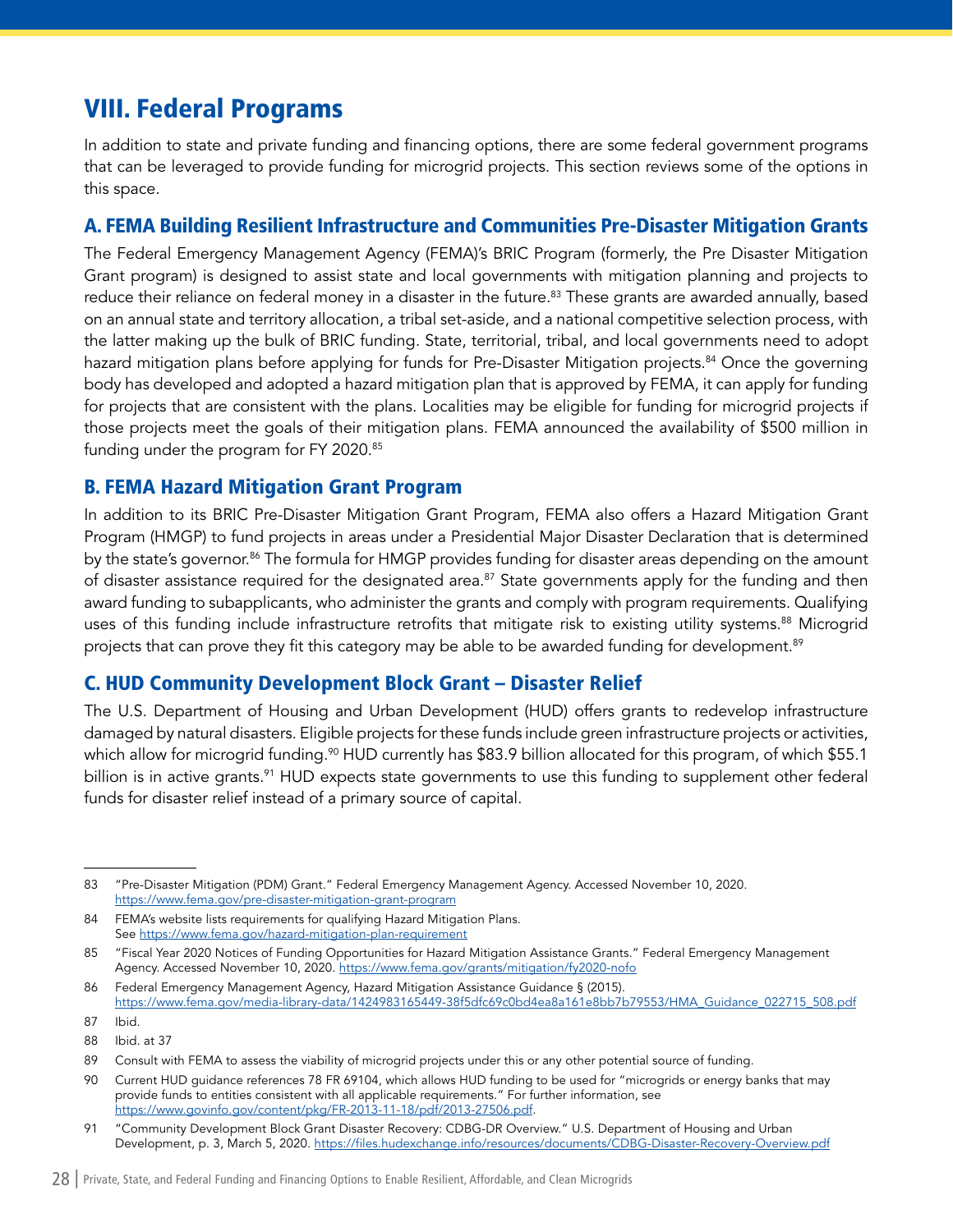# <span id="page-29-0"></span>D. Best Practices and Recommendations for Improvement

The federal programs outlined here can provide additional supplemental funding and technical assistance for state and local governments looking to develop microgrids. The technical assistance efforts span the entire spectrum of microgrid development and can help state and local governments, as well as private developers, optimize the design of microgrids for each unique use case. Projects should, ideally, use federal funding to fill funding gaps in projects and provide the final addition of capital to a project when private and state funding options are exhausted. Further improvement here could come from the development of a tool to help source potential federal, state, and private capital financing sources for a microgrid, depending on its design and potential uses. The tool could use the location of the microgrid to determine which financing and funding sources are available for the microgrid's owners to leverage to make it easier for those owners to begin conversations around funding and financing while the microgrid is still in the beginning design stage.

# IX. Actions State Energy Offices and Public Utility Commissions Can Take to Support Microgrid Funding and Financing Efforts

State Energy Offices and Public Utility Commissions can establish policies, programs, and regulatory regimes that allow for the monetization of various microgrid capabilities and that enable various financing mechanisms to support microgrid development. They can also provide targeted capital investments to reduce investor risk or directly support the microgrid development process. State Energy Offices and Public Utility Commissions have many possible options to support funding and financing microgrids, including:

- 1. Developing new rate structures that microgrids can use to develop predictable revenue streams. Microgrids are able to use demand response and cost savings from time-differentiated rates to produce revenue, but if a state's regulations do not allow for those options, then private capital may find financing microgrids less attractive. Several states are also developing microgrid-specific tariffs that account for the ancillary services microgrids can provide to the distribution-level grid, or that recognize the potential for a microgrid to act as a non-wires alternative to a grid investment, which can provide additional revenue. State Energy Offices and Public Utility Commissions can work to develop rate structures that reward microgrids for the services they provide to the grid.
- 2. Enabling public-private capital financing options as a first step to provide more alternatives for microgrids to source capital. C-PACE and ESPCs are both methods that microgrid developers can potentially leverage to allow customers to finance energy efficiency and renewable energy improvements. However, C-PACE financing is not yet authorized in some states and, even in states with enabling legislation, many are still in the process of developing C-PACE programs. Ensuring C-PACE is a viable financing option can provide microgrid developers with additional flexibility to source capital. Additionally, many states lack effective, robust ESPC programs, which provide the level of support and technical assistance microgrid owners need to successfully leverage that financing mechanism. This lack of support limits the potential use of ESPC for potential microgrid customers in many states. State Energy Offices can manage robust ESPC programs and oversee third-party C-PACE administrators, and are well-positioned to develop policies and programs to support these financing options.
- 3. Providing public funding at key points in the microgrid financing process to reduce private investment risk in microgrid development. Public funding has been a key component of many states' microgrid efforts to date, because it supports the development of microgrids in the early design stages when fewer investors are willing to provide capital due to real or perceived risks including regulatory uncertainty, uncertain utility support, and a high required level of technical expertise by designers, which can increase costs. Targeted public financial support makes microgrids for local governments and the MUSH market a more attractive investment proposition for private capital providers than for projects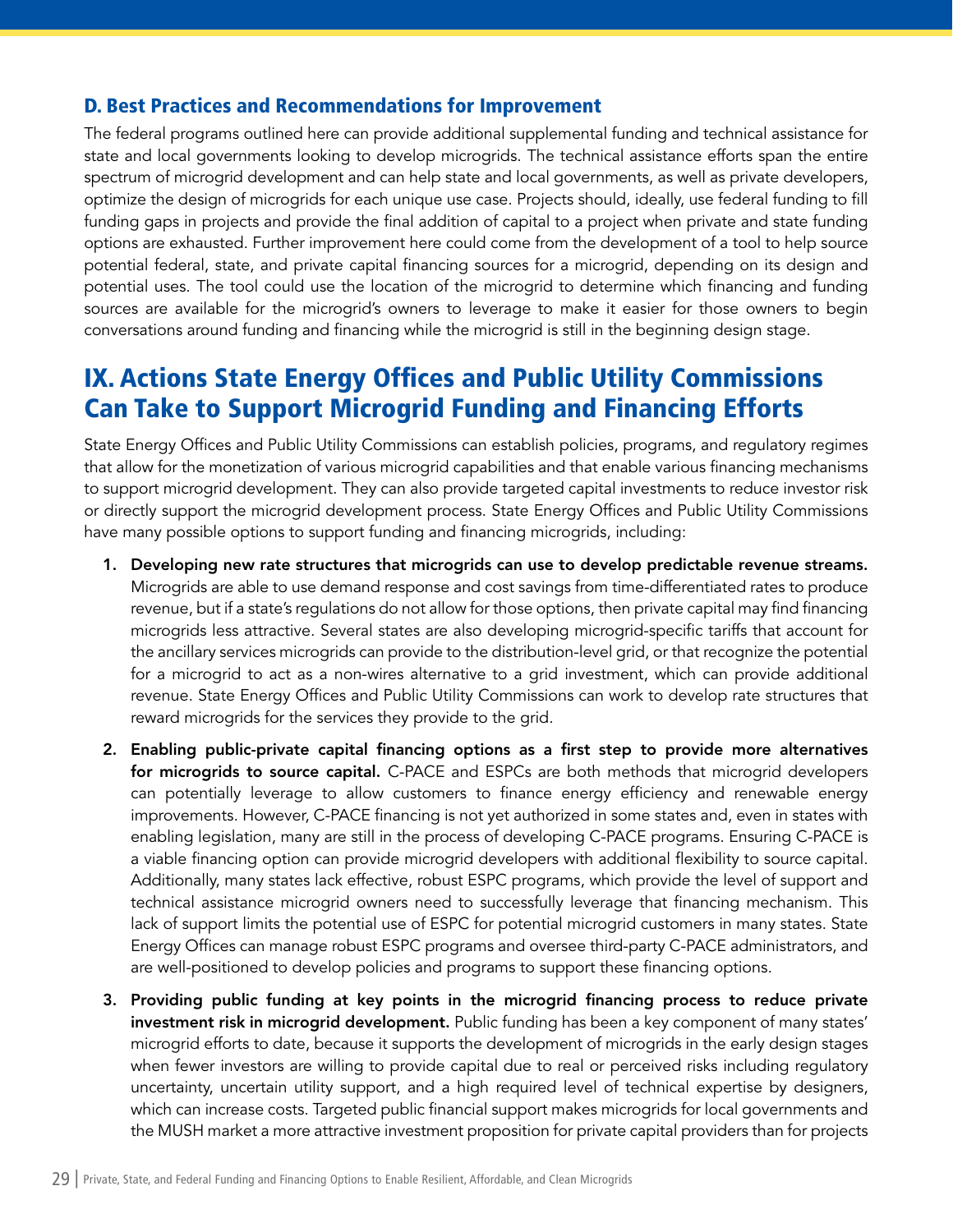with no public backing. State Energy Offices, through the use of grants, incentives, and State Energy Revolving Loan Funds, have the tools needed to provide capital to fill in funding gaps and support microgrid development from inception.

- 4. Providing comprehensive technical assistance and support for customers considering various funding and financing options. Private financing arrangements through ESPC and C-PACE can involve multiple steps and parties to finalize, making them complex transactions that can confuse potential microgrid developers and customers. States can provide technical assistance and support for parties working with unfamiliar financing products, to help guide them through these processes. Additionally, many of the options discussed in this report can be combined and information about how/when/where to blend many of these mechanisms together to achieve the outcomes customers need would lessen an information gap hindering microgrid development and deployment. State Energy Offices can and do provide technical assistance, education, and other forms of support to customers using ESPC and C-PACE throughout the financing process.
- 5. Ensuring that regulatory certainty for microgrids is present to support investor plans. One barrier to accessing financing for microgrid projects is a lack of regulatory certainty toward how microgrids are treated. Microgrids, especially those serving multiple customers, do not fit into categories established by Public Utility Commissions for traditional electric utilities.<sup>92</sup> Public Utility Commissions and State Energy Offices could work to ensure that there is clarity around how the microgrid operator is regulated and provide clear processes and/or timelines for microgrid interconnections that can be enforced, and develop new microgrid rate structures and pilot programs. Regulatory certainty is key for developers to obtain financing from investors for microgrid projects.
- 6. Empowering underserved communities to finance microgrids to meet their needs. Hyper-local community needs can be met through participation in microgrids through operation or asset ownership and as a result incorporate community voices, needs, and employment in microgrid planning and operation. This can include an explicit focus on communities with significant LMI households and/ or environmental justice communities, and their specific energy needs. However, financing for LMI communities is challenging, so State Energy Offices and Public Utility Commissions may want to be creative and develop new financing structures that meet their microgrid needs and priorities.

<sup>92</sup> Hoffman, Steve, and Charles Carmichael. Issue brief. *Six Barriers to Community Microgrids and Potential Ways Developers Can Surmount Them*. Hoffman Power Consulting, September 30, 2020. [https://hoffmanpowerconsulting.com/wp-content/](https://hoffmanpowerconsulting.com/wp-content/uploads/2020/10/Microgrid-Best-Practices-White-Paper-Hoffman-Power-Consulting-2020.pdf) [uploads/2020/10/Microgrid-Best-Practices-White-Paper-Hoffman-Power-Consulting-2020.pdf](https://hoffmanpowerconsulting.com/wp-content/uploads/2020/10/Microgrid-Best-Practices-White-Paper-Hoffman-Power-Consulting-2020.pdf)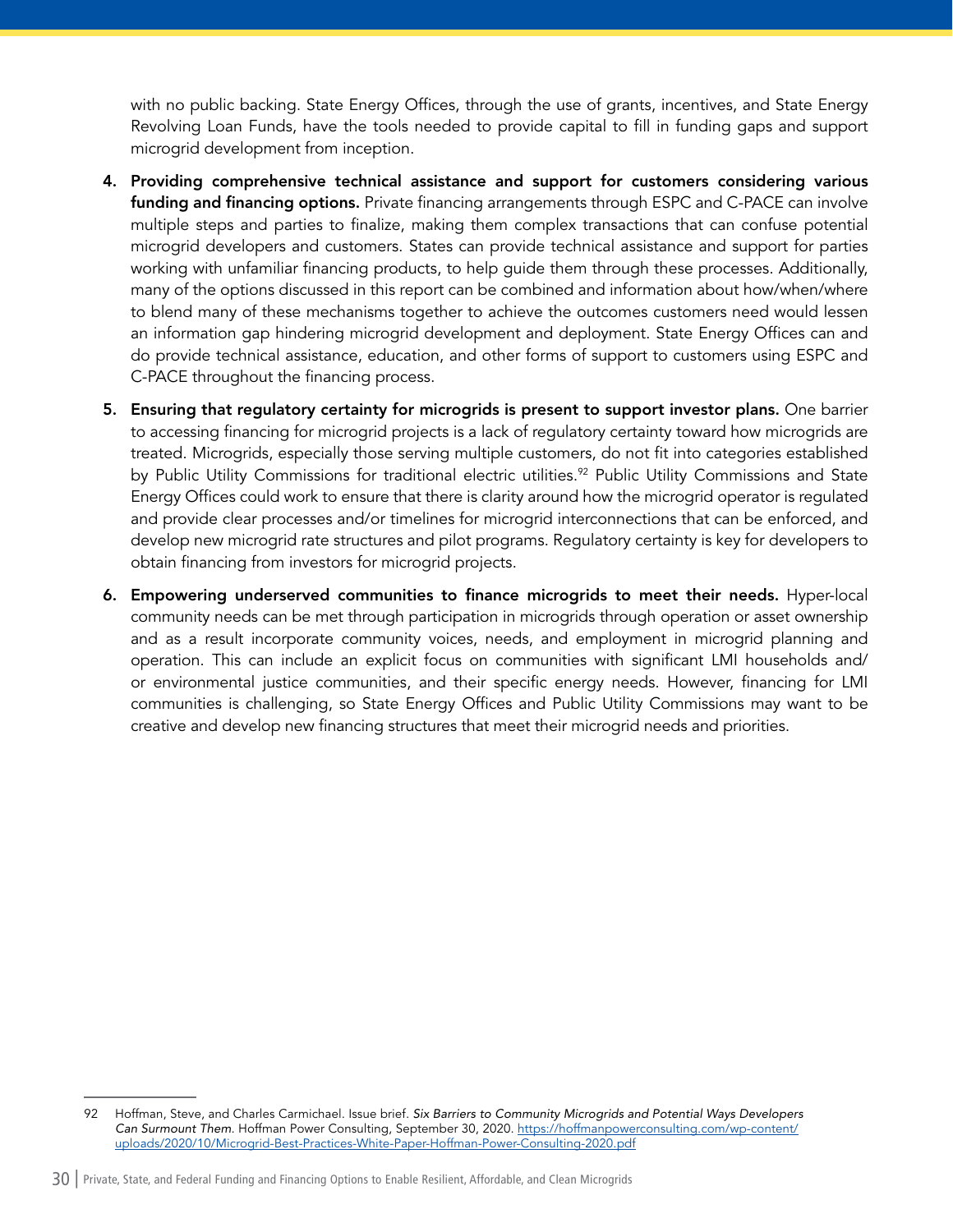# <span id="page-31-0"></span>X. Conclusion

Microgrids are capital-intensive and have varying cash flow needs at different stages of development. However, there are a number of private, state, and federal capital sources available to provide funding and financing for microgrid development.

State and local governments looking for funding and financing should first consider private capital sources, and then use state and federal funds to capitalize the microgrid elements that are not easily monetizable. ESPC and EaaS, as well as C-PACE, are good candidates to upgrade buildings and find efficiency savings for single-building microgrids. They are also useful for multi-building microgrids when buildings need to be configured for microgrid access. Green banks can be an additional source of capital to supplement these sources. State and federal grant and loan programs are suited for the beginning stages of the microgrid development process that are less capital-intensive and can be fully covered through grant funding.

There is a clear need for State Energy Offices and Public Utility Commissions to develop policies and programs that provide regulatory certainty to enable and encourage the use of innovative financing mechanisms for microgrid development. Many states do not yet have active C-PACE programs or ESPC programs. State Energy Offices play important roles in the oversight and management of these programs and should work to facilitate the development of comprehensive technical assistance strategies for ESPC and C-PACE use. Public Utility Commissions could develop regulations that encourage the implementation of potential microgrid revenue streams such as time-of-use and critical peak pricing rate structures. They can also pursue innovative rate structure pilot programs such as the Massachusetts Clean Peak Standard.<sup>93</sup> Ensuring that state policy and regulations support the use of private and public financing mechanisms for microgrids will speed the deployment of microgrids throughout a state.

Finally, there is also a need for analysis on quantifying the value of resilience. The biggest driver of microgrid development (and its largest potential revenue stream) is increasing the resilience of critical facilities. However, the intermittent use of microgrids due to the unpredictable nature of grid outages leaves a major potential revenue stream unavailable to them. State Energy Offices Officials and Public Utility Commissions should work with federal agencies to develop a sound, practical methodology for appropriately valuing resilience benefits that can increase the value proposition for microgrids and unlock additional revenue streams.

State Energy Officials and Public Utility Commissioners possess the tools needed to support funding and financing of microgrid development, leading to increased microgrid deployment throughout the country and a safer, cleaner, and more resilient grid. The MSWG will continue to develop additional resources to support this process, culminating in the development of a regulatory framework to increase microgrid deployment and white papers examining quantification of resilience and policies and regulations to encourage incorporation of renewable energy and storage into microgrid deployment.

<sup>93</sup> For an example of a clean peak standard, see <https://www.mass.gov/service-details/clean-peak-energy-standard>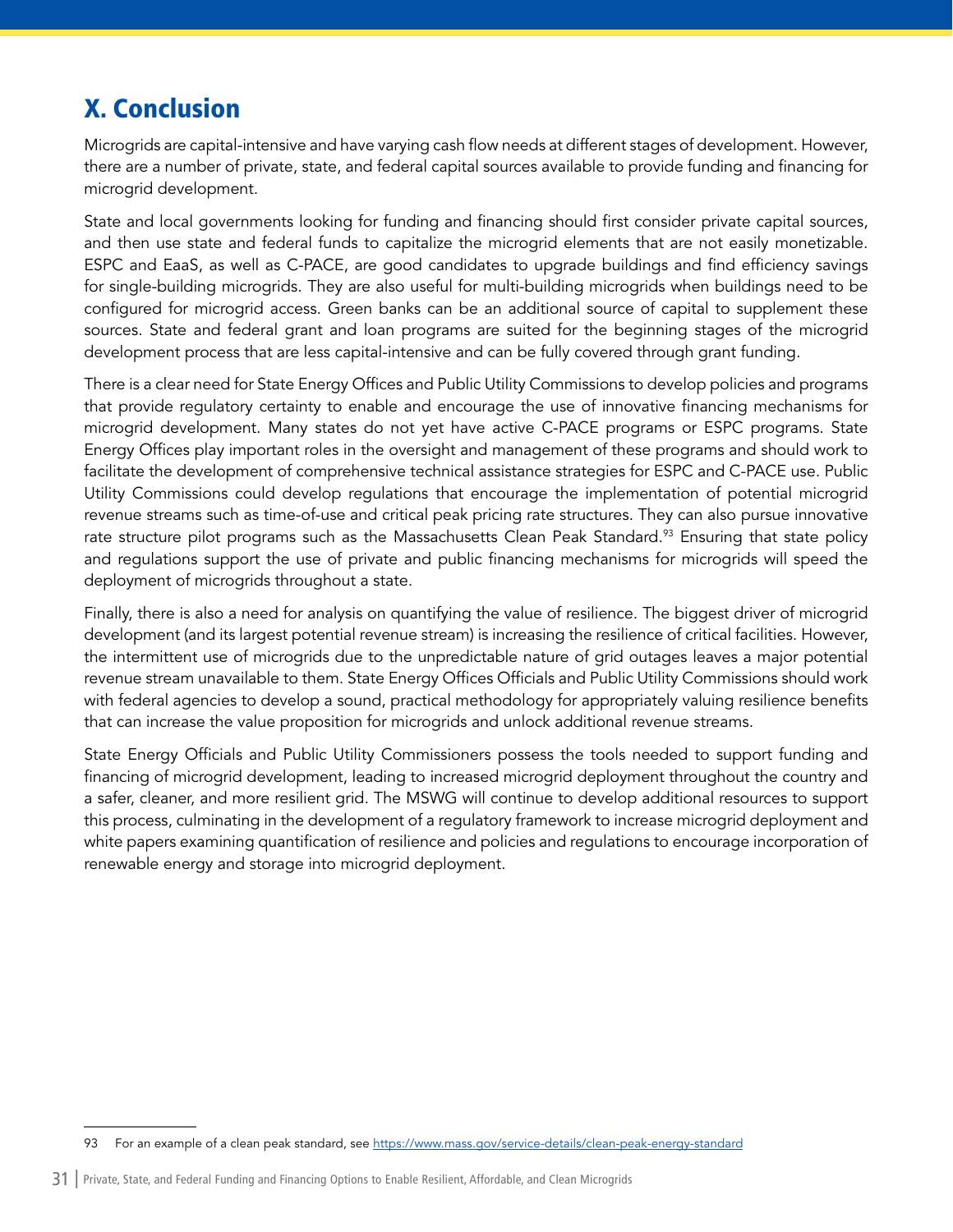# <span id="page-32-0"></span>XI. Additional Resources

The National Labs offer a number of technical assistance areas to help state and local governments work through the microgrid process:

- Lawrence Berkeley National Laboratory (LBL) offers the [Distributed Energy Resources Customer Adoption](https://gridintegration.lbl.gov/der-cam)  [Model \(DER-CAM\)](https://gridintegration.lbl.gov/der-cam). DER-CAM can assess distributed energy resource loads in microgrids and optimize the amount and location of those resources.
- Sandia National Laboratory (Sandia) offers a [Microgrid Design Toolkit](https://energy.sandia.gov/download-sandias-microgrid-design-toolkit-mdt/) that uses algorithms to help inform different microgrid design decisions in regards to cost, performance, and/or reliability. This tool helps microgrid designers and developers gain a better understanding of the tradeoffs between different microgrid designs, as well as how those designs could be financed.
- Sandia also offers an *[Energy Surety Microgrid](https://energy.sandia.gov/programs/electric-grid/advanced-microgrids/esdm/)* methodology for microgrid design. The methodology integrates various DERs into a microgrid to manage them efficiently and reliably. The methodology uses a risk assessment approach combined with computer modeling to best determine cost-effectiveness, reliability, safety, and efficiency of DER arrangements within the microgrid.
- The National Renewable Energy Laboratory (NREL) offers a web tool called [REopt Lite.](https://reopt.nrel.gov/tool) The tool helps commercial building managers identify and evaluate the use of renewable energy and energy storage resources on-site for a building or campus, and estimates the ability of the system to sustain the load needed during a grid outage. This system can be useful for either single-building microgrids or more complex microgrid structures. U.S DOE has also written a brief detailing how to use REopt Lite in conjunction with DER-CAM to identify options for potential microgrids around the nation.<sup>94</sup>
- The U.S. Environmental Protection Agency (U.S. EPA) offers the [Combined Heat and Power Partnership](https://www.epa.gov/chp#:~:text=Already%20a%20Partner%3F-,Combined%20Heat%20and%20Power%20(CHP)%20Partnership,promoting%20the%20use%20of%20CHP.). The Partnership includes a simple, educational tool called the CHP Energy and Emissions Calculator that calculates the reduction in emissions for CO2, CH4, N2O, SO2, and NOx achieved from switching to CHP from a separate heat and power system.
- U.S. EPA has also partnered with FEMA to develop a [Regional Resilience Toolkit](https://www.epa.gov/smartgrowth/regional-resilience-toolkit) to assist different regions with disaster mitigation planning. The toolkit provides steps regions can take to identify potential hazards, conduct risk assessments, prioritize strategies, acquire funds, and evaluate the results of their plans.

<sup>94</sup> Agan, John, Brooke Holleman, and Sapna Gheewala. Rep. *How Distributed Energy Resources Can Improve Resilience in Public Buildings: Three Case Studies and a Step-by-Step Guide*. U.S. Department of Energy, September 2019. [https://www.energy.gov/sites/prod/files/2020/06/f75/DERs-Improve-Resilience\\_0620\\_0.pdf](https://www.energy.gov/sites/prod/files/2020/06/f75/DERs-Improve-Resilience_0620_0.pdf)